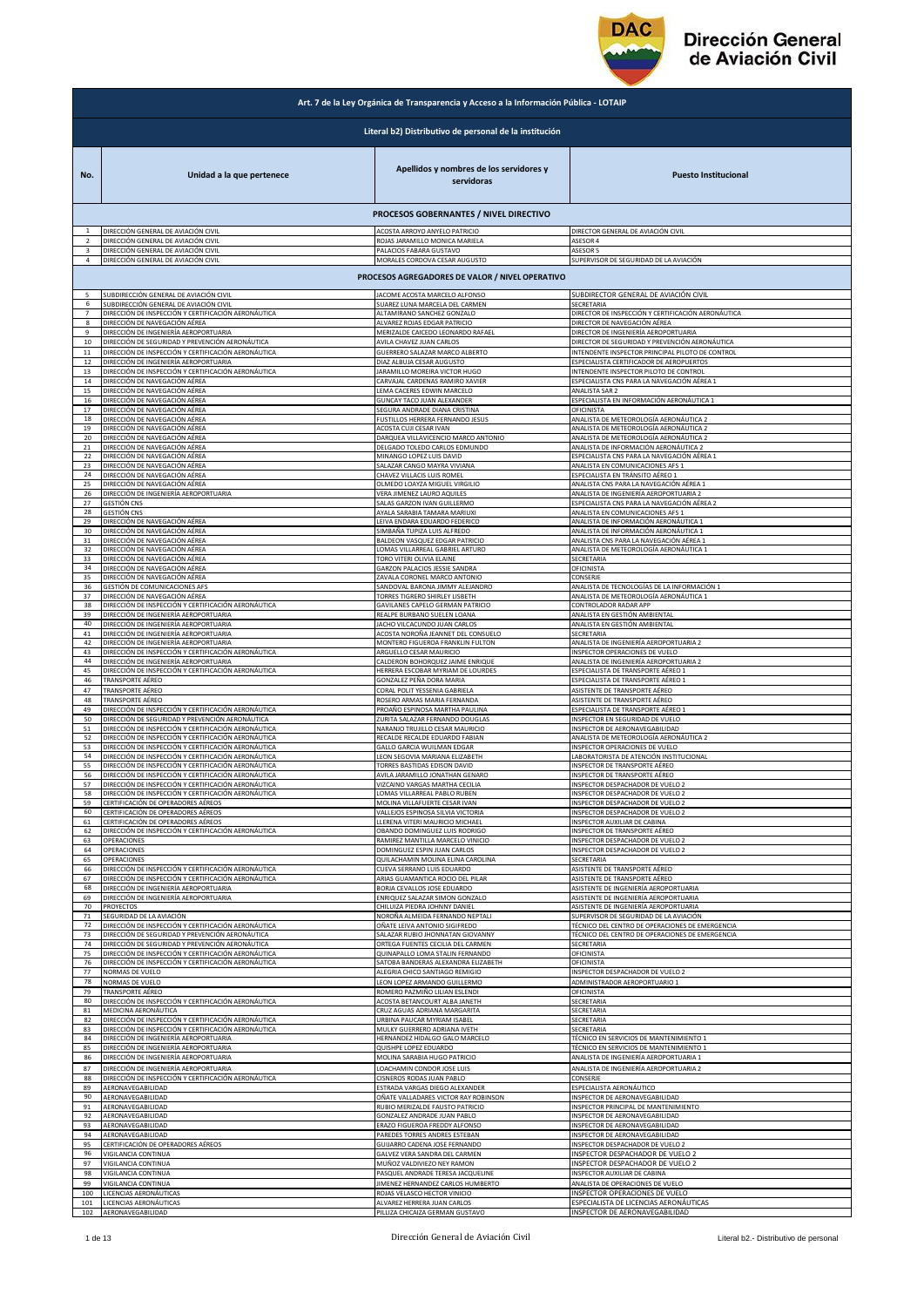

|            | Art. 7 de la Ley Orgánica de Transparencia y Acceso a la Información Pública - LOTAIP |                                                                                     |                                                                          |  |
|------------|---------------------------------------------------------------------------------------|-------------------------------------------------------------------------------------|--------------------------------------------------------------------------|--|
|            | Literal b2) Distributivo de personal de la institución                                |                                                                                     |                                                                          |  |
| No.<br>103 | Unidad a la que pertenece<br>AERONAVEGABILIDAD                                        | Apellidos y nombres de los servidores y<br>servidoras<br>ROCHA VITERI WILSON RAMIRO | <b>Puesto Institucional</b><br>INSPECTOR DE AERONAVEGABILIDAD            |  |
| 104        | CERTIFICACIÓN DE OPERADORES AÉREOS                                                    | ACOSTA CUJI CARLOS JULIO                                                            | INSPECTOR OPERACIONES DE VUELO<br>ESPECIALISTA EN TRÁNSITO AÉREO 1       |  |
| 105        | DIRECCIÓN DE NAVEGACIÓN AÉREA                                                         | SOTO ORTIZ JUAN FRANCISCO                                                           | ESPECIALISTA AERONÁUTICO                                                 |  |
| 106        | AERONAVEGABILIDAD                                                                     | SANTAMARIA MONTENEGRO GERARDO MANUEL                                                |                                                                          |  |
| 107        | LICENCIAS AERONÁUTICAS                                                                | CAICEDO LARA ROXANA DOLORES                                                         | INSPECTOR DESPACHADOR DE VUELO 2                                         |  |
| 108        | LICENCIAS AERONÁUTICAS                                                                | HIDALGO PROAÑO OSWALDO MAURICIO                                                     | INSPECTOR DESPACHADOR DE VUELO 2                                         |  |
| 109        | CERTIFICACIÓN DE OPERADORES AÉREOS                                                    | FERNANDEZ GONZALEZ JORGE EDISON                                                     | INSPECTOR DESPACHADOR DE VUELO 2                                         |  |
| 110        | CERTIFICACIÓN DE OPERADORES AÉREOS                                                    | CATOTA TORRES LUIS WILKIR                                                           | INSPECTOR DESPACHADOR DE VUELO 2                                         |  |
| 111        | VIGILANCIA OPERACIONAL A LA NAVEGACIÓN AÉREA                                          | VALENCIA ARMAS VICENTE FERNANDO                                                     | ANALISTA CNS PARA LA NAVEGACIÓN AÉREA 1                                  |  |
| 112        | VIGILANCIA OPERACIONAL A LA NAVEGACIÓN AÉREA                                          | MARCILLO DUQUE WALTER PATRICIO                                                      | TÉCNICO DE INSPECCIÓN EN VUELO                                           |  |
| 113<br>114 | VIGILANCIA OPERACIONAL A LA NAVEGACIÓN AÉREA                                          | LEGARDA GONZALEZ WENDY PATRICIA                                                     | INSPECTOR DE AERÓDROMO                                                   |  |
| 115        | AERONAVEGABILIDAD                                                                     | AVILA ZARATE EDISON JAVIER                                                          | INSPECTOR DESPACHADOR DE VUELO 2                                         |  |
|            | VIGILANCIA CONTINUA                                                                   | MORA HERRERA JOSE DAVID                                                             | INSPECTOR OPERACIONES DE VUELO                                           |  |
| 116        | CERTIFICACIÓN DE AEROPUERTOS                                                          | CEVALLOS ALOMIA GALO EFRAIN                                                         | ESPECIALISTA EN TRÁNSITO AÉREO 1                                         |  |
| 117        | CERTIFICACIÓN DE AEROPUERTOS                                                          | PAREDES ZAMBRANO JOSE ANIBAL                                                        | SPECIALISTA AVSEC 1                                                      |  |
| 118        | CERTIFICACIÓN DE AEROPUERTOS                                                          | CADENA ORTIZ HECTOR FERNANDO                                                        | ANALISTA DE GESTIÓN AMBIENTAL                                            |  |
| 119        | CERTIFICACIÓN DE AEROPUERTOS                                                          | BAQUERO FLORES LUIS EDWIN ALEJANDRO                                                 | INTENDENTE INSPECTOR PRINCIPAL PILOTO DE CONTROL                         |  |
| 120        | CERTIFICACIÓN DE AEROPUERTOS                                                          | MORAN LEYSER EDGAR RENE FELIX                                                       | INTENDENTE INSPECTOR PRINCIPAL PILOTO DE CONTROL                         |  |
| 121        | <b>GESTIÓN CNS</b>                                                                    | SOTALIN SOTALIN HERNAN EDISON                                                       | ANALISTA CNS PARA LA NAVEGACIÓN AÉREA 1                                  |  |
| 122        | <b>GESTIÓN CNS</b>                                                                    | ZUÑIGA JIBAJA JORGE ALFREDO                                                         | CONTROLADOR RADAR APP                                                    |  |
| 123        | GESTIÓN DE TRÁNSITO AÉREO                                                             | VILLAVICENCIO ARMIJOS ALIS JOWANY                                                   | CONTROLADOR RADAR APP                                                    |  |
| 124        | GESTIÓN DE TRÁNSITO AÉREO                                                             | RAMOS TAPIA CHRISTIAN ALEXIS                                                        | CONTROLADOR RADAR APP                                                    |  |
| 125        | GESTIÓN DE TRÁNSITO AÉREO                                                             | VALLEJO NARVAEZ JOSE BOLIVAR                                                        | CONTROLADOR RADAR APP                                                    |  |
| 126        | GESTIÓN DE TRÁNSITO AÉREO                                                             | VALENCIA TACO LUIS MARCELO                                                          | ESPECIALISTA EN TRÁNSITO AÉREO 1                                         |  |
| 127        | GESTIÓN DE TRÁNSITO AÉREO                                                             | VALENCIA GUERRERO CARLOS GUSTAVO                                                    | ESPECIALISTA EN TRÁNSITO AÉREO 1                                         |  |
| 128        | SEGURIDAD DE LA AVIACIÓN                                                              | RUEDA ROSERO KARINA ESTEFANIA                                                       | SUPERVISOR DE SEGURIDAD DE LA AVIACIÓN                                   |  |
| 129        | SEGURIDAD DE LA AVIACIÓN                                                              | AGUIRRE CARRERA LISSET ALEXANDRA                                                    | SUPERVISOR DE SEGURIDAD DE LA AVIACIÓN                                   |  |
| 130        | SEGURIDAD DE LA AVIACIÓN                                                              | MIRANDA ORELLANA BORIS DANILO                                                       | AGENTE DE SEGURIDAD DE LA AVIACIÓN                                       |  |
| 131        | SEGURIDAD DE LA AVIACIÓN                                                              | TORRES ZAMBRANO ALFREDO NICOLAS                                                     | AGENTE DE SEGURIDAD DE LA AVIACIÓN                                       |  |
| 132        | SEGURIDAD DE LA AVIACIÓN                                                              | ZAVALA OÑA CRISTINA MAGDALENA                                                       | AGENTE DE SEGURIDAD DE LA AVIACIÓN                                       |  |
| 133        | SEGURIDAD DE LA AVIACIÓN                                                              | DOMINGUEZ SUAREZ JULIO DENNYS                                                       | AGENTE DE SEGURIDAD DE LA AVIACIÓN                                       |  |
| 134        | SEGURIDAD DE LA AVIACIÓN                                                              | PINCHA TOAPANTA JORGE ANIBAL                                                        | AGENTE DE SEGURIDAD DE LA AVIACIÓN<br>AGENTE DE SEGURIDAD DE LA AVIACIÓN |  |
| 135        | SEGURIDAD DE LA AVIACIÓN                                                              | CHUSIN VILLALBA CARLOS ARTURO                                                       | SUPERVISOR DE SEGURIDAD DE LA AVIACIÓN                                   |  |
| 136        | SEGURIDAD DE LA AVIACIÓN                                                              | ROMERO ROSALES CRISTIAN RODOLFO                                                     |                                                                          |  |
| 137        | SEGURIDAD DE LA AVIACIÓN                                                              | VILLACIS DOMINGUEZ SUSANA ELIZABETH                                                 | PARVULARIO DE CENTRO INFANTIL                                            |  |
| 138        | GESTIÓN DE METEOROLOGÍA AERONÁUTICA                                                   | ORBE VELASTEGUI NIKITH ALEXANDER                                                    | ANALISTA DE METEOROLOGÍA AERONÁUTICA 2                                   |  |
| 139        | CERTIFICACIÓN DE OPERADORES AÉREOS                                                    | SANTOS ASTUDILLO GENOVEVA LEONOR                                                    | INSPECTOR OPERACIONES DE VUELO                                           |  |
| 140        | DIRECCIÓN DE INSPECCIÓN Y CERTIFICACIÓN AERONÁUTICA                                   | FUERTES PAZMIÑO DIEGO ORLANDO                                                       | ANALISTA DE INGENIERÍA AEROPORTUARIA 1                                   |  |
| 141        | DIRECCIÓN DE INSPECCIÓN Y CERTIFICACIÓN AERONÁUTICA                                   | MONTERO FIGUEROA IRMA JANET                                                         | ESPECIALISTA DE TRANSPORTE AÉREO 1                                       |  |
| 142        | DIRECCIÓN DE CERTIFICACIÓN DOCUMENTACIÓN Y ARCHIVO                                    | CERON CHAFUELAN WILLIAM RONALD<br>PROCESOS DESCONCENTRADOS                          | ANALISTA DOCUMENTACIÓN Y ARCHIVO 2                                       |  |
| 143        | DIRECCIÓN REGIONAL I                                                                  | ISCH SOLINES MARCELO XAVIER                                                         | DIRECTOR REGIONAL                                                        |  |
| 144        | DIRECCIÓN REGIONAL II                                                                 | TOBAR ARCENTALES ANTONIO ALBERTO                                                    | DIRECTOR REGIONAL                                                        |  |
| 145        | DIRECCIÓN REGIONAL III                                                                | TORRES RAZA WILSON STALIN                                                           | DIRECTOR REGIONAL                                                        |  |
| 146        | DIRECCIÓN DE EMPRESAS                                                                 | SANCHEZ PERALTA EDUARDO JOSE                                                        | DIRECTOR DE EMPRESA DGAC                                                 |  |
| 147        | DIRECCIÓN ESCUELA TÉCNICA DE AVIACIÓN CIVIL                                           | DAVILA REYES ALFONSO XAVIER                                                         | DIRECTOR DE LA ESCUELA TÉCNICA DE AVIACIÓN CIVIL                         |  |
| 148        | INSPECCIÓN Y CERTIFICACIÓN AERONÁUTICA RII                                            | JATIVA CUASPUD HECTOR CRISTOBAL                                                     | INTENDENTE INSPECTOR PILOTO DE CONTROL                                   |  |
| 149        | INSPECCIÓN Y CERTIFICACIÓN AERONÁUTICA RII                                            | PUGA BENALCAZAR CARLOS PATRICIO                                                     | INTENDENTE INSPECTOR PILOTO DE CONTROL                                   |  |
| 150        | INSPECCIÓN Y CERTIFICACIÓN AERONÁUTICA RII                                            | ILLESCAS SANCHEZ VICENTE XAVIER                                                     | INTENDENTE INSPECTOR PILOTO DE CONTROL                                   |  |
| 151        | <b>AEROPUERTO SHELL</b>                                                               | CRUZ MONTENEGRO DIOGENES PAUL                                                       | INTENDENTE INSPECTOR PILOTO DE CONTROL                                   |  |
| 152        | AEROPUERTO SHELL                                                                      | SILVA ESPINOSA RAFAEL GENARO                                                        | INTENDENTE INSPECTOR PILOTO DE CONTROL                                   |  |
| 153        | INSPECCIÓN Y CERTIFICACIÓN AERONÁUTICA RI                                             | TERAN ANGULO HUGO ANIBAL                                                            | INSPECTOR OPERACIONES DE VUELO                                           |  |
| 154        | JUZGADO DE INFRACCIONES AERONÁUTICAS RI                                               | REYES CORDERO SANDRA MARIA DEL MAR                                                  | ESPECIALISTA EN INFRACCIONES AERONÁUTICAS                                |  |
| 155        | COORDINACIÓN ADMINISTRATIVA                                                           | HERNANDEZ JACOME YASMINA GUADALUPE                                                  | ANALISTA FINANCIERO 2                                                    |  |
| 156        | AEROPUERTO COCA                                                                       | TERAN ANGULO GERMAN OSWALDO                                                         | ANALISTA DE INFORMACIÓN AERONÁUTICA 1                                    |  |
| 157        | AEROPUERTO QUITO                                                                      | LEON JATIVA ELIANA BEATRIZ                                                          | OFICINISTA                                                               |  |
| 158        | AEROPUERTO QUITO                                                                      | CARRION CUEVA MARIANA DE JESUS                                                      | SECRETARIA                                                               |  |
| 159        | <b>AEROPUERTO QUITO</b>                                                               | HERNANDEZ JATIVA MARIA GABRIELA                                                     | ASISTENTE DE TRANSPORTE AÉREO                                            |  |
| 16U        | AEROPUERTO QUITO                                                                      | BAQUERO SILVA FABIAN MAR                                                            | NSPECTOR EN VUELG                                                        |  |
| 161        | AEROPUERTO QUITO                                                                      | COX RICARDO NAPOLEON                                                                | CONTROLADOR RADAR APP                                                    |  |
| 162        | <b>AEROPUERTO SHELL</b>                                                               | ANDRADE TORRES ROBERTO ALFREDO                                                      | INSPECTOR DESPACHADOR DE VUELO 2                                         |  |
| 163        | SEGURIDAD Y PREVENCIÓN AERONÁUTICA RI                                                 | BARRIGA DE LA VEGA DARWIN FRANCISCO                                                 | ESPECIALISTA AVSEC 1                                                     |  |
| 164        | INSPECCIÓN Y CERTIFICACIÓN AERONÁUTICA RII                                            | VERDEZOTO VERDEZOTO JOE LUIS                                                        | INSPECTOR DESPACHADOR DE VUELO 2                                         |  |
| 165        | AEROPUERTO DE GUAYAQUIL                                                               | JARAMILLO VALENCIA DIEGO RODRIGO                                                    | CONTROLADOR RADAR APP                                                    |  |
| 166        | AEROPUERTO DE GUAYAQUIL                                                               | ASPIAZU CALDERON ALLYSON YAZMIN                                                     | INSPECTOR DE AERÓDROMO                                                   |  |
| 167        | NAVEGACIÓN AÉREA RI                                                                   | PAREDES SILVA JOSE LUIS                                                             | ESPECIALISTA EN COMUNICACIONES AFS 1                                     |  |
| 168        | RECURSOS HUMANOS RII                                                                  | RADA LAURIDO JOHANNA PERPETUA                                                       | ANALISTA DE RECURSOS HUMANOS 1                                           |  |
| 169        | NAVEGACIÓN AÉREA RI                                                                   | GRANDE CONDOR FRANKLIN GONZALO                                                      | GUARDIÁN                                                                 |  |
| 170        | NAVEGACIÓN AÉREA RI                                                                   | BOADA MONGE ANIBAL RODOLFO                                                          | CONTROLADOR RADAR APP                                                    |  |
| 171        | NAVEGACIÓN AÉREA RI                                                                   | RUALES NEIRA JUAN CARLOS                                                            | ANALISTA EN COMUNICACIONES AFS 2                                         |  |
| 172        | NAVEGACIÓN AÉREA RI                                                                   | MEJIA ISCH HUGO ERNESTO                                                             | CONTROLADOR DE AERÓDROMO 2                                               |  |
| 173        | NAVEGACIÓN AÉREA RI                                                                   | REYES GALLARDO JORGE ALEJANDRO                                                      | ANALISTA EN COMUNICACIONES AFS 1                                         |  |
| 174        | NAVEGACIÓN AÉREA RIII                                                                 | ORBE VELASTEGUI JOSE TULIO                                                          | ANALISTA DE METEOROLOGÍA AERONÁUTICA 1                                   |  |
| 175        | INSPECCIÓN Y CERTIFICACIÓN AERONÁUTICA RII                                            | BRIONES ALCIVAR DAVID ALBERTO                                                       | INSPECTOR DE AERÓDROMO                                                   |  |
| 176        | AEROPUERTO NUEVA LOJA                                                                 | SUAREZ LOPEZ EDISON RAUL                                                            | INSPECTOR DESPACHADOR DE VUELO 1                                         |  |
| 177        | NAVEGACIÓN AÉREA RI                                                                   | CAMPOS VARGAS FRANKLIN PATRICIO                                                     | ANALISTA EN COMUNICACIONES AFS 1                                         |  |
| 178        | CAPACITACIÓN NACIONAL                                                                 | SALAZAR CHAVEZ VICENTE MARCELO                                                      | INSTRUCTOR TÉCNICO DE CAPACITACIÓN AERONÁUTICA                           |  |
| 179        | CAPACITACIÓN INTERNACIONAL                                                            | LEIVA RAMOS JUAN CARLOS                                                             | INSPECTOR DE SEGURIDAD DE LA AVIACIÓN                                    |  |
| 180        | AEROPUERTO SHELL                                                                      | HARO SANCHEZ WILLIAMS GERMAN                                                        | AGENTE DE SEGURIDAD DE LA AVIACIÓN                                       |  |
| 181        | <b>AEROPUERTO SHELL</b>                                                               | YEDRA MACHADO MARGOTH VICTORIA                                                      | CONTROLADOR DE AERÓDROMO 1                                               |  |
| 182        | AEROPUERTO TAISHA                                                                     | BONILLA ANDRADE LESLY GABRIELA                                                      | CONTROLADOR DE AERÓDROMO 1                                               |  |
| 183        | CAPACITACIÓN INTERNACIONAL                                                            | MUÑOZ NAVAS JOSE AUGUSTO                                                            | ESPECIALISTA TÉCNICO DE CAPACITACIÓN AERONÁUTICA                         |  |
| 184        | CAPACITACIÓN INTERNACIONAL                                                            | GUERRA RENGIFO JUAN FRANCISCO                                                       | ANALISTA DE METEOROLOGÍA AERONÁUTICA 2                                   |  |
| 185        | NAVEGACIÓN AÉREA RI                                                                   | SUAREZ LEON DARWIN FRANCISCO                                                        | CONTROLADOR RADAR APP                                                    |  |
| 186        | AEROPUERTO CUENCA                                                                     | RIVERA PEREZ RODRIGO FERNANDO                                                       | ANALISTA DE METEOROLOGÍA AERONÁUTICA 1                                   |  |
| 187        | INSPECCIÓN Y CERTIFICACIÓN AERONÁUTICA RII                                            | DARQUEA ORELLANA MARIA DEL PILAR                                                    | SECRETARIA                                                               |  |
| 188        | AEROPUERTO QUITO                                                                      | NUÑEZ CHACON JAVIER ALBERTO                                                         | ANALISTA DE METEOROLOGÍA AERONÁUTICA 1                                   |  |
| 189        | CAPACITACIÓN NACIONAL                                                                 | TULCAN ORMAZA IVAN ALFREDO                                                          | CONTROLADOR RADAR APP                                                    |  |
| 190        | AEROPUERTO QUITO                                                                      | VEINTIMILLA CORTEZ LUIS EDUARDO                                                     | INSPECTOR DESPACHADOR DE VUELO 2                                         |  |
| 191        | INSPECCIÓN Y CERTIFICACIÓN AERONÁUTICA RI                                             | BEDON CHACON ERNESTO ANTONIO                                                        | INSPECTOR DE AERONAVEGABILIDAD                                           |  |
| 192        | NSPECCIÓN Y CERTIFICACIÓN AERONÁUTICA RI                                              | FIALLOS PAZMIÑO EDGAR PATRICIO                                                      | NSPECTOR DESPACHADOR DE VUELO 2                                          |  |
| 193        | NSPECCIÓN Y CERTIFICACIÓN AERONÁUTICA RI                                              | BARREZUETA MACIAS FREDDY AUSBERTO                                                   | ESPECIALISTA EN INGENIERÍA AEROPORTUARIA                                 |  |
| 194        | SERVICIO DE SALVAMENTO Y EXTINCIÓN DE INCENDIOS (SSEI)                                | PEÑAFIEL ARIAS GUSTAVO DARIO                                                        | BOMBERO AERONÁUTICO                                                      |  |
| 195        | AEROPUERTO QUITO                                                                      | GRIJALVA NOROÑA FREDDY EDGARDO                                                      | ANALISTA DE INFORMACIÓN AERONÁUTICA 1                                    |  |
| 196        | AEROPUERTO TENA                                                                       | PEREZ HARO JAIME ROLANDO                                                            | ANALISTA DE METEOROLOGÍA AERONÁUTICA 1                                   |  |
| 197        | RECURSOS HUMANOS RII                                                                  | AVENDAÑO ARIAS ANA MERCEDES                                                         | ENFERMERA DE ATENCIÓN INSTITUCIONAL                                      |  |
| 198        | AEROPUERTO QUITO                                                                      | QUISHPE FUERTES MAURICIO RAFAEL                                                     | ANALISTA DE INFORMACIÓN AERONÁUTICA 1                                    |  |
| 199        | NAVEGACIÓN AÉREA RI                                                                   | SALAZAR CERDA JULIO EUCLIDES                                                        | INSPECTOR DE AERONAVEGABILIDAD                                           |  |
| 200        | INSPECCIÓN Y CERTIFICACIÓN AERONÁUTICA RII                                            | MARCILLO DELGADO ALIDA ALEXANDRA                                                    | SECRETARIA                                                               |  |
| 201        | AEROPUERTO DE GUAYAQUIL                                                               | MORA VIVAR MARIO FERNANDO                                                           | ANALISTA DE INFORMACIÓN AERONÁUTICA 1                                    |  |
| 202        | SECRETARIA ACADÉMICA                                                                  | BASANTES ERAZO ANITA DEL PILAR                                                      | PARVULARIO DE CENTRO INFANTIL                                            |  |
| 203        | RECURSOS HUMANOS RII                                                                  | VILLAMAR ROBALINO MERCY AUXILIADORA                                                 | PARVULARIO DE CENTRO INFANTIL                                            |  |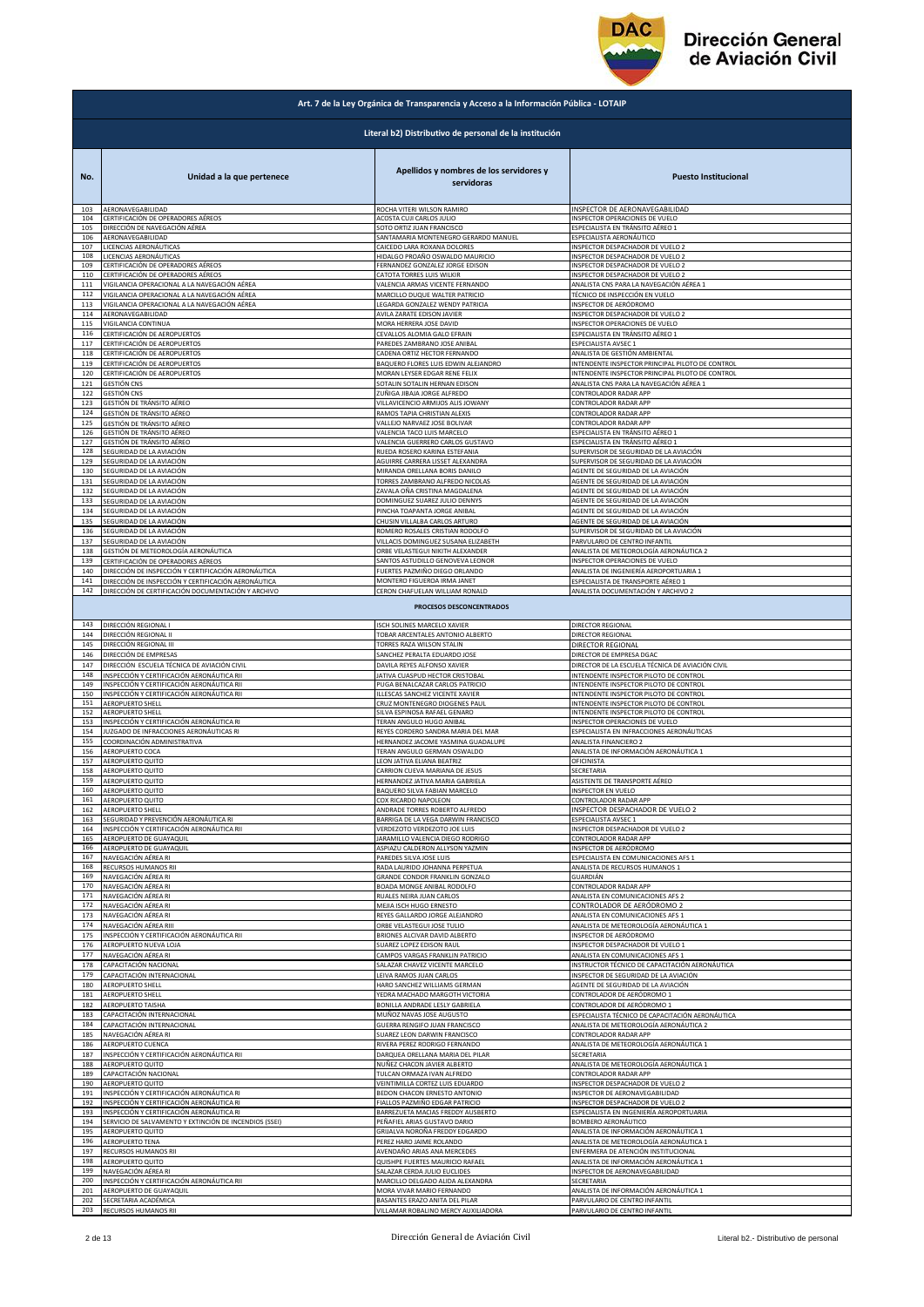

|     | Art. 7 de la Ley Orgánica de Transparencia y Acceso a la Información Pública - LOTAIP |                                                       |                                                  |  |
|-----|---------------------------------------------------------------------------------------|-------------------------------------------------------|--------------------------------------------------|--|
|     | Literal b2) Distributivo de personal de la institución                                |                                                       |                                                  |  |
| No. | Unidad a la que pertenece                                                             | Apellidos y nombres de los servidores y<br>servidoras | <b>Puesto Institucional</b>                      |  |
| 204 | RECURSOS HUMANOS RII                                                                  | HIDROVO ENCALADA MARIELA LINDMILA                     | PARVULARIO DE CENTRO INFANTIL                    |  |
| 205 | SEGURIDAD Y PREVENCIÓN AERONÁUTICA RII                                                | ROMERO IMAICELA GILBERTO MANUEL                       | CONTROLADOR RADAR APP                            |  |
| 206 | <b>FINANCIERO RI</b>                                                                  | GARCES MANCHENO PATRICIO ENRIQUE                      | ANALISTA FINANCIERO 3                            |  |
| 207 | <b>FINANCIERO RI</b>                                                                  | GODOY GUALPAZ VIOLETA DEL ROSARIO                     | ASISTENTE FINANCIERO                             |  |
| 208 | NAVEGACIÓN AÉREA RII                                                                  | MEJILLON ENRIQUEZ ROBERT ALBERTO                      | CONTROLADOR DE AERÓDROMO 2                       |  |
| 209 | ADMINISTRATIVO RII                                                                    | ESPARZA LOPEZ SANDRA KATHERINE                        | PARVULARIO DE CENTRO INFANTIL                    |  |
| 210 | RECURSOS HUMANOS RII                                                                  | GOMEZ ALEJANDRO CAROLINA AURORA                       | PARVULARIO DE CENTRO INFANTIL                    |  |
| 211 | COORDINACIÓN ADMINISTRATIVA                                                           | VALLE SONIA DEL CARMEN                                | OFICINISTA                                       |  |
| 212 | ADMINISTRATIVO RII                                                                    | CONTRERAS CERVANTES NARCISA DEL CARMEN                | OFICINISTA                                       |  |
| 213 | AEROPUERTO DE GUAYAQUIL                                                               | ZAMBRANO MOREIRA JACOB ELIAS                          | ESPECIALISTA EN TRÁNSITO AÉREO 1                 |  |
| 214 | AEROPUERTO QUITO                                                                      | ARCOS PEREZ JONI CAMILO                               | CONTROLADOR RADAR APP                            |  |
| 215 | NAVEGACIÓN AÉREA RI                                                                   | CABRERA YEPEZ JUAN VICENTE                            | CONTROLADOR RADAR APP                            |  |
| 216 | NAVEGACIÓN AÉREA RI                                                                   | PASTOR RODAS DIEGO PATRICIO                           | CONTROLADOR RADAR APP                            |  |
| 217 | NAVEGACIÓN AÉREA RI                                                                   | ZURITA AGUILAR DANILO FABIAN                          | CONTROLADOR RADAR APP                            |  |
| 218 | NAVEGACIÓN AÉREA RII                                                                  | GORDILLO TIRADO MAX LEONARDO                          | CONTROLADOR RADAR APP                            |  |
| 219 | NAVEGACIÓN AÉREA RI                                                                   | SANCAN BAQUE ISACIO PABLO                             | CONTROLADOR RADAR APP                            |  |
| 220 | <b>AEROPUERTO QUITO</b>                                                               | BONILLA FRAGA EDDY XAVIER                             | CONTROLADOR RADAR APP                            |  |
| 221 | <b>AEROPUERTO QUITO</b>                                                               | LOPEZ LOPEZ OSCAR PACIFICO                            | CONTROLADOR RADAR APP                            |  |
| 222 | NAVEGACIÓN AÉREA RI                                                                   | PILLAJO CAIZA GUSTAVO ALFREDO                         | CONTROLADOR RADAR APP                            |  |
| 223 | <b>AEROPUERTO QUITO</b>                                                               | BERMUDEZ PAZ LUIS ALBERTO                             | CONTROLADOR RADAR APP                            |  |
| 224 | NAVEGACIÓN AÉREA RI                                                                   | SANGUINO SUAREZ KLEVER FERNANDO                       | CONTROLADOR RADAR APP                            |  |
| 225 | AEROPUERTO QUITO                                                                      | CARVAJAL CASTRO WASHINGTON AMILCAR                    | CONTROLADOR RADAR APP                            |  |
| 226 | AEROPUERTO QUITO                                                                      | JARAMILLO OJEDA RICHARD IVAN                          | CONTROLADOR RADAR APP                            |  |
| 227 | NAVEGACIÓN AÉREA RI                                                                   | MENDEZ GUERRERO MARCO PATRICIO                        | CONTROLADOR RADAR APP                            |  |
| 228 | <b>AEROPUERTO QUITO</b>                                                               | LANDETA MUÑOZ LENIN TITO                              | CONTROLADOR RADAR APP                            |  |
| 229 | NAVEGACIÓN AÉREA RI                                                                   | MOLINA SIMBAÑA CARLOS VINICIO                         | CONTROLADOR RADAR APP                            |  |
| 230 | AEROPUERTO MANTA                                                                      | ZAMBRANO LOPEZ ADRIANO RAFAEL                         | ADMINISTRADOR AEROPORTUARIO 3                    |  |
| 231 | AEROPUERTO DE GUAYAQUIL                                                               | BALON ANASTACIO CESAR ANTONIO                         | CONTROLADOR RADAR APP                            |  |
| 232 | AEROPUERTO DE GUAYAQUIL                                                               | REGATO CHANG FERNANDO ARTURO                          | CONTROLADOR RADAR APP                            |  |
| 233 | AEROPUERTO DE GUAYAQUIL                                                               | CORONADO MARTINEZ ALEJANDRO ANDRES                    | CONTROLADOR RADAR APP                            |  |
| 234 | AEROPUERTO DE GUAYAQUIL                                                               | ULLOA LARA EDGAR OSWALDO                              | CONTROLADOR RADAR APP                            |  |
| 235 | <b>AEROPUERTO DE GUAYAQUIL</b>                                                        | JURADO RIVERA SANTIAGO GIOVANNY                       | CONTROLADOR RADAR APP                            |  |
| 236 | AEROPUERTO DE GUAYAQUIL                                                               | LUZARDO REMACHE JUAN CARLOS                           | CONTROLADOR RADAR APP                            |  |
| 237 | AEROPUERTO DE GUAYAQUIL                                                               | ESPINOZA VERGARA JOHN GENARO                          | CONTROLADOR RADAR APP                            |  |
| 238 | AEROPUERTO DE GUAYAQUIL                                                               | FREIRE NAVAS ELMER GIOVANNI                           | CONTROLADOR RADAR APP                            |  |
| 239 | AEROPUERTO DE GUAYAQUIL                                                               | ESPINOZA MURILLO DENNY ALEX                           | CONTROLADOR RADAR APP                            |  |
| 240 | AEROPUERTO DE GUAYAQUIL                                                               | MONTES CHUNGA EDUARDO MARCELO                         | CONTROLADOR RADAR APP                            |  |
| 241 | AEROPUERTO DE GUAYAQUIL                                                               | POALASIN NARVAEZ JUAN FERNANDO                        | CONTROLADOR RADAR APP                            |  |
| 242 | AEROPUERTO DE GUAYAQUIL                                                               | ROMERO VEINTIMILLA JORGE BOLIVAR                      | CONTROLADOR RADAR APP                            |  |
| 243 | <b>AEROPUERTO MANTA</b>                                                               | YASELGA MANCHENO RAUL IVAN                            | CONTROLADOR RADAR APP                            |  |
| 244 | AEROPUERTO DE GUAYAQUIL                                                               | PINARGOTE VASQUEZ CLEMENTE CRISTOBAL                  | CONTROLADOR RADAR APP                            |  |
| 245 | AEROPUERTO DE GUAYAQUIL                                                               | GUZMAN RUIZ LUIS ALFONSO                              | CONTROLADOR RADAR APP                            |  |
| 246 | AEROPUERTO DE GUAYAQUIL                                                               | JARAMILLO NOGUERA GALO ALCIDES                        | CONTROLADOR RADAR APP                            |  |
| 247 | AEROPUERTO DE GUAYAQUIL                                                               | PORTERO IGLESIAS JUAN CARLOS                          | CONTROLADOR RADAR APP                            |  |
| 248 | AEROPUERTO DE GUAYAQUIL                                                               | LEON FRANCO LUIS CARLOS                               | CONTROLADOR RADAR APP                            |  |
| 249 | AEROPUERTO DE GUAYAQUIL                                                               | FRANCO YCAZA HARRY GABRIEL                            | CONTROLADOR RADAR APP                            |  |
| 250 | AEROPUERTO DE GUAYAQUIL                                                               | PUENTE SILVA HERNAN RICARDO                           | CONTROLADOR RADAR APP                            |  |
| 251 | AEROPUERTO DE GUAYAQUIL                                                               | ARIAS HART JOSE ANTONIO                               | CONTROLADOR RADAR APP                            |  |
| 252 | AEROPUERTO DE GUAYAQUIL                                                               | MEJIA MARTINEZ MARCO VINICIO                          | CONTROLADOR RADAR APP                            |  |
| 253 | AEROPUERTO DE GUAYAQUIL                                                               | CORONADO MARTINEZ ANGEL ALEJANDRO                     | CONTROLADOR RADAR APP                            |  |
| 254 | AEROPUERTO DE GUAYAQUIL                                                               | RENDON MALDONADO EDUARDO ALFREDO                      | CONTROLADOR RADAR APP                            |  |
| 255 | AEROPUERTO DE GUAYAQUIL                                                               | ESPINOZA ARELLANO EUGENIO ERASMO                      | CONTROLADOR RADAR APP                            |  |
| 256 | AEROPUERTO DE GUAYAQUIL                                                               | TARIRA VELIZ LUIS CESAREO                             | CONTROLADOR RADAR APP                            |  |
| 257 | AEROPUERTO DE GUAYAQUIL                                                               | LEON VALLEJO JUAN CARLOS                              | CONTROLADOR DE APROXIMACIÓN NO RADAR             |  |
| 258 | AEROPUERTO DE GUAYAQUIL                                                               | ZHUNIO SARMIENTO MANUEL DAVID                         | ANALISTA DE METEOROLOGÍA AERONÁUTICA 1           |  |
| 259 | AEROPUERTO MANTA                                                                      | IMBAQUINGO ERAZO MAURICIO RAFAEL                      | CONTROLADOR DE APROXIMACIÓN NO RADAR             |  |
| 260 | AEROPUERTO DE GUAYAQUIL                                                               | DAVILA VIERA EMMA MARIA                               | CONTROLADOR DE APROXIMACIÓN NO RADAR             |  |
| 261 | AEROPUERTO DE GUAYAQUIL                                                               | RECALDE BAEZ PAULO CESAR                              | CONTROLADOR DE APROXIMACIÓN NO RADAR             |  |
| 262 | AFROPLIERTO DE GUAYAOUIL                                                              | RAMIREZ PEREDO NATHALIE KRISTEI                       | CONTROLADOR DE APROXIMACIÓN NO RADAR             |  |
| 263 | AEROPUERTO DE GUAYAQUIL                                                               | SANDOVAL PUGA SUSAN YOLANDA                           | CONTROLADOR DE APROXIMACIÓN NO RADAR             |  |
| 264 | AEROPUERTO TACHINA (ESMERALDAS)                                                       | <b>GUERRERO PORRAS FELIPE SEBASTIAN</b>               | CONTROLADOR DE APROXIMACIÓN NO RADAR             |  |
| 265 | AEROPUERTO DE SANTA ROSA                                                              | RENDON SOLORZANO GALO ENRIQUE                         | CONTROLADOR DE APROXIMACIÓN NO RADAR             |  |
| 266 | AEROPUERTO NUEVA LOJA                                                                 | TROYA HERRERA ANGEL MAURICIO                          | CONTROLADOR DE APROXIMACIÓN NO RADAR             |  |
| 267 | AEROPUERTO NUEVA LOJA                                                                 | GUILCA BARRIGAS WALTER JOSELITO                       | CONTROLADOR DE APROXIMACIÓN NO RADAR             |  |
| 268 | AEROPUERTO SHELL                                                                      | PINEIDA LAZO WILLIAN SANDRO                           | CONTROLADOR DE APROXIMACIÓN NO RADAR             |  |
| 269 | AEROPUERTO SHELL                                                                      | GRANDA SARANGO ALVARO HERNAN                          | CONTROLADOR DE APROXIMACIÓN NO RADAR             |  |
| 270 | AEROPUERTO SHELL                                                                      | SOLANO VALLEJO WENDY MAYRA                            | CONTROLADOR DE APROXIMACIÓN NO RADAR             |  |
| 271 | <b>AEROPUERTO SHELL</b>                                                               | OÑATE LOPEZ LUIS BERNARDO                             | CONTROLADOR DE APROXIMACIÓN NO RADAR             |  |
| 272 | <b>AEROPUERTO SHELL</b>                                                               | YANDUN AGUILAR MARLON FERNANDO                        | CONTROLADOR DE APROXIMACIÓN NO RADAR             |  |
| 273 | <b>AEROPUERTO SHELL</b>                                                               | MARTINEZ RODRIGUEZ ALEXANDRA KATHERINE                | AGENTE DE SEGURIDAD DE LA AVIACIÓN               |  |
| 274 | AEROPUERTO SAN CRISTÓBAL                                                              | RAMIREZ DUARTE FABIAN ARTURO                          | CONTROLADOR DE APROXIMACIÓN NO RADAR             |  |
| 275 | AEROPUERTO SAN CRISTÓBAL                                                              | MACIAS ROJAS JOSE LUIS                                | CONTROLADOR DE APROXIMACIÓN NO RADAR             |  |
| 276 | AEROPUERTO BALTRA                                                                     | MURILLO ARMIJOS JUAN FRANCISCO                        | CONTROLADOR DE APROXIMACIÓN NO RADAR             |  |
| 277 | CAPACITACIÓN NACIONAL                                                                 | ARTEAGA MEDRANO RAFAEL ELICEO                         | ESPECIALISTA TÉCNICO DE CAPACITACIÓN AERONÁUTICA |  |
| 278 | AEROPUERTO LATACUNGA                                                                  | VALLEJO MOSQUERA DARWIN AURELIO                       | ADMINISTRADOR AEROPORTUARIO 3                    |  |
| 279 | RECURSOS HUMANOS RII                                                                  | VALDEZ CORDOVA PIEDAD DEL CARMEN                      | ANALISTA FINANCIERO 3                            |  |
| 280 | ADMINISTRATIVO RII                                                                    | JADAN LOZANO EGMA ROSARIO                             | ANALISTA ADMINISTRATIVO 3                        |  |
| 281 | <b>FINANCIERO RI</b>                                                                  | SISALEMA MASAQUIZA MARIA TERESA                       | ANALISTA FINANCIERO 2                            |  |
| 282 | NAVEGACIÓN AÉREA RI                                                                   | PONCE VELASTEGUI EDGAR ALAN                           | CONTROLADOR DE AERÓDROMO 2                       |  |
| 283 | AEROPUERTO QUITO                                                                      | BETANCOURT CHICA EDISON ARMANDO                       | CONTROLADOR DE AERÓDROMO 2                       |  |
| 284 | AEROPUERTO QUITO                                                                      | GARZON ULLAGUARI MAYRA MIRELLA                        | CONTROLADOR DE AERÓDROMO 2                       |  |
| 285 | AEROPUERTO QUITO                                                                      | CLAVIJO VILLAVICENCIO EDWIN GONZALO                   | ANALISTA CNS PARA LA NAVEGACIÓN AÉREA 1          |  |
| 286 | NAVEGACIÓN AÉREA RI                                                                   | CURAY PANCHI CRISTIAN EDUARDO                         | CONTROLADOR DE AERÓDROMO 2                       |  |
| 287 | AEROPUERTO SALINAS                                                                    | PASQUEL GALINDO JUAN CARLOS                           | CONTROLADOR DE AERÓDROMO 2                       |  |
| 288 | <b>AEROPUERTO MANTA</b>                                                               | LLIVE TITUAÑA DANY SANTIAGO                           | CONTROLADOR DE AERÓDROMO 2                       |  |
| 289 | AEROPUERTO QUITO                                                                      | ALVAREZ LARA LILIANA PATRICIA                         | CONTROLADOR DE AERÓDROMO 2                       |  |
| 290 | AEROPUERTO DE GUAYAQUIL                                                               | POZO CORREA CARLOS DAVID                              | CONTROLADOR DE AERÓDROMO 2                       |  |
| 291 | AEROPUERTO DE GUAYAQUIL                                                               | PEREZ VERA FRANKLIN                                   | TÉCNICO CNS PARA LA NAVEGACIÓN AÉREA             |  |
| 292 | AEROPUERTO DE GUAYAQUIL                                                               | CARRERA BURBANO DAVID ISMAEL                          | CONTROLADOR DE AERÓDROMO 1                       |  |
| 293 | AEROPUERTO QUITO                                                                      | RUIZ CRUZ JONATHAN FERNANDO                           | CONTROLADOR DE AERÓDROMO 2                       |  |
| 294 | NAVEGACIÓN AÉREA RI                                                                   | RECALDE VIVERO ALDO MARTIN                            | CONTROLADOR DE AERÓDROMO 2                       |  |
| 295 | AEROPUERTO QUITO                                                                      | YACHIMBA OBANDO ANGEL HERMEL                          | CONTROLADOR DE AERÓDROMO 2                       |  |
| 296 | AEROPUERTO QUITO                                                                      | HERRERA ZAPATA WALTER JERRY                           | CONTROLADOR DE AERÓDROMO 2                       |  |
| 297 | AEROPUERTO QUITO                                                                      | MARCHAN CHUMAÑA JEANNETH DE LOS ANGELES               | CONTROLADOR DE AERÓDROMO 2                       |  |
| 298 | AEROPUERTO QUITO                                                                      | SALAZAR TAPIA EDISON PATRICIO                         | CONTROLADOR DE AERÓDROMO 2                       |  |
| 299 | AEROPUERTO QUITO                                                                      | ALDAS PINZON EVELYN LIZETH                            | CONTROLADOR DE AERÓDROMO 2                       |  |
| 300 | NAVEGACIÓN AÉREA RI                                                                   | CONTRERAS CORNEJO MARIA ALEXANDRA                     | ESPECIALISTA CNS PARA LA NAVEGACIÓN AÉREA 1      |  |
| 301 | INSPECCIÓN Y CERTIFICACIÓN AERONÁUTICA RII                                            | <b>GUZMAN KURE GIOVANNI JOSE</b>                      | MÉDICO ESPECIALISTA DE ATENCIÓN INSTITUCIONAL    |  |
| 302 | <b>AEROPUERTO QUITO</b>                                                               | HERRERA BASTIDAS ANDRES FERNANDO                      | CONTROLADOR DE AERÓDROMO 2                       |  |
| 303 | <b>AEROPUERTO SHELL</b>                                                               | TAMAYO ESCOBAR MILTON FERNANDO                        | CONTROLADOR DE AERÓDROMO 2                       |  |
| 304 | AEROPUERTO LATACUNGA                                                                  | DEFAZ MAFLA GUIDO BOLIVAR                             | CONTROLADOR DE AERÓDROMO 2                       |  |
| 305 | AEROPUERTO LATACUNGA                                                                  | REYES CASILLAS ROSAURA MARGARITA                      | ANALISTA CNS PARA LA NAVEGACIÓN AÉREA 1          |  |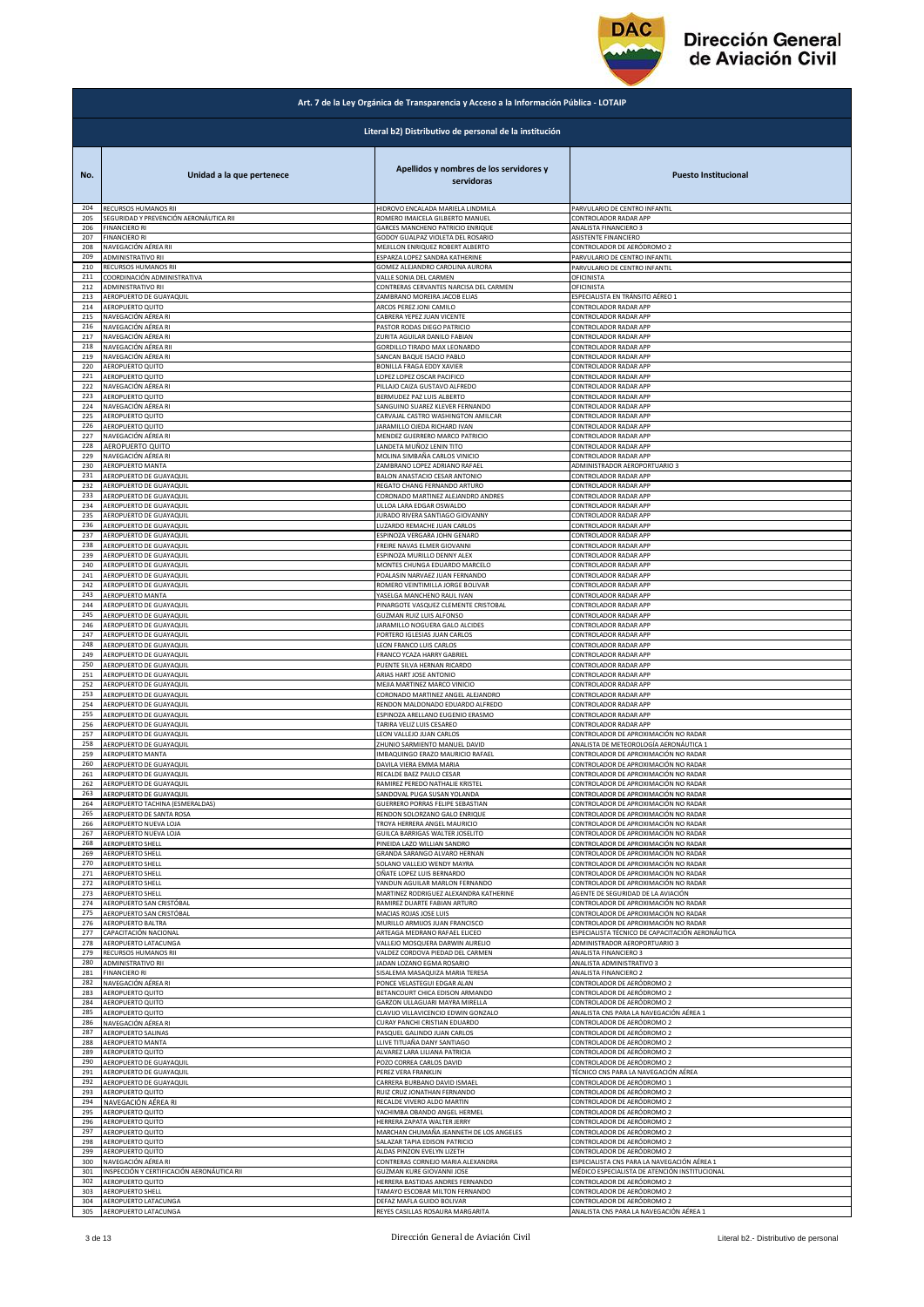

|            | Art. 7 de la Ley Orgánica de Transparencia y Acceso a la Información Pública - LOTAIP |                                                                                            |                                                                                   |  |
|------------|---------------------------------------------------------------------------------------|--------------------------------------------------------------------------------------------|-----------------------------------------------------------------------------------|--|
|            | Literal b2) Distributivo de personal de la institución                                |                                                                                            |                                                                                   |  |
| No.<br>306 | Unidad a la que pertenece<br>AEROPUERTO MANTA                                         | Apellidos y nombres de los servidores y<br>servidoras<br>GAVILANES CARREÑO WILSON FABRICIO | <b>Puesto Institucional</b><br>CONTROLADOR DE AERÓDROMO 2                         |  |
| 307        | AEROPUERTO MANTA                                                                      | LEON JATIVA MONICA CECILIA                                                                 | CONTROLADOR DE AERÓDROMO 2                                                        |  |
| 308        | AEROPUERTO QUITO                                                                      | JACOME AGUILAR TELMO FABRICIO                                                              | CONTROLADOR DE AERÓDROMO 2                                                        |  |
| 309        | <b>AEROPUERTO MANTA</b>                                                               | VERA GARCIA JOSE JULIAN                                                                    | CONTROLADOR DE AERÓDROMO 2                                                        |  |
| 310        | AEROPUERTO MANTA                                                                      | MARIÑO SALAN DAVID JONATHAN                                                                | CONTROLADOR DE AERÓDROMO 2                                                        |  |
| 311        | AEROPUERTO DE GUAYAQUIL                                                               | MONTALVO PINARGOTE HOLGER VIVIE                                                            | CONTROLADOR DE AERÓDROMO 2                                                        |  |
| 312        | AEROPUERTO DE SANTA ROSA                                                              | RENDON SANCHEZ RAUL RODRIGO                                                                | CONTROLADOR DE APROXIMACIÓN NO RADAR                                              |  |
| 313        | AEROPUERTO DE GUAYAQUIL                                                               | BONILLA GALINDO RAMIRO DAVID                                                               | CONTROLADOR DE AERÓDROMO 2                                                        |  |
| 314        | INSPECCIÓN Y CERTIFICACIÓN AERONÁUTICA RII                                            | ORTEGA CAICEDO CHARLES AMADO                                                               | MÉDICO ESPECIALISTA DE ATENCIÓN INSTITUCIONAL                                     |  |
| 315        | AEROPUERTO DE GUAYAQUIL                                                               | PUENTE SILVA JAIME GUSTAVO                                                                 | CONTROLADOR DE AERÓDROMO 2                                                        |  |
| 316        | AEROPUERTO DE GUAYAQUIL                                                               | QUIÑONEZ MONTAÑO MELGAR EDISON<br>LOPEZ VERA INGRID PAOLA                                  | CONTROLADOR DE AERÓDROMO 2<br>CONTROLADOR DE AERÓDROMO 2                          |  |
| 317<br>318 | AEROPUERTO DE GUAYAQUIL<br>AEROPUERTO DE GUAYAQUIL                                    | ORTEGA CRUZ DANIEL ANDRES                                                                  | CONTROLADOR DE AERÓDROMO 2                                                        |  |
| 319        | AEROPUERTO DE GUAYAQUIL                                                               | <b>IDROVO BAQUERIZO JOHN LUIS ENRIQUE</b>                                                  | MÉDICO ESPECIALISTA DE ATENCIÓN INSTITUCIONAL                                     |  |
| 320        | NAVEGACIÓN AÉREA RII                                                                  | TAPIA INSUASTI ANGEL FERNANDO                                                              | CONTROLADOR DE AERÓDROMO 2                                                        |  |
| 321        | NAVEGACIÓN AÉREA RII                                                                  | NEIRA ALEJANDRO JOHNNY WINSTON                                                             | CONTROLADOR DE AERÓDROMO 2                                                        |  |
| 322        | AEROPUERTO DE GUAYAQUIL                                                               | MENDEZ ARIAS KARLA MIRELLA                                                                 | CONTROLADOR DE AERÓDROMO 2                                                        |  |
| 323        | AEROPUERTO DE GUAYAQUIL                                                               | SANTANA HUNGRIA ANGELICA GABRIELA                                                          | CONTROLADOR DE AERÓDROMO 2                                                        |  |
| 324        | AEROPUERTO DE GUAYAQUIL                                                               | TORAL LUA ARELIS VICTORIA                                                                  | CONTROLADOR DE AERÓDROMO 2                                                        |  |
| 325        | AEROPUERTO DE GUAYAQUIL                                                               | SAMANIEGO DELGADO VICTOR ISRAEL                                                            | CONTROLADOR DE AERÓDROMO 2                                                        |  |
| 326        | AEROPUERTO DE GUAYAQUIL                                                               | CEVALLOS LOPEZ HERNAN XAVIER                                                               | CONTROLADOR DE AERÓDROMO 2                                                        |  |
| 327        | INSPECCIÓN Y CERTIFICACIÓN AERONÁUTICA RII                                            | PATIÑO LOPEZ EDUARDO ARTURO                                                                | MÉDICO CERTIFICADOR                                                               |  |
| 328        | INSPECCIÓN Y CERTIFICACIÓN AERONÁUTICA RII                                            |                                                                                            | MÉDICO ESPECIALISTA DE ATENCIÓN INSTITUCIONAL                                     |  |
| 329        | AEROPUERTO DE GUAYAQUIL                                                               | NAVARRETE CARPIO FAUSTO WASHINGTON<br>AGUIRRE FREIRE JESSICA GABRIELA                      | CONTROLADOR DE AERÓDROMO 2                                                        |  |
| 330        | AEROPUERTO QUITO                                                                      | CRUZ DIAZ LEONARDO FERNANDO                                                                | CONTROLADOR DE AERÓDROMO 2                                                        |  |
| 331        | AEROPUERTO SHELL                                                                      | LEON SORIA DIEGO ALEJANDRO                                                                 | CONTROLADOR DE AERÓDROMO 2                                                        |  |
| 332        | <b>FINANCIERO RI</b>                                                                  | PAREDES ROSERO ADELA DEL CARMEN                                                            | ANALISTA FINANCIERO 2                                                             |  |
| 333        | TECNOLOGÍAS DE LA INFORMACIÓN Y COMUNICACIÓN RI                                       | RODAS VALLADARES ROBERTO PATRICIO                                                          | ANALISTA DE TECNOLOGÍAS DE LA INFORMACIÓN 2                                       |  |
| 334        | AEROPUERTO QUITO                                                                      | CEVALLOS ARCOS FERNANDO ANIBAL                                                             | INSPECTOR DE AERONAVEGABILIDAD                                                    |  |
| 335        | COORDINACIÓN ADMINISTRATIVA                                                           | VILLACRES CARRILLO HUGO EDUARDO                                                            | ANALISTA FINANCIERO 2                                                             |  |
| 336        | INGENIERÍA AEROPORTUARIA RI                                                           | MAITA CASTILLO ORLANDO WILSON                                                              | ANALISTA DE INGENIERÍA AEROPORTUARIA 2                                            |  |
| 337        | INSPECCIÓN Y CERTIFICACIÓN AERONÁUTICA RII                                            | SANCHEZ CARTAGENA ROBERTO EDWIN                                                            | INSPECTOR DE AERONAVEGABILIDAD                                                    |  |
| 338        | AEROPUERTO LA TOMA (LOJA)                                                             | TORRES ORDOÑEZ MARLON ANTONIO                                                              | ADMINISTRADOR AEROPORTUARIO 1                                                     |  |
| 339        | AEROPUERTO RIOBAMBA                                                                   | ALMACHE TUBON MARIO ENRIQUE                                                                | ADMINISTRADOR AEROPORTUARIO 1                                                     |  |
| 340        | INSPECCIÓN Y CERTIFICACIÓN AERONÁUTICA RII                                            | PACHECO SANCHEZ NESTOR ALFREDO                                                             | PSICÓLOGO CLÍNICO DE ATENCIÓN INSTITUCIONAL                                       |  |
| 341        | AEROPUERTO DE GUAYAQUIL                                                               | GUZMAN RUIZ FRANCISCO JAVIER                                                               | ESPECIALISTA EN INFORMACIÓN AERONÁUTICA 1                                         |  |
| 342        | <b>FINANCIERO RII</b>                                                                 | MANTILLA COELLO PATRICIA GIOCONDA                                                          | ANALISTA FINANCIERO 2                                                             |  |
| 343        | RECURSOS HUMANOS RII                                                                  | ASTUDILLO ACOSTA LUCETTY ALEXANDRA                                                         | PERIODISTA 2                                                                      |  |
| 344        | TECNOLOGÍAS DE LA INFORMACIÓN Y COMUNICACIÓN RII                                      | LOPEZ CHIQUITO MARIA CELIA                                                                 | ANALISTA DE TECNOLOGÍAS DE LA INFORMACIÓN 2                                       |  |
| 345        | <b>FINANCIERO RII</b>                                                                 | HERRERA CASTILLO WILSON SEBASTIAN                                                          | ANALISTA FINANCIERO 2                                                             |  |
| 346        | SEGURIDAD Y PREVENCIÓN AERONÁUTICA RII                                                | FLORES MONTENEGRO EDISON FERNANDO                                                          | INSPECTOR EN SEGURIDAD DE VUELO                                                   |  |
| 347        | ADMINISTRATIVO FINANCIERO<br>INSPECCIÓN Y CERTIFICACIÓN AERONÁUTICA RII               | MACIAS PILLIGUA EVELIN CYNTHIA                                                             | ANALISTA FINANCIERO 2                                                             |  |
| 348        | AEROPUERTO DE GUAYAQUIL                                                               | CHAVES BALSECA PACO RAMIRO                                                                 | INSPECTOR OPERACIONES DE VUELO                                                    |  |
| 349        |                                                                                       | DEFAZ MAFLA EDISON GUILLERMO                                                               | INSPECTOR DE AERONAVEGABILIDAD                                                    |  |
| 350        | INSPECCIÓN Y CERTIFICACIÓN AERONÁUTICA RII                                            | RUALES NEIRA MARCO FRANCISCO                                                               | INSPECTOR DE AERONAVEGABILIDAD                                                    |  |
| 351        | SEGURIDAD Y PREVENCIÓN AERONÁUTICA RII                                                | BORJA ERAZO PAUL ALFONSO                                                                   | INSPECTOR EN SEGURIDAD DE VUELO                                                   |  |
| 352        | INSPECCIÓN Y CERTIFICACIÓN AERONÁUTICA RII                                            | BAEZ ARMAS SEGUNDO NOLASCO                                                                 | INSPECTOR DE AERONAVEGABILIDAD                                                    |  |
| 353        | AEROPUERTO QUITO                                                                      | CARVAJAL CAJAS EDUARDO EPSILON                                                             | ANALISTA DE METEOROLOGÍA AERONÁUTICA 2                                            |  |
| 354        | AEROPUERTO QUITO                                                                      | MARIÑO FIGUEROA MERY PIEDAD                                                                | ESPECIALISTA AVSEC 1                                                              |  |
| 355        | AEROPUERTO QUITO                                                                      | ANGUETA RAMIREZ JUAN CARLOS                                                                | ANALISTA DE METEOROLOGÍA AERONÁUTICA 2                                            |  |
| 356        | AEROPUERTO QUITO                                                                      | <b>GUEVARA ZARATE BYRON EFRAIN</b>                                                         | ANALISTA DE METEOROLOGÍA AERONÁUTICA 2                                            |  |
| 357        | NAVEGACIÓN AÉREA RI                                                                   | CASTRO BARBA DIEGO ANDRES                                                                  | ANALISTA SAR 1                                                                    |  |
| 358        | NAVEGACIÓN AÉREA RI                                                                   | FLORES YUGSI JAIME VINICIO                                                                 | ANALISTA SAR 1                                                                    |  |
| 359        | NAVEGACIÓN AÉREA RI                                                                   | CAZA TITUAÑA GONZALO ADONIS                                                                | ANALISTA DE METEOROLOGÍA AERONÁUTICA 2                                            |  |
| 360        | DIRECCIÓN ESCUELA TÉCNICA DE AVIACIÓN CIVIL                                           | GONZALEZ MOYA VINICIO GUILLERMO                                                            | INSTRUCTOR TÉCNICO DE CAPACITACIÓN AERONÁUTICA                                    |  |
| 361        | AEROPUERTO QUITO                                                                      | PAGUAY MEJIA JORGE RODRIGO                                                                 | ANALISTA DE METEOROLOGÍA AERONÁUTICA 2                                            |  |
| 362        | AEROPUERTO QUITO                                                                      | LAGOS VARGAS EDISON                                                                        | ANALISTA DE METEOROLOGÍA AERONÁUTICA 2                                            |  |
| 363        | AEROPUERTO TACHINA (ESMERALDAS)                                                       | GAVELA MORA MARCOS ANTONIO                                                                 | ADMINISTRADOR AEROPORTUARIO 2                                                     |  |
| 364        | AEROPUERTO QUITO                                                                      | RUALES QUELAL ELVIS HUMBERTO                                                               | ANALISTA DE INFORMACIÓN AERONÁUTICA 2                                             |  |
| 365        | AEROPUERTO QUITO                                                                      | MONCAYO DIAZ FAUSTO BENIGNO                                                                | INTENDENTE INSPECTOR PRINCIPAL PILOTO DE CONTROL                                  |  |
| 366        | AEROPUERTO QUITO                                                                      | DALGO LARREA JOSE LUIS                                                                     | SUPERVISOR DE SEGURIDAD DE LA AVIACIÓN                                            |  |
| 367        | CAPACITACIÓN INTERNACIONAL                                                            | ZAMBRANO CISNEROS LUIS ALEJANDRO                                                           | INSTRUCTOR TÉCNICO DE CAPACITACIÓN AERONÁUTICA                                    |  |
| 368        | NAVEGACIÓN AÉREA RI                                                                   | VINUEZA GUTIERREZ ALBERTO PATRICIO                                                         | ANALISTA DE METEOROLOGÍA AERONÁUTICA 2                                            |  |
| 369        | AEROPUERTO QUITO                                                                      | ENRIQUEZ RUIZ LUIS IVAN                                                                    | ANALISTA DE METEOROLOGÍA AERONÁUTICA 2                                            |  |
| 370        | AEROPUERTO QUITO                                                                      | TORRES BASTIDAS BYRON ORLANDO                                                              | ESPECIALISTA EN OPERACIONES DE CERTIFICACIÓN                                      |  |
| 371        | AEROPUERTO DE GUAYAQUIL                                                               | GRIJALVA JOHNSON HECTOR FERNANDO                                                           | INSPECTOR DE AERÓDROMO                                                            |  |
| 372        | INGENIERÍA AEROPORTUARIA RII                                                          | DELGADO VITERI JOSE LUIS                                                                   | ESPECIALISTA EN INGENIERÍA AEROPORTUARIA                                          |  |
| 373        | INSPECCIÓN Y CERTIFICACIÓN AERONÁUTICA RII                                            | AINEZ ARAUZ SOFIA MIRELLA                                                                  | ODONTÓLOGO DE ATENCIÓN INSTITUCIONAL                                              |  |
| 374        | AEROPUERTO DE GUAYAQUIL                                                               | VALENZUELA DOMINGUEZ FREDDY OSWALDO                                                        | INSPECTOR DE AERÓDROMO                                                            |  |
| 375        | AEROPUERTO DE GUAYAQUIL                                                               | SANTI REINOSO EDGAR RAMIRO                                                                 | INSPECTOR DE SEGURIDAD DE LA AVIACIÓN                                             |  |
| 376        | AEROPUERTO DE GUAYAQUIL                                                               | SEVILLA CALDERON SANTIAGO MAURICIO                                                         | ANALISTA DE METEOROLOGÍA AERONÁUTICA 2                                            |  |
| 377        | AEROPUERTO DE GUAYAQUIL                                                               | TORRES MORAN KAREN JAZMIN                                                                  | ASISTENTE DE TRANSPORTE AÉREO                                                     |  |
| 378        | AEROPUERTO SALINAS                                                                    | RUGEL CORDOVA ARNOLDO DAVID                                                                | ANALISTA CNS PARA LA NAVEGACIÓN AÉREA 2                                           |  |
| 379        | NAVEGACIÓN AÉREA RI                                                                   | PAREDES RIVERA VICENTE CELIANO                                                             | ANALISTA DE METEOROLOGÍA AERONÁUTICA 1                                            |  |
| 380        | NAVEGACIÓN AÉREA RI                                                                   | VACA GUAICHA FRANKLIN EUCLIDES                                                             | ANALISTA CNS PARA LA NAVEGACIÓN AÉREA 1                                           |  |
| 381        | NAVEGACIÓN AÉREA RI                                                                   | RAMIREZ ALVARO JUAN ELIAS                                                                  | ANALISTA DE METEOROLOGÍA AERONÁUTICA 1                                            |  |
| 382        | AEROPUERTO QUITO<br>NAVEGACIÓN AÉREA RI                                               | HIDALGO ORTIZ IVAN ALEXANDER                                                               | ANALISTA DE METEOROLOGÍA AERONÁUTICA 1<br>ANALISTA CNS PARA LA NAVEGACIÓN AÉREA 1 |  |
| 383<br>384 | AEROPUERTO QUITO                                                                      | DE LA TORRE ESPINOSA ALIS YALILE<br>SIMBAÑA CONDOR CESAR EFRAIN                            | ANALISTA DE METEOROLOGÍA AERONÁUTICA 1                                            |  |
| 385        | AEROPUERTO QUITO                                                                      | ORBE CARDENAS WILMER PATRICIO                                                              | ANALISTA DE INFORMACIÓN AERONÁUTICA 1                                             |  |
| 386        | AEROPUERTO QUITO                                                                      | FLORES TAMAYO JORGE FERNANDO                                                               | ANALISTA DE INFORMACIÓN AERONÁUTICA 1                                             |  |
| 387        | AEROPUERTO QUITO                                                                      | LLIVE TITUAÑA LORENA SOLEDAD                                                               | ANALISTA DE INFORMACIÓN AERONÁUTICA 1                                             |  |
| 388        | AEROPUERTO DE GUAYAQUIL                                                               | HOLGUIN ROMERO ELVIS JUNIOR                                                                | ANALISTA CNS PARA LA NAVEGACIÓN AÉREA 1                                           |  |
| 389        | NAVEGACIÓN AÉREA RI                                                                   | NICOLALDE CIFUENTES GONZALO EDUARDO                                                        | ANALISTA CNS PARA LA NAVEGACIÓN AÉREA 1                                           |  |
| 390        | AEROPUERTO DE GUAYAQUIL                                                               | LOAIZA BERMEO CRISTIAN FERNANDO                                                            | CONTROLADOR DE AERÓDROMO 1                                                        |  |
| 391        | AEROPUERTO QUITO                                                                      | LARA GALLARDO DANIEL EDUARDO                                                               | CONTROLADOR DE AERÓDROMO 1                                                        |  |
| 392        | AEROPUERTO QUITO                                                                      | CHAVEZ SIERRA MARCELO CLIMACO                                                              | ANALISTA EN COMUNICACIONES AFS 1                                                  |  |
| 393        | NAVEGACIÓN AÉREA RI                                                                   | GUEVARA SUASNAVAS FREDDY HERNAN                                                            | ANALISTA CNS PARA LA NAVEGACIÓN AÉREA 1                                           |  |
| 394        | CAPACITACIÓN NACIONAL                                                                 | CLAVIJO MONTEROS MARCO FERNANDO                                                            | ANALISTA CNS PARA LA NAVEGACIÓN AÉREA 1                                           |  |
| 395        | AEROPUERTO QUITO                                                                      | SANTACRUZ ANDRADE RUBEN MARCELO                                                            | ANALISTA CNS PARA LA NAVEGACIÓN AÉREA 1                                           |  |
| 396        | NAVEGACIÓN AÉREA RI                                                                   | TORRES MORALES ERNESTO ROLANDO                                                             | ANALISTA EN COMUNICACIONES AFS 1                                                  |  |
| 397        | INSPECCIÓN Y CERTIFICACIÓN AERONÁUTICA RI                                             | CEVALLOS RUBIO SANTIAGO PAUL                                                               | ANALISTA EN COMUNICACIONES AFS 1                                                  |  |
| 398        | AEROPUERTO SAN CRISTÓBAL                                                              | ECHEVERRIA MARTINEZ WLADIMIR ABDON                                                         | ANALISTA DE METEOROLOGÍA AERONÁUTICA 1                                            |  |
| 399        | AEROPUERTO QUITO                                                                      | SALAZAR CANGO CARMEN ALEJANDRA                                                             | ANALISTA DE INFORMACIÓN AERONÁUTICA 1                                             |  |
| 400        | AEROPUERTO CUENCA                                                                     | RODAS MANCHENO CESAR ALEJANDRO                                                             | CONTROLADOR DE APROXIMACIÓN NO RADAR                                              |  |
| 401        | AEROPUERTO CUENCA                                                                     | LEON BERNAL MILTON AUGUSTO                                                                 | ANALISTA CNS PARA LA NAVEGACIÓN AÉREA 1                                           |  |
| 402        | NAVEGACIÓN AÉREA RI                                                                   | GALVEZ CHAMORRO CARLOS ALBERTO                                                             | ANALISTA EN COMUNICACIONES AFS 1                                                  |  |
| 403        | NAVEGACIÓN AÉREA RI                                                                   | CARRERA RODRIGUEZ GALO EDISON                                                              | ANALISTA DE METEOROLOGÍA AERONÁUTICA 1                                            |  |
| 404<br>405 | NAVEGACIÓN AÉREA RI                                                                   | PALLO DE LA CUEVA HERNAN MAURICIO                                                          | ANALISTA DE METEOROLOGÍA AERONÁUTICA 1                                            |  |
| 406        | AEROPUERTO QUITO                                                                      | FREIRE ROSERO JUAN RAMIRO                                                                  | ANALISTA DE METEOROLOGÍA AERONÁUTICA 1                                            |  |
|            | AEROPUERTO QUITO                                                                      | ERAZO VINUEZA CARLOS CIVILINO                                                              | ANALISTA DE METEOROLOGÍA AERONÁUTICA 1                                            |  |
| 407        | AEROPUERTO LATACUNGA                                                                  | JACHO CAYO WILMA PIEDAD                                                                    | ANALISTA DE INFORMACIÓN AERONÁUTICA 1                                             |  |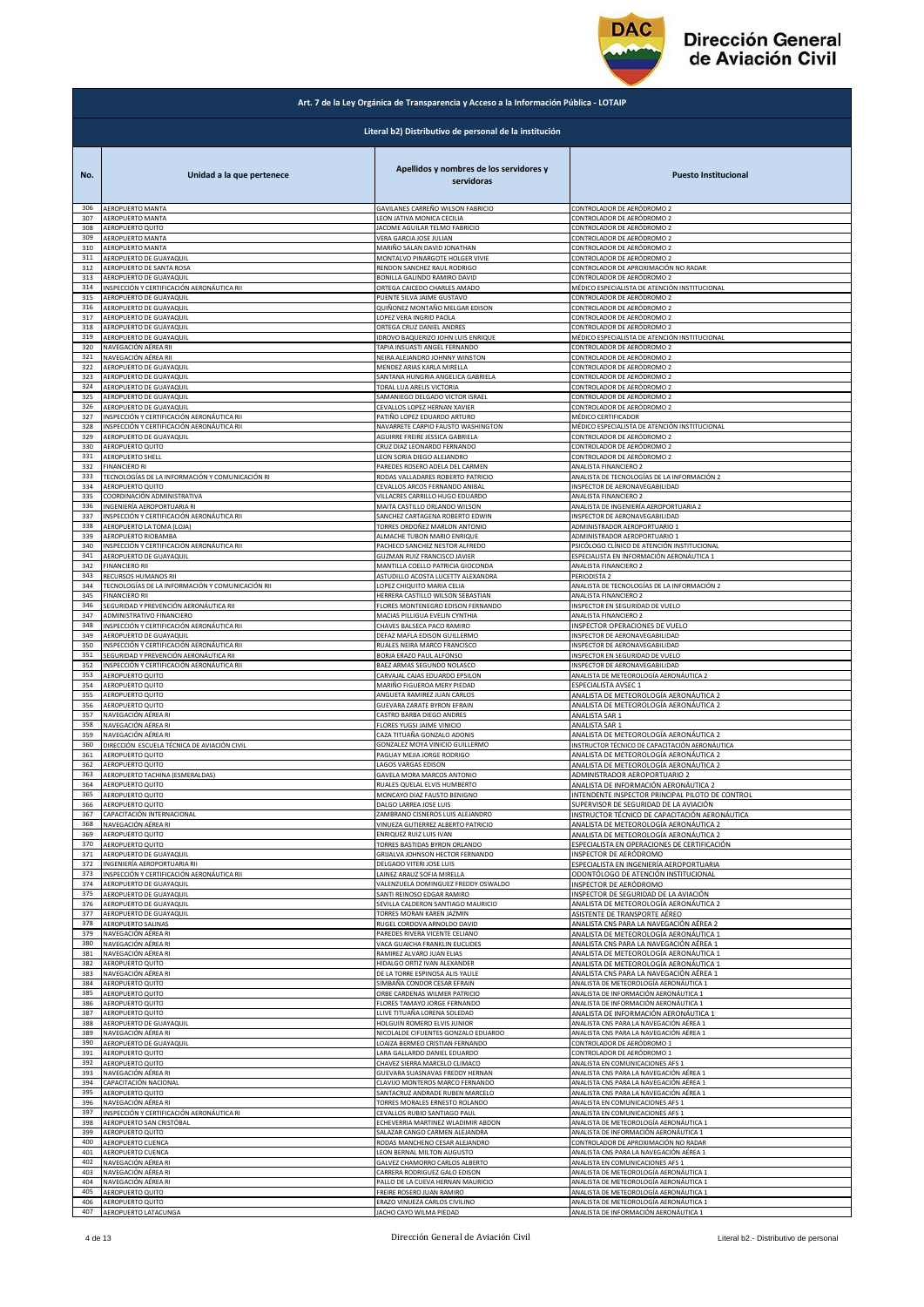

|            | Art. 7 de la Ley Orgánica de Transparencia y Acceso a la Información Pública - LOTAIP |                                                       |                                                      |  |
|------------|---------------------------------------------------------------------------------------|-------------------------------------------------------|------------------------------------------------------|--|
|            | Literal b2) Distributivo de personal de la institución                                |                                                       |                                                      |  |
| No.        | Unidad a la que pertenece                                                             | Apellidos y nombres de los servidores y<br>servidoras | <b>Puesto Institucional</b>                          |  |
| 408        | NAVEGACIÓN AÉREA RI                                                                   | RUBIO HIDALGO JORGE VINICIO                           | ANALISTA EN COMUNICACIONES AFS 1                     |  |
| 409        | AEROPUERTO QUITO                                                                      | MORALES CALVOPIÑA SANDY FERNANDA                      | ANALISTA DE INFORMACIÓN AERONÁUTICA 1                |  |
| 410        | AEROPUERTO LATACUNGA                                                                  | OLIVO SARABIA EDGAR LEONARDO                          | ANALISTA CNS PARA LA NAVEGACIÓN AÉREA 1              |  |
| 411        | AEROPUERTO LATACUNGA                                                                  | GUALPA MAMARANDI ANGEL MESIAS                         | ANALISTA CNS PARA LA NAVEGACIÓN AÉREA 1              |  |
| 412        | NAVEGACIÓN AÉREA RI                                                                   | YAZBEK SARMIENTO DARWIN MANOLO                        | ANALISTA EN COMUNICACIONES AFS 1                     |  |
| 413        | NAVEGACIÓN AÉREA RI                                                                   | OCAÑA DAVALOS MILTON GIOVANNY                         | ANALISTA EN COMUNICACIONES AFS 1                     |  |
| 414        | <b>GESTIÓN CNS</b>                                                                    | OCAÑA ESPIN GERARDO ALEJANDRO                         | ANALISTA CNS PARA LA NAVEGACIÓN AÉREA 1              |  |
| 415        | NAVEGACIÓN AÉREA RI                                                                   | NIETO TOAPANTA NESTOR ROGELIO                         | ANALISTA CNS PARA LA NAVEGACIÓN AÉREA 1              |  |
| 416        | AEROPUERTO QUITO                                                                      | MARTINEZ PULLES PIEDAD AIDA                           | ANALISTA CNS PARA LA NAVEGACIÓN AÉREA 1              |  |
| 417        | AEROPUERTO LATACUNGA                                                                  | CULQUI PANCHI SIMON EDUARDO                           | ANALISTA CNS PARA LA NAVEGACIÓN AÉREA 1              |  |
| 418        | NAVEGACIÓN AÉREA RI                                                                   | JARAMILLO BONE XAVIER GUSTAVO                         | ANALISTA DE INFORMACIÓN AERONÁUTICA 1                |  |
| 419        | AEROPUERTO QUITO                                                                      | BAZANTES CHICO DANILO EDUARDO                         | ANALISTA DE INFORMACIÓN AERONÁUTICA 1                |  |
| 420        | AEROPUERTO CUENCA                                                                     | CARRILLO CRESPO LORENA MARIUXI                        | CONTROLADOR DE AERÓDROMO 1                           |  |
| 421        | NAVEGACIÓN AÉREA RI                                                                   | PIEDRA RAMIREZ EDWIN MAURICIO                         | ANALISTA CNS PARA LA NAVEGACIÓN AÉREA 1              |  |
| 422        | AEROPUERTO QUITO                                                                      | FLORES LLANOS ZOILA ELOIZA                            | ANALISTA CNS PARA LA NAVEGACIÓN AÉREA 1              |  |
| 423        | AEROPUERTO QUITO                                                                      | SAENZ REVELO ANGELA BELEN                             | ANALISTA DE INFORMACIÓN AERONÁUTICA 1                |  |
| 424        | AEROPUERTO QUITO                                                                      | TOAPANTA BANDA BAYRON ALEXANDER                       | ANALISTA CNS PARA LA NAVEGACIÓN AÉREA 1              |  |
| 425        | AEROPUERTO QUITO                                                                      | PACHECO GONZALEZ ANDRES ENRIQUE                       | ANALISTA CNS PARA LA NAVEGACIÓN AÉREA 1              |  |
| 426        | AEROPUERTO QUITO                                                                      | HERRERA FERNANDEZ JORGE PATRICIO                      | <b>ESPECIALISTA AVSEC 2</b>                          |  |
| 427        | AEROPUERTO QUITO                                                                      | DAVALOS CARDENAS ENRIQUE BOLIVAR                      | ESPECIALISTA EN TRÁNSITO AÉREO 1                     |  |
| 428        | GESTIÓN OPERATIVA EMPRESARIAL                                                         | MEJIA PEÑAHERRERA EDGAR ROBERTO                       | SUPERVISOR DE OPERACIONES DE COMBUSTIBLE DE AVIACIÓN |  |
| 429        | INSPECCIÓN Y CERTIFICACIÓN AERONÁUTICA RI                                             | VALLE TORO MONICA MARLENE                             | LABORATORISTA DE ATENCIÓN INSTITUCIONAL              |  |
| 430        | AEROPUERTO QUITO                                                                      | HERRERA ZAPATA OLGER MARCELO                          | ANALISTA DE INFORMACIÓN AERONÁUTICA 1                |  |
| 431        | AEROPUERTO QUITO                                                                      | SANTAMARIA CASTILLO MARIA BELEN                       | ANALISTA CNS PARA LA NAVEGACIÓN AÉREA 1              |  |
| 432        | NAVEGACIÓN AÉREA RI                                                                   | YEPEZ SOTO VICTOR HUGO                                | ANALISTA CNS PARA LA NAVEGACIÓN AÉREA 1              |  |
| 433        | AEROPUERTO QUITO                                                                      | GANCHALA OBANDO BYRON ARTURO                          | INSPECTOR DE TRANSPORTE AÉREO                        |  |
| 434        | NAVEGACIÓN AÉREA RI                                                                   | DAVALOS ALBUJA WINSOR JUNIOR                          | ANALISTA EN COMUNICACIONES AFS 1                     |  |
| 435        | NAVEGACIÓN AÉREA RI                                                                   | PAZOS DUQUE LOTARIO ERNESTO                           | ANALISTA EN COMUNICACIONES AFS 1                     |  |
| 436        | NAVEGACIÓN AÉREA RI                                                                   | MORALES RIVAS GERARDO GABRIE                          | ANALISTA CNS PARA LA NAVEGACIÓN AÉREA 1              |  |
| 437        | NAVEGACIÓN AÉREA RI                                                                   | PAEZ CHANGOTASIG MARTHA ISABEL                        | ANALISTA CNS PARA LA NAVEGACIÓN AÉREA 1              |  |
| 438        | AEROPUERTO QUITO                                                                      | SUAREZ JARAMILLO HECTOR FERNANDO                      | ANALISTA DE INFORMACIÓN AERONÁUTICA 1                |  |
| 439        | NAVEGACIÓN AÉREA RI                                                                   | GALLARDO GALLARDO LAURO FRANCISCO                     | ANALISTA CNS PARA LA NAVEGACIÓN AÉREA 1              |  |
| 440        | AEROPUERTO COCA                                                                       | BAEZ SANTIANA DIEGO FERNANDO                          | CONTROLADOR DE AERÓDROMO 1                           |  |
| 441        | AEROPUERTO LA TOMA (LOJA)                                                             | JARAMILLO VALAREZO GILVER EUCLIDES                    | CONTROLADOR DE AERÓDROMO 1                           |  |
| 442        | AEROPUERTO LA TOMA (LOJA)                                                             | ALTAMIRANO ACURIO RAUL MAURICIO                       | CONTROLADOR DE AERÓDROMO 1                           |  |
| 443<br>444 | NAVEGACIÓN AÉREA RI                                                                   | CHACHA NORIEGA HECTOR FELIPE                          | ANALISTA DE METEOROLOGÍA AERONÁUTICA 1               |  |
| 445        | AEROPUERTO LA TOMA (LOJA)                                                             | RIVAS MORA TERESA DE JESUS                            | ANALISTA DE METEOROLOGÍA AERONÁUTICA 1               |  |
|            | AEROPUERTO LA TOMA (LOJA)                                                             | ROMERO IBARRA SANTIAGO VINICIO                        | ANALISTA CNS PARA LA NAVEGACIÓN AÉREA 1              |  |
| 446        | AEROPUERTO LA TOMA (LOJA)                                                             | CORREA GUAMAN JUAN OSWALDO                            | INSPECTOR DESPACHADOR DE VUELO 2                     |  |
| 447        | AEROPUERTO LA TOMA (LOJA)                                                             | VERDESOTO LEMA MARCO ANTONIO                          | ANALISTA DE METEOROLOGÍA AERONÁUTICA 1               |  |
| 448        | AEROPUERTO LA TOMA (LOJA)                                                             | ROMERO IBARRA DELFOS REMIGIO                          | INSPECTOR DESPACHADOR DE VUELO 2                     |  |
| 449        | AEROPUERTO DE GUAYAQUIL                                                               | LOYOLA ALAMA SILVIA ALEXANDRA                         | CONTROLADOR DE AERÓDROMO 1                           |  |
| 450        | AEROPUERTO DE GUAYAQUIL                                                               | RIVADENEIRA LAGOS NATHALY HAYMETH                     | SECRETARIA                                           |  |
| 451        | AEROPUERTO DE GUAYAQUIL                                                               | MOROCHO TINOCO JHONNY FRANCISCO                       | TÉCNICO CNS PARA LA NAVEGACIÓN AÉREA                 |  |
| 452        | AEROPUERTO CUENCA                                                                     | CAMPOVERDE PATIÑO JUAN CARLOS                         | CONTROLADOR DE AERÓDROMO 1                           |  |
| 453        | AEROPUERTO CUENCA                                                                     | NIVICELA PULLA MAYRA PATRICIA                         | INSPECTOR DE AERÓDROMO                               |  |
| 454        | AEROPUERTO RIOBAMBA                                                                   | CISNEROS INCA LILIANA PATRICIA                        | ANALISTA DE METEOROLOGÍA AERONÁUTICA 1               |  |
| 455        | AEROPUERTO DE GUAYAQUIL                                                               | MEJIA ZAMBRANO JEAN PAUL                              | CONTROLADOR DE AERÓDROMO 1                           |  |
| 456        | AEROPUERTO LATACUNGA                                                                  | ULLOA LARA LUIS RODRIGO                               | ANALISTA DE METEOROLOGÍA AERONÁUTICA 1               |  |
| 457        | AEROPUERTO LATACUNGA                                                                  | VARGAS PAZMIÑO JOSE ABELARDO                          | ANALISTA DE METEOROLOGÍA AERONÁUTICA 1               |  |
| 458        | AEROPUERTO LATACUNGA                                                                  | TOBAR BERRAZUETA PAULINA FRANCISCA                    | ANALISTA DE INFORMACIÓN AERONÁUTICA 1                |  |
| 459        | AEROPUERTO QUITO                                                                      | QUISHPE OÑA CARLOS ALBERTO                            | ANALISTA DE INFORMACIÓN AERONÁUTICA 1                |  |
| 460        | AEROPUERTO LATACUNGA                                                                  | PASOCHOA NUÑEZ TEOFILO EDUARDO                        | ANALISTA DE INFORMACIÓN AERONÁUTICA 1                |  |
| 461        | AEROPUERTO LATACUNGA                                                                  | JIMENEZ GARCIA BYRON RODRIGO                          | CONTROLADOR DE AERÓDROMO 2                           |  |
| 462        | AEROPUERTO LATACUNGA                                                                  | MARTINEZ SEGOVIA MYRIAM ELENA                         | ANALISTA DE INFORMACIÓN AERONÁUTICA 1                |  |
| 463        | AEROPUERTO LATACUNGA                                                                  | PAREDES CASTILLO CONSUELO DEL PILAR                   | ANALISTA FINANCIERO 1                                |  |
| 464        | AEROPUERTO LATACUNGA                                                                  | MARTINEZ SEGOVIA ALBA JEANETTE                        | INSPECTOR DESPACHADOR DE VUELO 2                     |  |
| 465        | AEROPUERTO LATACUNGA                                                                  | CUNALATA CORDOVA CARLOS DAVID                         | INSPECTOR DESPACHADOR DE VUELO 2                     |  |
| 466        | <b>AEROPUERTO SHELL</b>                                                               | VILLACIS GUERRON LENIN ANIBAL                         | ANALISTA DE INFORMACIÓN AERONÁUTICA 1                |  |
| 467        | AEROPUERTO LATACUNGA                                                                  | BUENAÑO GONZALEZ GLORIA IRENE                         | ANALISTA DE INFORMACIÓN AERONÁUTICA 1                |  |
| 468        | AEROPUERTO SHELL                                                                      | RIOS TORO MARIA GABRIELA                              | INSPECTOR DESPACHADOR DE VUELO 2                     |  |
| 469        | AEROPUERTO LATACUNGA                                                                  | MIRANDA GUEVARA RICHARD PAUL                          | ANALISTA CNS PARA LA NAVEGACIÓN AÉREA 1              |  |
| 470        | GESTIÓN OPERATIVA EMPRESARIAL                                                         | FLORES SARZOSA EDWIN REMBERTO                         | OPERADOR DE DESPACHO DE COMBUSTIBLES                 |  |
| 471        | AEROPUERTO TULCÁN                                                                     | ROSERO VILLARREAL JEFFERSON OMAR                      | ANALISTA DE METEOROLOGÍA AERONÁUTICA 1               |  |
| 472        | AEROPUERTO TULCÁN                                                                     | VILLARREAL MEDINA SEGUNDO MANUEL                      | INSPECTOR DESPACHADOR DE VUELO 2                     |  |
| 473        | AEROPUERTO TULCÁN                                                                     | FIERRO MONTENEGRO JULIO EDIBERTO                      | ANALISTA DE METEOROLOGÍA AERONÁUTICA 1               |  |
| 474        | AEROPUERTO TULCÁN                                                                     | BOLAÑOS JACOME SIXTO BAYARDO                          | CONTROLADOR DE AERÓDROMO 1                           |  |
| 475        | AEROPUERTO CUENCA                                                                     | CARRANCO PIEDRA JAIME VICENTE                         | ANALISTA CNS PARA LA NAVEGACIÓN AÉREA 1              |  |
| 476        | AEROPUERTO CUENCA                                                                     | ENCALADA BRAVO PABLO DAVID                            | ANALISTA CNS PARA LA NAVEGACIÓN AÉREA 1              |  |
| 477        | AEROPUERTO CUENCA                                                                     | MENDEZ GOMEZ ANA ELIZABETH                            | CONTROLADOR DE AERÓDROMO 1                           |  |
| 478        | AEROPUERTO MANTA                                                                      | INTRIAGO ALCIVAR JORGE LUIS                           | CONTROLADOR DE AERÓDROMO 1                           |  |
| 479        | AEROPUERTO MANTA                                                                      | ZAPATA PARRAGA MARIANO DARIO                          | CONTROLADOR DE AERÓDROMO 1                           |  |
| 480        | AEROPUERTO MANTA                                                                      | ZAMBRANO PARRALES JOHANNA LISSETTE                    | CONTROLADOR DE AERÓDROMO 2                           |  |
| 481        | AEROPUERTO MANTA                                                                      | LASCANO CALDERON KARINA ISABEL                        | ANALISTA DE INFORMACIÓN AERONÁUTICA 1                |  |
| 482        | AEROPUERTO MANTA                                                                      | OCAMPO INTRIAGO JOSE OLIVER                           | ANALISTA DE METEOROLOGÍA AERONÁUTICA 1               |  |
| 483        | <b>AEROPUERTO MANTA</b>                                                               | BRITO DILLON EDUARDO VINICIO                          | ANALISTA DE METEOROLOGÍA AERONÁUTICA 1               |  |
| 484        | AEROPUERTO MANTA                                                                      | ORTEGA ZAMBRANO LUIS LEONARDO                         | ANALISTA DE METEOROLOGÍA AERONÁUTICA 1               |  |
| 485        | AEROPUERTO MANTA                                                                      | ALMEIDA ALBUJA WILSON GERARDO                         | ANALISTA DE METEOROLOGÍA AERONÁUTICA 1               |  |
| 486        | AEROPUERTO CUENCA                                                                     | ORDOÑEZ SANCHEZ CARLOS ALBERTO                        | CONTROLADOR DE AERÓDROMO 1                           |  |
| 487        | AEROPUERTO MANTA                                                                      | ZAPATA MENESES FRANKLIN GEOVANNY                      | ANALISTA DE METEOROLOGÍA AERONÁUTICA 1               |  |
| 488        | AEROPUERTO MANTA                                                                      | PAZOS HEREDIA JAVIER DARIO                            | INSPECTOR DESPACHADOR DE VUELO 2                     |  |
| 489        | <b>AEROPUERTO MANTA</b>                                                               | ALMEIDA ALBUJA BYRON GUSTAVO                          | ANALISTA CNS PARA LA NAVEGACIÓN AÉREA 1              |  |
| 490        | AEROPUERTO MANTA                                                                      | BONILLA SUAREZ JORGE JAVIER                           | ANALISTA DE METEOROLOGÍA AERONÁUTICA 1               |  |
| 491        | AEROPUERTO MANTA                                                                      | CHANCAY PACHECO ROBERTH ANTONIO                       | ANALISTA DE INFORMACIÓN AERONÁUTICA 1                |  |
| 492        | AEROPUERTO MANTA                                                                      | CAIZA GUACHAMIN LUIS RIGOBERTO                        | ANALISTA DE INFORMACIÓN AERONÁUTICA 1                |  |
| 493        | AEROPUERTO DE GUAYAQUIL                                                               | MAZON MARTILLO MARIO FERNANDO                         | ANALISTA DE INFORMACIÓN AERONÁUTICA 1                |  |
| 494        | INSPECCIÓN Y CERTIFICACIÓN AERONÁUTICA RII                                            | ESPARZA ESTEVEZ EDWIN LENIN                           | INSPECTOR OPERACIONES DE VUELO                       |  |
| 495        | INSPECCIÓN Y CERTIFICACIÓN AERONÁUTICA RII                                            | MERA PEÑA MAYLIN DEL PILAR                            | INSPECTOR DESPACHADOR DE VUELO 2                     |  |
| 496        | <b>FINANCIERO RII</b>                                                                 | PAUCAR RAMOS VENTURA TRINIDAD                         | ANALISTA FINANCIERO 1                                |  |
| 497        | AEROPUERTO DE GUAYAQUIL                                                               | LADD MORANTE EDUARDO ALFREDO                          | ANALISTA DE INFORMACIÓN AERONÁUTICA 1                |  |
| 498        | INSPECCIÓN Y CERTIFICACIÓN AERONÁUTICA RII                                            | CAICEDO JIMENEZ CRISTIAN MAURICIO                     | INSPECTOR DESPACHADOR DE VUELO 2                     |  |
| 499        | INSPECCIÓN Y CERTIFICACIÓN AERONÁUTICA RII                                            | CASTRO ESPINOZA GINA GLENDA                           | FISIOTERAPISTA DE ATENCIÓN INSTITUCIONAL             |  |
| 500        | AEROPUERTO DE GUAYAQUIL                                                               | POLIT CHACON FERNANDO GUILLERMO                       | ANALISTA DE INFORMACIÓN AERONÁUTICA 1                |  |
| 501        | AEROPUERTO DE GUAYAQUIL                                                               | QUINDE MUÑOZ WASHINGTON WILFRIDO                      | ANALISTA CNS PARA LA NAVEGACIÓN AÉREA 1              |  |
| 502        | AEROPUERTO DE GUAYAQUIL                                                               | GAVILANEZ SECAIRA JAVIER ENRIQUE                      | ANALISTA CNS PARA LA NAVEGACIÓN AÉREA 1              |  |
| 503        | AEROPUERTO DE GUAYAQUIL                                                               | TAPIA YAGUAL NANCY KARINA                             | ANALISTA CNS PARA LA NAVEGACIÓN AÉREA 1              |  |
| 504        | AEROPUERTO DE GUAYAQUIL                                                               | ULLOA PEREZ SEGUNDO NEPTALI                           | ANALISTA EN COMUNICACIONES AFS 1                     |  |
| 505        | INSPECCIÓN Y CERTIFICACIÓN AERONÁUTICA RII                                            | SOTO VERA LAURA PATRICIA                              | INSPECTOR DESPACHADOR DE VUELO 2                     |  |
| 506        | AEROPUERTO DE GUAYAQUIL                                                               | ESPINOZA ROSADO MARIA DE FATIMA                       | ANALISTA CNS PARA LA NAVEGACIÓN AÉREA 1              |  |
| 507        | AEROPUERTO DE GUAYAQUIL                                                               | CASTILLO DEL PEZO EFREN ANTONIO                       | ANALISTA CNS PARA LA NAVEGACIÓN AÉREA 1              |  |
| 508        | AEROPUERTO DE GUAYAQUIL                                                               | CALLE FLORES KATHERINE MICHELLE                       | CONTROLADOR DE AERÓDROMO 1                           |  |
| 509        | GESTIÓN OPERATIVA EMPRESARIAL                                                         | DAVALOS BERNIS FREDDY RENATO                          | SUPERVISOR DE OPERACIONES DE COMBUSTIBLE DE AVIACIÓN |  |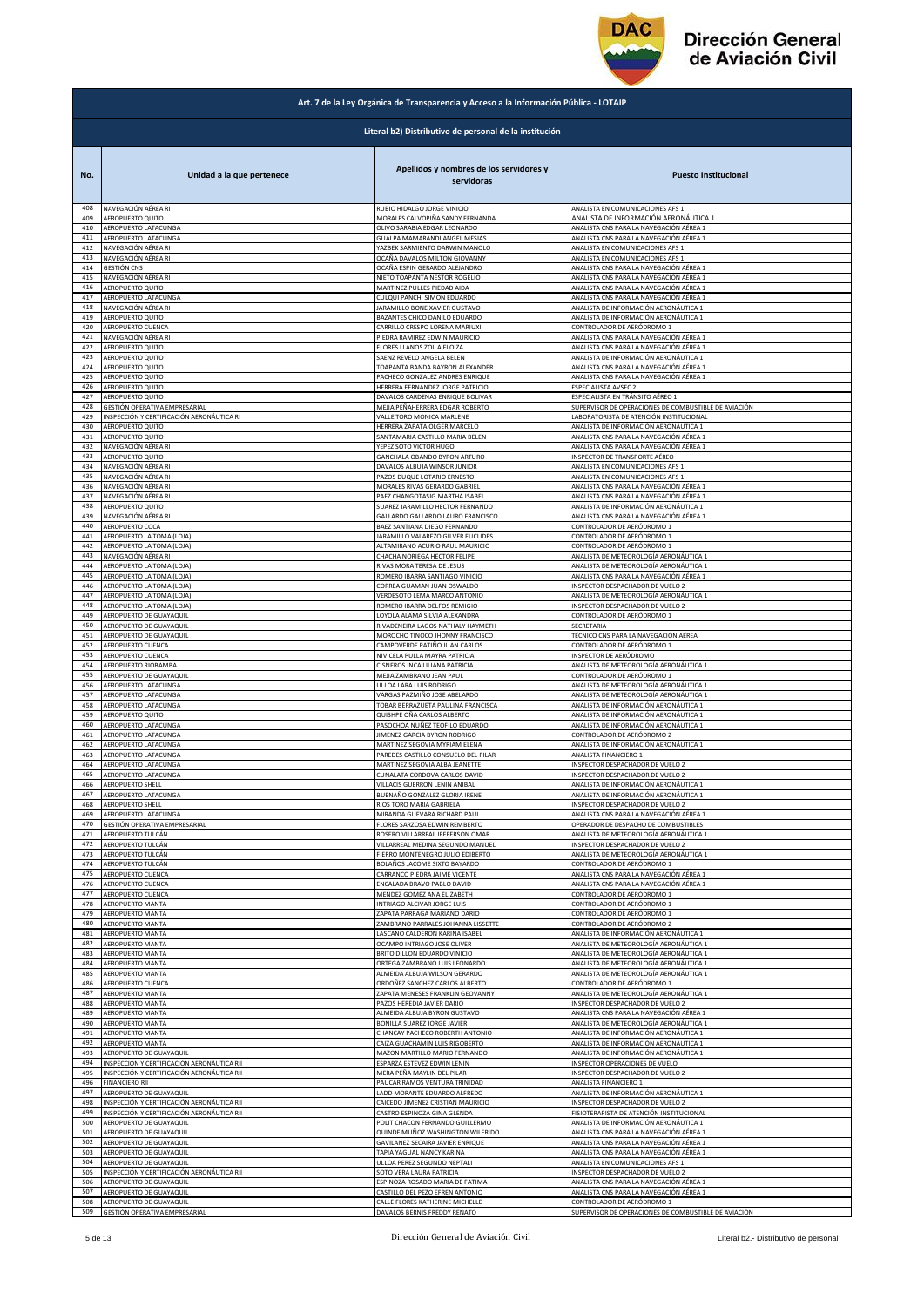

|     | Art. 7 de la Ley Orgánica de Transparencia y Acceso a la Información Pública - LOTAIP |                                                        |                                                                                 |  |
|-----|---------------------------------------------------------------------------------------|--------------------------------------------------------|---------------------------------------------------------------------------------|--|
|     |                                                                                       | Literal b2) Distributivo de personal de la institución |                                                                                 |  |
| No. | Unidad a la que pertenece                                                             | Apellidos y nombres de los servidores y<br>servidoras  | <b>Puesto Institucional</b>                                                     |  |
| 510 | <b>FINANCIERO RII</b>                                                                 | ZAVALA PEÑA NORMA PATRICIA                             | ANALISTA FINANCIERO 1                                                           |  |
| 511 | AEROPUERTO DE GUAYAQUIL                                                               | TEJENA CASTILLO OSCAR OSWALDO                          | ANALISTA CNS PARA LA NAVEGACIÓN AÉREA 1                                         |  |
| 512 | AEROPUERTO DE GUAYAQUIL                                                               | BERMEO MINCHALA EDGAR PATRICIO                         | ANALISTA CNS PARA LA NAVEGACIÓN AÉREA 1                                         |  |
| 513 | AEROPUERTO DE GUAYAQUIL                                                               | UVIDIA ANDRADE VERONICA ROSARIO                        | ANALISTA CNS PARA LA NAVEGACIÓN AÉREA 1                                         |  |
| 514 | AEROPUERTO DE GUAYAQUIL                                                               | RAMOS LEON JHON ISMAEL                                 | ANALISTA DE INFORMACIÓN AERONÁUTICA 1                                           |  |
| 515 | AEROPUERTO DE GUAYAQUIL                                                               | ROMAN BARRAGAN GABRIELA VERONICA                       | ANALISTA DE METEOROLOGÍA AERONÁUTICA 1                                          |  |
| 516 | AEROPUERTO DE GUAYAQUII                                                               | SOLORZANO ROMERO DIEGO MAURICIO                        | ANALISTA DE METEOROLOGÍA AERONÁUTICA 2                                          |  |
| 517 | AEROPUERTO DE GUAYAQUIL                                                               | POZO TATES FRANKLIN RODRIGO                            | ANALISTA DE INFORMACIÓN AERONÁUTICA 1                                           |  |
| 518 | AEROPUERTO DE GUAYAQUIL                                                               | CASTILLO RIVERA JULIANA MAGALY                         | ANALISTA DE METEOROLOGÍA AERONÁUTICA 1                                          |  |
| 519 | AEROPUERTO DE GUAYAQUIL                                                               | LOZA GAVILANES IVAN ANDRES                             | CONTROLADOR DE AERÓDROMO 1                                                      |  |
| 520 | AEROPUERTO DE GUAYAQUIL                                                               | PUENTE SILVA JHON ANTONIO                              | ANALISTA DE INFORMACIÓN AERONÁUTICA 1                                           |  |
| 521 | AEROPUERTO DE GUAYAQUIL                                                               | MORAN SUAREZ JORGE ORLANDO                             | ANALISTA DE INFORMACIÓN AERONÁUTICA 1                                           |  |
| 522 | AEROPUERTO DE GUAYAQUIL                                                               | VELASTEGUI ALVARADO MARIA ALEXANDRA                    | CONTROLADOR DE AERÓDROMO 1                                                      |  |
| 523 | AEROPUERTO DE GUAYAQUIL                                                               | BARCHI RODRIGUEZ ALVARO RODRIGO                        | CONTROLADOR DE AERÓDROMO 1                                                      |  |
| 524 | AEROPUERTO DE GUAYAQUIL                                                               | MOSQUERA MORQUECHO PATRICIO ARTURO                     | ANALISTA CNS PARA LA NAVEGACIÓN AÉREA 1                                         |  |
| 525 | AEROPUERTO DE GUAYAQUIL                                                               | NARVAEZ MIGUEL VICENTE                                 | ESPECIALISTA EN TRÁNSITO AÉREO 1                                                |  |
| 526 | AEROPUERTO DE GUAYAQUIL                                                               | PINOS CHANCAY JOSE ANTONIO                             | ANALISTA DE INFORMACIÓN AERONÁUTICA 1                                           |  |
| 527 | ADMINISTRATIVO FINANCIERO                                                             | SALAS COLOMA ISABEL ANGELA                             | ANALISTA FINANCIERO 1                                                           |  |
| 528 | AEROPUERTO DE GUAYAQUIL                                                               | MARTINEZ MARTINEZ CELSO FABIAN                         | ANALISTA DE INFORMACIÓN AERONÁUTICA 1                                           |  |
| 529 | NAVEGACIÓN AÉREA RII                                                                  | PEREZ VELEZ JESSICA PETITA                             | ANALISTA EN COMUNICACIONES AFS 1                                                |  |
| 530 | AEROPUERTO DE GUAYAQUIL                                                               | PEÑA SAN LUCAS JUAN CARLOS                             | INSPECTOR DE SEGURIDAD DE LA AVIACIÓN                                           |  |
| 531 | AEROPUERTO DE GUAYAQUIL                                                               | ALOMOTO CATOTA EDUARDO XAVIER                          | ANALISTA DE METEOROLOGÍA AERONÁUTICA :                                          |  |
| 532 | AEROPUERTO DE GUAYAQUIL                                                               | BAYAS FERNANDEZ CESAR JAVIER                           | ANALISTA DE INFORMACIÓN AERONÁUTICA 1                                           |  |
| 533 | AEROPUERTO DE GUAYAQUIL                                                               | RAMIREZ GUEVARA NELSON RAUL                            | ANALISTA DE INFORMACIÓN AERONÁUTICA 1                                           |  |
| 534 | AEROPUERTO DE GUAYAQUIL                                                               | MIRANDA GUEVARA MIGUEL ANGEL                           | ANALISTA CNS PARA LA NAVEGACIÓN AÉREA 1                                         |  |
| 535 | AEROPUERTO DE GUAYAQUIL                                                               | RECALDE SANCHEZ JOSE VICENTE                           | ANALISTA DE INFORMACIÓN AERONÁUTICA 1                                           |  |
| 536 | INSPECCIÓN Y CERTIFICACIÓN AERONÁUTICA RII                                            | MURRIETA OQUENDO SOLANGE CATHERINE                     |                                                                                 |  |
| 537 | INSPECCIÓN Y CERTIFICACIÓN AERONÁUTICA RII                                            | MALDONADO VIVANCO CESAR LENIN                          | INSPECTOR DESPACHADOR DE VUELO 2<br>ESPECIALISTA CNS PARA LA NAVEGACIÓN AÉREA 1 |  |
| 538 | AEROPUERTO DE GUAYAQUIL                                                               | ARIAS JURADO LUIS ALBERTO                              | ANALISTA DE INFORMACIÓN AERONÁUTICA 1                                           |  |
| 539 | AEROPUERTO DE GUAYAQUIL                                                               | ARGUDO GUZMAN BORIS JOSE                               | ANALISTA DE INFORMACIÓN AERONÁUTICA 1                                           |  |
| 540 | AEROPUERTO DE GUAYAQUIL                                                               | TORRES MOREIRA LUIS ABRAHAM                            | ANALISTA DE METEOROLOGÍA AERONÁUTICA 1                                          |  |
| 541 | AEROPUERTO DE GUAYAQUIL                                                               | VITERI MACIAS STEVEN RONALD                            | ANALISTA DE INFORMACIÓN AERONÁUTICA 1                                           |  |
| 542 | AEROPUERTO DE GUAYAQUIL                                                               | ROSERO MEJIA ANDREA NATHALY                            | CONTROLADOR DE AERÓDROMO 1                                                      |  |
| 543 | AEROPUERTO DE GUAYAQUIL                                                               | ARTEAGA MONTENEGRO JORGE LUIS                          | CONTROLADOR DE AERÓDROMO 1                                                      |  |
| 544 | AEROPUERTO DE GUAYAQUIL                                                               | GRANDA ENCALADA ANTONIO FIDEL                          | INSPECTOR DESPACHADOR DE VUELO 2                                                |  |
| 545 | <b>FINANCIERO RII</b>                                                                 | PLAZA GUEVARA VERONICA LISSETTE                        | ANALISTA FINANCIERO 1                                                           |  |
| 546 | AEROPUERTO DE GUAYAQUIL                                                               | APOLO CAICEDO VICTOR HUGO                              | ANALISTA DE INFORMACIÓN AERONÁUTICA 1                                           |  |
| 547 | INSPECCIÓN Y CERTIFICACIÓN AERONÁUTICA RII                                            | VALVERDE YEPEZ MYRIAM JEANNET                          | ANALISTA DE SEGUROS AERONÁUTICOS 1                                              |  |
| 548 | AEROPUERTO DE GUAYAQUIL                                                               | CEDEÑO OVIEDO JORGE ADRIAN                             | ANALISTA DE INFORMACIÓN AERONÁUTICA 1                                           |  |
| 549 | AEROPUERTO DE GUAYAQUIL                                                               | MORENO DELGADO MARCO GUILLERMO                         | ANALISTA CNS PARA LA NAVEGACIÓN AÉREA 1                                         |  |
| 550 | AEROPUERTO DE GUAYAQUIL                                                               | DUCHI SILVA WALTER EGIDIO                              | ANALISTA CNS PARA LA NAVEGACIÓN AÉREA 1                                         |  |
| 551 | AEROPUERTO DE GUAYAQUIL                                                               | JARAMILLO HEREDIA CHRISTIAN EDUARDO                    | ANALISTA DE INFORMACIÓN AERONÁUTICA 1                                           |  |
| 552 | AEROPUERTO DE GUAYAQUIL                                                               | VILLACRES VALAREZO ALISON ANDREA                       | CONTROLADOR DE AERÓDROMO 1                                                      |  |
| 553 | AEROPUERTO DE GUAYAQUIL                                                               | ORTIZ CONTRERAS WILSON DANIEL                          | CONTROLADOR DE AERÓDROMO 1                                                      |  |
| 554 | AEROPUERTO MANTA                                                                      | CORONADO MARTINEZ MARIA FERNANDA                       | CONTROLADOR DE AERÓDROMO 1                                                      |  |
| 555 | AEROPUERTO TACHINA (ESMERALDAS)                                                       | QUIÑONEZ CHANCAY CRISTIAN RENAN                        | ANALISTA DE METEOROLOGÍA AERONÁUTICA 1                                          |  |
| 556 | AEROPUERTO TACHINA (ESMERALDAS)                                                       | EGAS GARCIA EDGAR EDUARDO                              | ANALISTA DE METEOROLOGÍA AERONÁUTICA 1                                          |  |
| 557 | AEROPUERTO TULCÁN                                                                     | VENEGAS RECALDE EDWIN ULISES                           | CONTROLADOR DE AERÓDROMO 1                                                      |  |
| 558 | AEROPUERTO DE SANTA ROSA                                                              | JIMENEZ ORTIZ EDISON JOWAR                             | INSPECTOR DESPACHADOR DE VUELO 2                                                |  |
| 559 | AEROPUERTO DE SANTA ROSA                                                              | ALMEIDA GUDIÑO CHRISTIAN GUSTAVO                       | ANALISTA DE METEOROLOGÍA AERONÁUTICA 1                                          |  |
| 560 | NAVEGACIÓN AÉREA RII                                                                  | ALARCON FAJARDO ROBERTO CARLOS                         | ADMINISTRADOR AEROPORTUARIO 1                                                   |  |
| 561 | AEROPUERTO DE GUAYAQUIL                                                               | MEJIA RICAURTE GABRIELA CAROLINA                       | CONTROLADOR DE AERÓDROMO 1                                                      |  |
| 562 | NAVEGACIÓN AÉREA RI                                                                   | CONDOR SIMBAÑA EDGAR RAMIRO                            | ANALISTA DE INFORMACIÓN AERONÁUTICA 1                                           |  |
| 563 | AEROPUERTO COCA                                                                       | GUALOTUÑA GUEVARA FREDDY ALBERTO                       | ANALISTA DE METEOROLOGÍA AERONÁUTICA 1                                          |  |
| 564 | NAVEGACIÓN AÉREA RI                                                                   | RIOS TORO OSCAR GABRIEL                                | CONTROLADOR DE AERÓDROMO 1                                                      |  |
| 565 | <b>AEROPUERTO SHELL</b>                                                               | MASABANDA GUANCHA ALEXANDRA ELIZABETH                  | CONTROLADOR DE AERÓDROMO 1                                                      |  |
| 566 | AEROPUERTO COCA                                                                       | PACHECO JARAMILLO OSCAR ALEXANDER                      | ANALISTA DE INFORMACIÓN AERONÁUTICA 1                                           |  |
| 567 | AEROPUERTO NUEVA LOJA                                                                 | CHUGA ENRIQUEZ MARCO ANTONIO                           | ANALISTA DE METEOROLOGÍA AERONÁUTICA 1                                          |  |
| 568 | AEROPUERTO QUITO                                                                      | GALVEZ NICOLALDE DANIEL MAURICIO                       | ANALISTA DE METEOROLOGÍA AERONÁUTICA 1                                          |  |
| 569 | AEROPUERTO NUEVA LOJA                                                                 | PEREZ YEPEZ JOHNNY SILVERIO                            | INSPECTOR DESPACHADOR DE VUELO 2                                                |  |
| 570 | AEROPUERTO NUEVA LOJA                                                                 | CAZA ZAGAL ANDREA SARAHI                               | CONTROLADOR DE AERÓDROMO 1                                                      |  |
| 571 | <b>AEROPUERTO SHELL</b>                                                               | CUNALATA CORDOVA EDWIN SANTIAGO                        | CONTROLADOR DE AERÓDROMO 1                                                      |  |
| 572 | <b>AEROPUERTO SHELL</b>                                                               | FLORES RODRIGUEZ NELSON IVAN                           | CONTROLADOR DE AERÓDROMO 1                                                      |  |
| 573 | <b>AEROPUERTO SHELL</b>                                                               | SALAN TORRES PAUL ISRAEL                               | CONTROLADOR DE AERÓDROMO 1                                                      |  |
| 574 | AEROPUERTO SHELL                                                                      | SOLORZANO SOLORZANO MARIO GONZALO                      | ANALISTA DE METEOROLOGÍA AERONÁUTICA 1                                          |  |
| 575 | <b>AEROPUERTO SHELL</b>                                                               | CABRERA VIVANCO FREDY BOLIVAR                          | ANALISTA DE INFORMACIÓN AERONÁUTICA 1                                           |  |
| 576 | AEROPUERTO SHELL                                                                      | CISNEROS FONSECA MIGUEL ANGEL                          | ANALISTA CNS PARA LA NAVEGACIÓN AÉREA 1                                         |  |
| 577 | <b>AEROPUERTO SHELL</b>                                                               | ANDINO GAVIDIA JOHNNY FABRICIO                         | INSPECTOR DESPACHADOR DE VUELO 2                                                |  |
| 578 | AEROPUERTO SHELL                                                                      | RAMOS NAVEDA EDISON GIOVANNY                           | ANALISTA DE INFORMACIÓN AERONÁUTICA 1                                           |  |
| 579 | <b>AEROPUERTO SHELL</b>                                                               | VEGA AGUILAR EVELYN PATRICIA                           | CONTROLADOR DE AERÓDROMO 1                                                      |  |
| 580 | AEROPUERTO SHELL                                                                      | TAMAYO ESCOBAR MAYRA ALEJANDRA                         | CONTROLADOR DE AERÓDROMO 1                                                      |  |
| 581 | AEROPUERTO SHELL                                                                      | ANDINO GAVIDIA PAOLA ODERAY                            | ANALISTA DE INFORMACIÓN AERONÁUTICA 1                                           |  |
| 582 | <b>AEROPUERTO SHELL</b>                                                               | ORTIZ JARA LENIN GUALBERTO                             | ANALISTA DE METEOROLOGÍA AERONÁUTICA 1                                          |  |
| 583 | AEROPUERTO SHELL                                                                      | MONTENEGRO CAJAMARCA PATRICIO RAMIRO                   | CONTROLADOR DE AERÓDROMO 1                                                      |  |
| 584 | AEROPUERTO SHELL                                                                      | PACHECO ESPIN DANIELA FERNANDA                         | ANALISTA DE METEOROLOGÍA AERONÁUTICA 1                                          |  |
| 585 | AEROPUERTO SHELL                                                                      | NARANJO CABRERA JAIME PATRICIO                         | BOMBERO AERONÁUTICO                                                             |  |
| 586 | <b>FINANCIERO RIII</b>                                                                | VALLADOLID NOA NANCY JAQUELINE                         | ANALISTA FINANCIERO 1                                                           |  |
| 587 | AEROPUERTO SHELL                                                                      | OCAÑA CHUGA JOHANA PAOLA                               | CONTROLADOR DE AERÓDROMO 1                                                      |  |
| 588 | AEROPUERTO TENA                                                                       | QUIÑONEZ CEDILLO JAIME ANTONIO                         | ANALISTA DE METEOROLOGÍA AERONÁUTICA 1                                          |  |
| 589 | <b>AEROPUERTO TENA</b>                                                                | GOMEZ VALLEJO JONATHAN ANDRES                          | ANALISTA FINANCIERO 1                                                           |  |
| 590 | <b>AEROPUERTO SHELL</b>                                                               | QUISHPI ZISA JAIME FERNANDO                            | BOMBERO AERONÁUTICO                                                             |  |
| 591 | <b>FINANCIERO RIII</b>                                                                | QUICHIMBO VINTIMILLA JOSE DIEGO                        | ANALISTA FINANCIERO 1                                                           |  |
| 592 | AEROPUERTO TENA                                                                       | VARGAS COELLO HENRY JULIER                             | CONTROLADOR DE AERÓDROMO 1                                                      |  |
| 593 | <b>AEROPUERTO MACAS</b>                                                               | DELGADO ROMERO MARCO VINICIO                           | INSPECTOR DESPACHADOR DE VUELO 2                                                |  |
| 594 | AEROPUERTO LATACUNGA                                                                  | GUERRERO NARANJO PABLO ALEX                            | ANALISTA DE METEOROLOGÍA AERONÁUTICA 1                                          |  |
| 595 | AEROPUERTO SHELL                                                                      | BATALLAS ESCOBAR LORENA DEL PILAR                      | CONTROLADOR DE AERÓDROMO 1                                                      |  |
| 596 | <b>AEROPUERTO MACAS</b>                                                               | REVELO CESAR WLADIMIR                                  | INSPECTOR DESPACHADOR DE VUELO 2                                                |  |
| 597 | AEROPUERTO MACAS                                                                      | NETO REINOSO RODRIGO GERARDO                           | ANALISTA DE METEOROLOGÍA AERONÁUTICA 1                                          |  |
| 598 | AEROPUERTO MACAS                                                                      | VELASTEGUI PARRA MAURICIO JAVIER                       | ANALISTA CNS PARA LA NAVEGACIÓN AÉREA 1                                         |  |
| 599 | AEROPUERTO SHELL                                                                      | CISNEROS GUZMAN FREDY ARMANDO                          | CONTROLADOR DE AERÓDROMO 1                                                      |  |
| 600 | <b>AEROPUERTO MACAS</b>                                                               | MONTENEGRO MEJIA CARLOS EDUARDO                        | ANALISTA DE METEOROLOGÍA AERONÁUTICA 1                                          |  |
| 601 | <b>AEROPUERTO SHELL</b>                                                               | PAREDES CASTRO RAUL ISRAEL                             | CONTROLADOR DE AERÓDROMO 1                                                      |  |
| 602 | <b>AEROPUERTO TAISHA</b>                                                              | PAVON JARAMILLO AIDA ELIZABETH                         | CONTROLADOR DE AERÓDROMO 1                                                      |  |
| 603 | AEROPUERTO SAN CRISTÓBAL                                                              | VALENCIA VEGA TANIA LORENA                             | CONTROLADOR DE AERÓDROMO 1                                                      |  |
| 604 | AEROPUERTO SAN CRISTÓBAL                                                              | OCHOA BUSTOS CHARLIE JAVIER                            | CONTROLADOR DE AERÓDROMO 1                                                      |  |
| 605 | AEROPUERTO SAN CRISTÓBAL                                                              | RAMIREZ VALLE JOSE ANGEL                               | ANALISTA DE METEOROLOGÍA AERONÁUTICA 1                                          |  |
| 606 | AEROPUERTO DE GUAYAQUIL                                                               | ROMERO IBARRA FELIPE PATRICIO                          | CONTROLADOR RADAR APP                                                           |  |
| 607 | AEROPUERTO DE ISABELA                                                                 | JACOME CRUZ RAUL VICENTE                               | INSPECTOR DESPACHADOR DE VUELO 2                                                |  |
| 608 | AEROPUERTO BALTRA                                                                     | CHANGO ALGUIAR ELSA MARINA                             | ANALISTA DE INFORMACIÓN AERONÁUTICA 1                                           |  |
| 609 | <b>AEROPUERTO BALTRA</b>                                                              | <b>GUERRERO CULQUICONDOR AMPARITO ELIZABETH</b>        | ANALISTA DE INFORMACIÓN AERONÁUTICA 1                                           |  |
| 610 | AEROPUERTO BALTRA                                                                     | AYALA ANDRADE CARLOS ANDRES                            | CONTROLADOR DE AERÓDROMO 1                                                      |  |
| 611 | AEROPUERTO BALTRA                                                                     | SALAZAR NEIRA ANDRES GABRIEL                           | CONTROLADOR DE AERÓDROMO 1                                                      |  |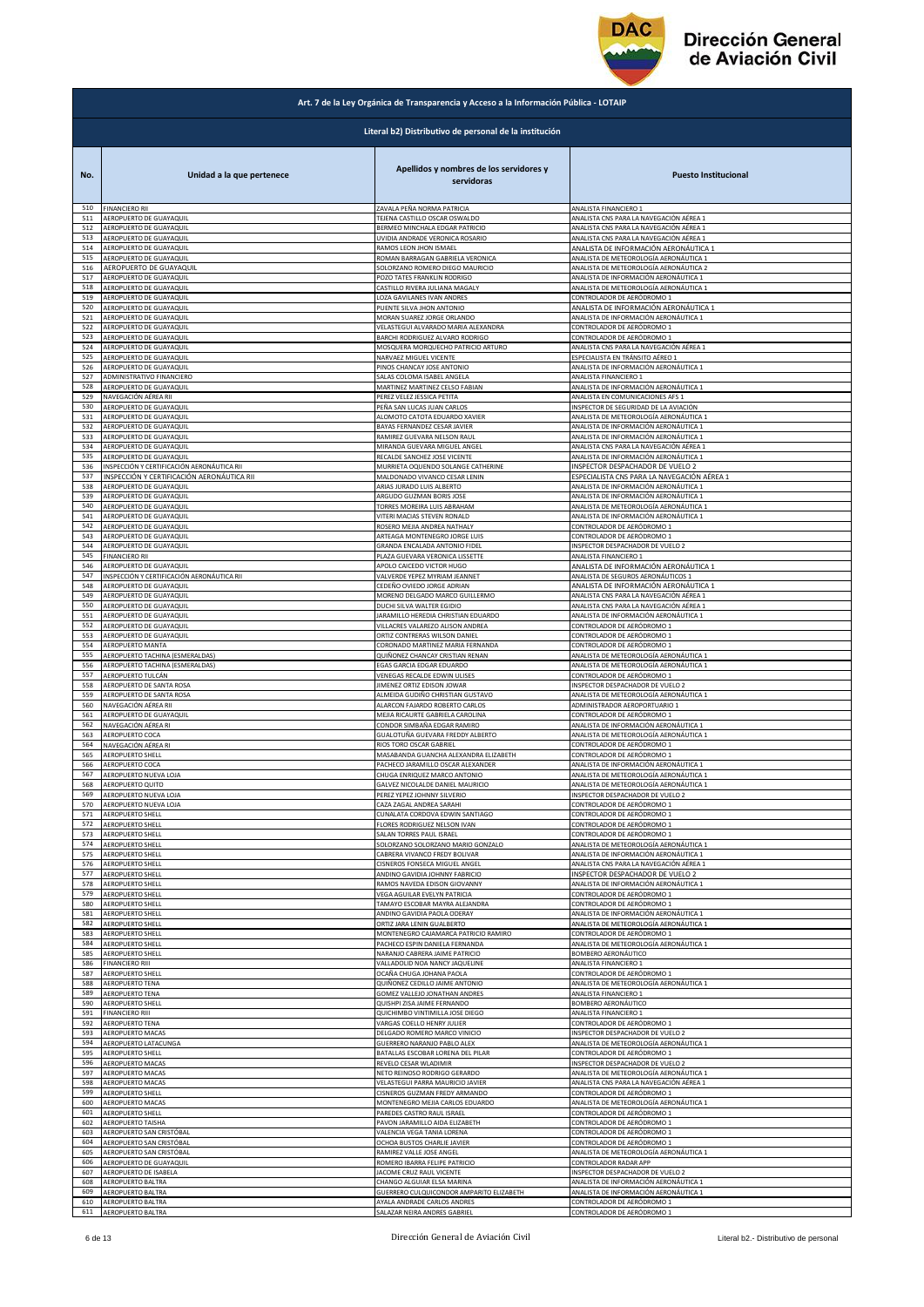

|            | Art. 7 de la Ley Orgánica de Transparencia y Acceso a la Información Pública - LOTAIP |                                                                                        |                                                                          |  |
|------------|---------------------------------------------------------------------------------------|----------------------------------------------------------------------------------------|--------------------------------------------------------------------------|--|
|            | Literal b2) Distributivo de personal de la institución                                |                                                                                        |                                                                          |  |
| No.<br>612 | Unidad a la que pertenece<br>AEROPUERTO QUITO                                         | Apellidos y nombres de los servidores y<br>servidoras<br>ABRIL MAYORGA HERNAN PATRICIO | <b>Puesto Institucional</b><br>TÉCNICO CNS PARA LA NAVEGACIÓN AÉREA      |  |
| 613        | AEROPUERTO QUITO                                                                      | VASQUEZ NAUPARI HECTOR ENRIQUE                                                         | TÉCNICO CNS PARA LA NAVEGACIÓN AÉREA                                     |  |
| 614        | RECURSOS HUMANOS RII                                                                  | RAMBAY VARGAS MARIA ANTONIETA                                                          | ANALISTA DE RECURSOS HUMANOS 1                                           |  |
| 615        | INSPECCIÓN Y CERTIFICACIÓN AERONÁUTICA RI                                             | MAITA BARRERA AIDA PAULINA                                                             | ENFERMERA DE ATENCIÓN INSTITUCIONAL                                      |  |
| 616        | AEROPUERTO LA TOMA (LOJA)                                                             | RIOS MAGALI GIENITT                                                                    | SUPERVISOR DE SEGURIDAD DE LA AVIACIÓN                                   |  |
| 617        | AEROPUERTO TULCÁN                                                                     | VIVAS BOLAÑOS EDWIN ALIRIO                                                             | SUPERVISOR DE SEGURIDAD DE LA AVIACIÓN                                   |  |
| 618        | AEROPUERTO MANTA                                                                      | HOLGUIN BRIONES GONZALO PACATO                                                         | SUPERVISOR DE SEGURIDAD DE LA AVIACIÓN                                   |  |
| 619        | AEROPUERTO DE GUAYAQUIL                                                               | HUERTA PINARGOTE ASTER GUSTAVO ENRIQUE                                                 | TÉCNICO CNS PARA LA NAVEGACIÓN AÉREA                                     |  |
| 620        | AEROPUERTO DE GUAYAQUIL                                                               | APOLO GARBOA SANDRA KATUSKA                                                            | SUPERVISOR DE SEGURIDAD DE LA AVIACIÓN                                   |  |
| 621        | AEROPUERTO DE GUAYAQUIL                                                               | BURGOS LOPEZ MAURICIO DAVID                                                            | TÉCNICO CNS PARA LA NAVEGACIÓN AÉREA                                     |  |
| 622        | INSPECCIÓN Y CERTIFICACIÓN AERONÁUTICA RII                                            | SALTOS DOMINGUEZ VILMA NARCISA                                                         | ENFERMERA DE ATENCIÓN INSTITUCIONAL                                      |  |
| 623        | AEROPUERTO TACHINA (ESMERALDAS)                                                       | ANDRADE CUESTA ANTONIO JOSE                                                            | SUPERVISOR DE SEGURIDAD DE LA AVIACIÓN                                   |  |
| 624        | AEROPUERTO TACHINA (ESMERALDAS)                                                       | VILLAVICENCIO ARMIJOS ANGEL FABIAN                                                     | INSPECTOR DESPACHADOR DE VUELO 1                                         |  |
| 625<br>626 | AEROPUERTO DE SANTA ROSA                                                              | TENESACA ROMERO LIONEL ORLANDO                                                         | SUPERVISOR DE SEGURIDAD DE LA AVIACIÓN                                   |  |
| 627        | AEROPUERTO DE SANTA ROSA                                                              | RIVERA ORDOÑEZ JUNIOR IVAN                                                             | TÉCNICO CNS PARA LA NAVEGACIÓN AÉREA                                     |  |
|            | AEROPUERTO COCA                                                                       | SALAZAR CANDO HOLGUER VINICIO                                                          | SUPERVISOR DE SEGURIDAD DE LA AVIACIÓN                                   |  |
| 628        | AEROPUERTO SHELL                                                                      | VITERI NORIEGA MARIO FROILAN                                                           | TÉCNICO CNS PARA LA NAVEGACIÓN AÉREA                                     |  |
| 629        | AEROPUERTO MACAS                                                                      | ALARCON JARAMILLO MANUEL FACUNDO                                                       | SUPERVISOR DE SEGURIDAD DE LA AVIACIÓN                                   |  |
| 630        | <b>FINANCIERO RI</b>                                                                  | JUMBO CUMBICOS MARIA FERNANDA                                                          | ASISTENTE FINANCIERO                                                     |  |
| 631        | <b>FINANCIERO RI</b>                                                                  | CORONEL ROMO FANNY CECILIA                                                             | ANALISTA FINANCIERO 2                                                    |  |
| 632        | COORDINACIÓN ADMINISTRATIVA                                                           | CABEZAS MENA AMPARITO DEL ROCIO                                                        | ASISTENTE FINANCIERO                                                     |  |
| 633        | <b>AEROPUERTO QUITO</b>                                                               | TORRES SUAREZ PIEDAD SILVANA                                                           | ASISTENTE DE TRANSPORTE AÉREO                                            |  |
| 634        | <b>AEROPUERTO QUITO</b>                                                               | ABARCA ROSILLO MARIA PAULINA                                                           | ASISTENTE DE TRANSPORTE AÉREO                                            |  |
| 635        | AEROPUERTO QUITO                                                                      | AMORES CASTRO HECTOR LEONARDO                                                          | ANALISTA DE INFORMACIÓN AERONÁUTICA 1                                    |  |
| 636        | COMERCIALIZACIÓN ESPACIOS AEROPORTUARIOS E INMUEBLES RI                               | AGUIRRE MARTINEZ DIANA ELIZABETH                                                       | ANALISTA DE COMERCIALIZACIÓN 1                                           |  |
| 637        | AEROPUERTO DE GUAYAQUIL                                                               | ESTRELLA OCHOA KARLINA TATIANA                                                         | ASISTENTE DE TRANSPORTE AÉREO                                            |  |
| 638        | FINANCIERO RI                                                                         | LARREA NAVARRETE ERIKA GERMANIA                                                        | ASISTENTE FINANCIERO                                                     |  |
| 639        | <b>FINANCIERO RI</b>                                                                  | VILLALVA MARTINEZ LAURA DE LAS MERCEDES                                                | ANALISTA FINANCIERO 1                                                    |  |
| 640        | <b>FINANCIERO RI</b>                                                                  | CORREA ORTIZ MARIA ELIZABETH                                                           | ASISTENTE FINANCIERO                                                     |  |
| 641        | ADMINISTRATIVO R1                                                                     | ARIAS PEREZ HUGO HIPOLITO                                                              | CHOFER                                                                   |  |
| 642        | FINANCIERO RI                                                                         | ULLOA RAMOS PAUL ANIBAL                                                                | ASISTENTE FINANCIERO                                                     |  |
| 643        | COORDINACIÓN ADMINISTRATIVA                                                           | TERAN CEVALLOS MARCOS DAVID                                                            | ASISTENTE DE TECNOLOGÍAS DE LA INFORMACIÓN                               |  |
| 644        | AEROPUERTO QUITO                                                                      | ROSAS VALENCIA ZAIDA JACQUELINE                                                        | ASISTENTE DE TRANSPORTE AÉREO                                            |  |
| 645        | AEROPUERTO QUITO                                                                      | <b>RAZO CUASAPAZ MARISOL TAMARA</b>                                                    | ASISTENTE DE TRANSPORTE AÉREO                                            |  |
| 646        | AEROPUERTO DE GUAYAQUIL                                                               | CAZARES CEVALLOS JOSE DARIO                                                            | AGENTE DE SEGURIDAD DE LA AVIACIÓN                                       |  |
| 647        | AEROPUERTO QUITO                                                                      | SANTANA RODRIGUEZ JORGE ANIBAL                                                         | ASISTENTE DE TRANSPORTE AÉREO                                            |  |
| 648        | <b>FINANCIERO RI</b>                                                                  | GUZMAN SALAZAR MIGUEL ANGEL                                                            | ASISTENTE FINANCIERO                                                     |  |
| 649<br>650 | AEROPUERTO MACAS<br>AEROPUERTO NUEVA LOJA                                             | CHUQUI MERINO RICARDO MARIO                                                            | AGENTE DE SEGURIDAD DE LA AVIACIÓN                                       |  |
| 651        | AEROPUERTO NUEVA LOJA                                                                 | MIHALACHE GUAITA CARLA<br>PAREDES DURAN ROSARIO ALEJANDRA                              | AGENTE DE SEGURIDAD DE LA AVIACIÓN<br>AGENTE DE SEGURIDAD DE LA AVIACIÓN |  |
| 652        | AEROPUERTO LA TOMA (LOJA)                                                             | JIMENEZ MOTOCHE MARIA EUGENIA                                                          | AGENTE DE SEGURIDAD DE LA AVIACIÓN                                       |  |
| 653        | AEROPUERTO LA TOMA (LOJA)                                                             | CORREA PARDO OSCAR GEOVANY                                                             | AGENTE DE SEGURIDAD DE LA AVIACIÓN                                       |  |
| 654        | AEROPUERTO LATACUNGA                                                                  | VARGAS CARRERA JOSE BAYRON                                                             | AGENTE DE SEGURIDAD DE LA AVIACIÓN                                       |  |
| 655        | AEROPUERTO LATACUNGA                                                                  | SAMPEDRO VASQUEZ KARINA SOLEDAD                                                        | AGENTE DE SEGURIDAD DE LA AVIACIÓN                                       |  |
| 656<br>657 | <b>AEROPUERTO SHELL</b>                                                               | BALSECA TORRES DARWIN MEDARDO                                                          | AGENTE DE SEGURIDAD DE LA AVIACIÓN                                       |  |
| 658        | AEROPUERTO TULCÁN                                                                     | <b>GUERRON GUERRON PATRICIA</b>                                                        | AGENTE DE SEGURIDAD DE LA AVIACIÓN                                       |  |
|            | AEROPUERTO TULCÁN                                                                     | PALACIOS GUERRON FELIX OSWALDO                                                         | AGENTE DE SEGURIDAD DE LA AVIACIÓN                                       |  |
| 659        | AEROPUERTO CUENCA                                                                     | ALVARES LAZO ANA SOLEDAD                                                               | ASISTENTE DE TRANSPORTE AÉREO                                            |  |
| 660        | AEROPUERTO CUENCA                                                                     | <b>FELLO CEDILLO MARIA JOSE</b>                                                        | ASISTENTE DE TRANSPORTE AÉREO                                            |  |
| 661        | AEROPUERTO CUENCA                                                                     | BRITO VASQUEZ ALVARO MODESTO                                                           | INSPECTOR DESPACHADOR DE VUELO 1                                         |  |
| 662        | AEROPUERTO MANTA                                                                      | GAVILANEZ GRANIZO FAUSTO ALEXANDER                                                     | AGENTE DE SEGURIDAD DE LA AVIACIÓN                                       |  |
| 663        | AEROPUERTO MANTA                                                                      | CORONEL CORONEL JULIO ALEJANDRO                                                        | INSPECTOR DESPACHADOR DE VUELO 1                                         |  |
| 664        | <b>AEROPUERTO MANTA</b>                                                               | ALVEAR LOZANO VICTOR IVAN                                                              | AGENTE DE SEGURIDAD DE LA AVIACIÓN                                       |  |
| 665        | AEROPUERTO MANTA                                                                      | MOREIRA MACIAS MARIA REBECA                                                            | AGENTE DE SEGURIDAD DE LA AVIACIÓN                                       |  |
| 666        | AEROPUERTO MANTA                                                                      | BARCIA ALAVA JOSELO NOEL                                                               | AGENTE DE SEGURIDAD DE LA AVIACIÓN                                       |  |
| 667        | AEROPUERTO MANTA                                                                      | BONILLA ESCUDERO RAQUEL ANTONIETA                                                      | ASISTENTE DE TRANSPORTE AÉREO                                            |  |
| 668        | AEROPUERTO MANTA                                                                      | BARCIA LEON ANGEL ENRIQUE                                                              | AGENTE DE SEGURIDAD DE LA AVIACIÓN                                       |  |
| 669        | AEROPUERTO MANTA                                                                      | CEDEÑO VELEZ LEONARDO ALEXANDER                                                        | ANALISTA CNS PARA LA NAVEGACIÓN AÉREA 1                                  |  |
| 670        | AEROPUERTO SAN VICENTE                                                                | MUÑOZ RODRIGUEZ MARIA DEL ROCIO                                                        | AGENTE DE SEGURIDAD DE LA AVIACIÓN                                       |  |
| 671        | ADMINISTRATIVO FINANCIERO                                                             | ANDRADE BARBA HOMERO ANTONIO                                                           | ASISTENTE DE RECURSOS HUMANOS                                            |  |
| 672        | AEROPUERTO DE GUAYAQUIL                                                               | ECHEVERRIA CONTRERAS DIGNA AMALIA                                                      | ASISTENTE DE TRANSPORTE AÉREO                                            |  |
| 673        | <b>FINANCIERO RII</b>                                                                 | NAVAS NIEVES GLADYS LUISA                                                              | ASISTENTE FINANCIERO                                                     |  |
| 674        | AEROPUERTO DE GUAYAQUIL                                                               | CEDEÑO PROAÑO LILIAN DEL ROCIO                                                         | ASISTENTE DE TRANSPORTE AÉREO                                            |  |
| 675        | FINANCIERO RII                                                                        | QUIMIS QUIMIS ROBERT FELIPE                                                            | ASISTENTE FINANCIERO                                                     |  |
| 676        | ADMINISTRATIVO FINANCIERO                                                             | MEJIA GARCIA MARCOS ALFREDO                                                            | ASISTENTE FINANCIERO                                                     |  |
| 677        | ADMINISTRATIVO FINANCIERO                                                             | CRUZ ALVEAR JUAN RAMON                                                                 | ASISTENTE FINANCIERO                                                     |  |
| 678        | FINANCIERO RII                                                                        | SANTAMARIA ZAVALA ALEXANDRA ELIZABETH                                                  | ASISTENTE FINANCIERO                                                     |  |
| 679        | AEROPUERTO DE GUAYAQUIL                                                               | FIGUEROA QUIMI MILTON CAYETANO                                                         | ASISTENTE DE TRANSPORTE AÉREO                                            |  |
| 680        | AEROPUERTO DE GUAYAQUIL                                                               | VELIZ ROSADO MAGNO GUSTAVO                                                             | ASISTENTE DE TRANSPORTE AÉREO                                            |  |
| 681        | TECNOLOGÍAS DE LA INFORMACIÓN Y COMUNICACIÓN RII                                      | SCHLOBOHM EGAS HANS DIETER                                                             | ANALISTA DE TECNOLOGÍAS DE LA INFORMACIÓN 1                              |  |
| 682        | TECNOLOGÍAS DE LA INFORMACIÓN Y COMUNICACIÓN                                          | CHIRIBOGA ANDRADE JORGE GONZALO                                                        | ANALISTA DE TECNOLOGÍAS DE LA INFORMACIÓN 1                              |  |
| 683        | TECNOLOGÍAS DE LA INFORMACIÓN Y COMUNICACIÓN RII                                      | <b>NTRIAGO HENRIQUEZ DARWIN ERWIN</b>                                                  | ASISTENTE DE TECNOLOGÍAS DE LA INFORMACIÓN                               |  |
| 684        | AEROPUERTO DE GUAYAQUIL                                                               | CARRILLO GUAMANQUISPE CLEVER MAURICIO                                                  | ASISTENTE DE TRANSPORTE AÉREO                                            |  |
| 685        | AEROPUERTO DE GUAYAQUIL                                                               | MORALES ARAUJO DENICE ANABELLE                                                         | ASISTENTE DE TRANSPORTE AÉREO                                            |  |
| 686        | <b>INANCIERO RII</b>                                                                  | COBA ESPINOZA KATTY DEL ROCIO                                                          | <b>ASISTENTE FINANCIERO</b>                                              |  |
| 687        | AEROPUERTO DE GUAYAQUIL                                                               | CARRERA MOLINA GEOVANNY HUMBERTO                                                       | ASISTENTE DE TRANSPORTE AÉREO                                            |  |
| 688        | AEROPUERTO DE GUAYAQUIL                                                               | MURILLO VELASQUEZ MELBA ROXANA                                                         | ASISTENTE DE TRANSPORTE AÉREO                                            |  |
| 689        | AEROPUERTO QUITO                                                                      | RIVERA PAREDES JOSE ALBERTO                                                            | TÉCNICO EN SERVICIOS AERONÁUTICOS                                        |  |
| 690        | AEROPUERTO TACHINA (ESMERALDAS)                                                       | EGAS VILLACRES GIOVANNA DE LOS ANGELES                                                 | AGENTE DE SEGURIDAD DE LA AVIACIÓN                                       |  |
| 691        | AEROPUERTO TACHINA (ESMERALDAS)                                                       | RODRIGUEZ TOZCANO ROYER JESUS                                                          | AGENTE DE SEGURIDAD DE LA AVIACIÓN                                       |  |
| 692        | AEROPUERTO TACHINA (ESMERALDAS)                                                       | BONE BOLAÑOS DIGNA MERCEDES                                                            | AGENTE DE SEGURIDAD DE LA AVIACIÓN                                       |  |
| 693        | AEROPUERTO TACHINA (ESMERALDAS)                                                       | MOREIRA MOREIRA VICENTE SOCRATE                                                        | AGENTE DE SEGURIDAD DE LA AVIACIÓN                                       |  |
| 694        | AEROPUERTO TACHINA (ESMERALDAS)                                                       | HURTADO ANGULO RAMON GENARO                                                            | AGENTE DE SEGURIDAD DE LA AVIACIÓN                                       |  |
| 695        | AEROPUERTO TACHINA (ESMERALDAS)                                                       | PAZMIÑO CARRERA LUIS EDUARDO                                                           | INSPECTOR DESPACHADOR DE VUELO 1                                         |  |
| 696        | AEROPUERTO DE SANTA ROSA                                                              | CARVAJAL CEVALLOS JHONNY FABRICIO                                                      | AGENTE DE SEGURIDAD DE LA AVIACIÓN                                       |  |
| 697        | AEROPUERTO DE SANTA ROSA                                                              | SERRANO MOSCOSO TANIA KARINA                                                           | AGENTE DE SEGURIDAD DE LA AVIACIÓN                                       |  |
| 698        | AEROPUERTO DE SANTA ROSA                                                              | RODAS ORELLANA KLEBER JOSE                                                             | AGENTE DE SEGURIDAD DE LA AVIACIÓN                                       |  |
| 699        | AEROPUERTO DE SANTA ROSA                                                              | LASSO ALBAN MARIA DEL CARMEN                                                           | AGENTE DE SEGURIDAD DE LA AVIACIÓN                                       |  |
| 700        | AEROPUERTO COCA                                                                       | SUAREZ RODRIGUEZ KARLA JANINA                                                          | AGENTE DE SEGURIDAD DE LA AVIACIÓN                                       |  |
| 701        | AEROPUERTO COCA                                                                       | MOREIRA CHAUCA ANGEL EFREN                                                             | AGENTE DE SEGURIDAD DE LA AVIACIÓN                                       |  |
| 702        | AEROPUERTO COCA                                                                       | LLORI LLORI OFELIA SILVIA                                                              | AGENTE DE SEGURIDAD DE LA AVIACIÓN                                       |  |
| 703        | AEROPUERTO NUEVA LOJA                                                                 | BALSECA TORRES DARIO JAVIER                                                            | AGENTE DE SEGURIDAD DE LA AVIACIÓN                                       |  |
| 704        | <b>AEROPUERTO SHELL</b>                                                               | BAEZ BAEZ LUIS FERNANDO                                                                | AGENTE DE SEGURIDAD DE LA AVIACIÓN                                       |  |
| 705        | AEROPUERTO SHELL                                                                      | CAICEDO SORIA SILVIO FRANCISCO                                                         | AGENTE DE SEGURIDAD DE LA AVIACIÓN                                       |  |
| 706        | AEROPUERTO TENA                                                                       | JIMBO GALLARDO JUAN GABRIEL                                                            | AGENTE DE SEGURIDAD DE LA AVIACIÓN                                       |  |
| 707        | <b>AEROPUERTO MACAS</b>                                                               | MANOSALVAS SANGURIMA ALFREDA REBECA                                                    | AGENTE DE SEGURIDAD DE LA AVIACIÓN                                       |  |
| 708        | AEROPUERTO QUITO                                                                      | ROJAS LOZA ANDRES ALBERTO                                                              | INSPECTOR DESPACHADOR DE VUELO 2                                         |  |
| 709        | AEROPUERTO NUEVA LOJA                                                                 | PAREDES DURAN PATRICIO RODRIGO                                                         | AGENTE DE SEGURIDAD DE LA AVIACIÓN                                       |  |
| 710        | AEROPUERTO SAN CRISTÓBAL                                                              | LLERENA MARTILLO NATALY JOHANA                                                         | AGENTE DE SEGURIDAD DE LA AVIACIÓN                                       |  |
| 711        | AEROPUERTO SAN CRISTÓBAL                                                              | CEVALLOS BAQUE NADIA ANDREA                                                            | AGENTE DE SEGURIDAD DE LA AVIACIÓN                                       |  |
| 712        | AEROPUERTO SAN CRISTÓBAL                                                              | MALIZA ILLICACHI MARIO JAVIER                                                          | AGENTE DE SEGURIDAD DE LA AVIACIÓN                                       |  |
| 713        | AEROPUERTO BALTRA                                                                     | HIDALGO ARMIJOS JAVIER ALEJANDRO                                                       | AGENTE DE SEGURIDAD DE LA AVIACIÓN                                       |  |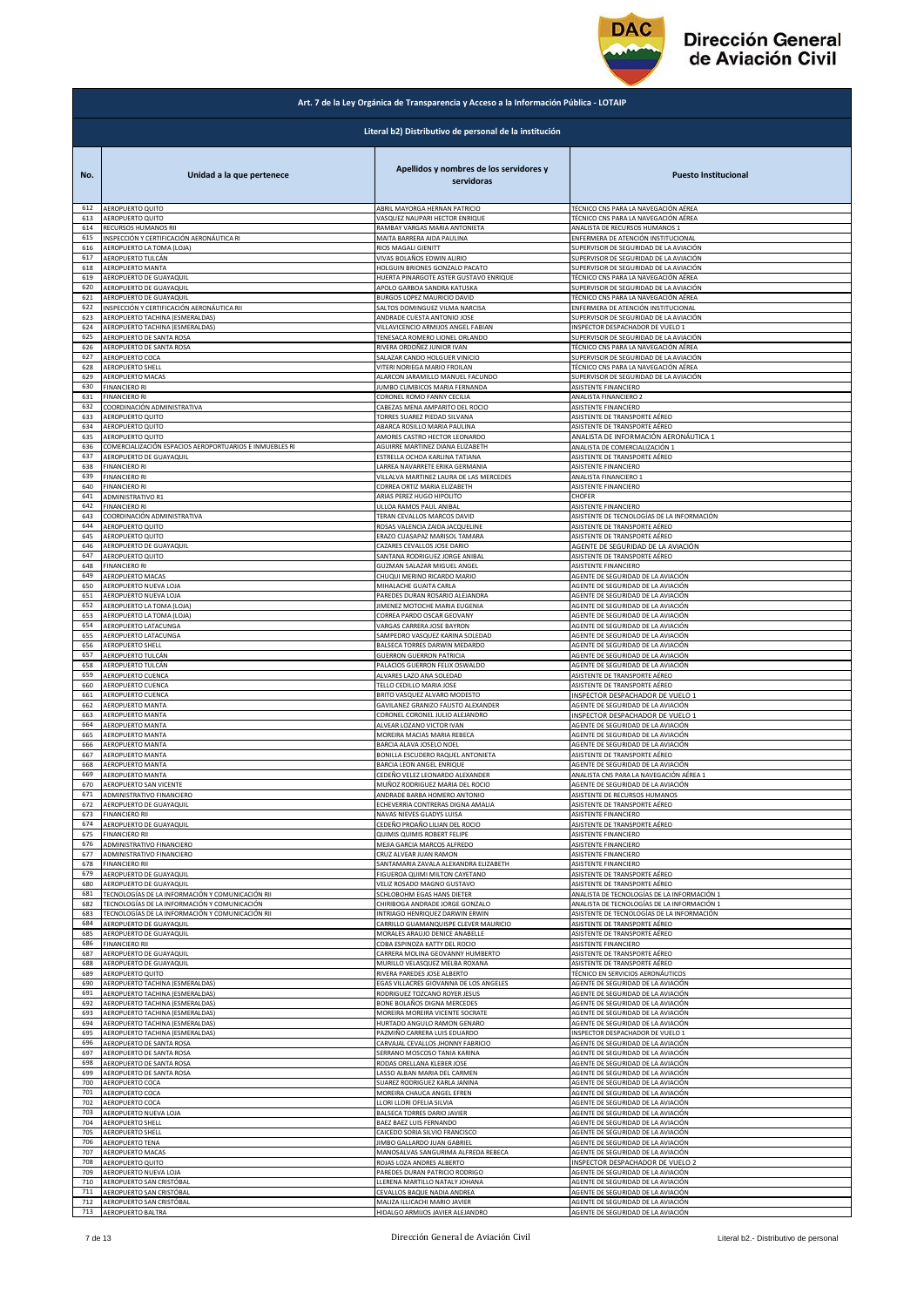

|            | Art. 7 de la Ley Orgánica de Transparencia y Acceso a la Información Pública - LOTAIP |                                                                 |                                                       |  |
|------------|---------------------------------------------------------------------------------------|-----------------------------------------------------------------|-------------------------------------------------------|--|
|            | Literal b2) Distributivo de personal de la institución                                |                                                                 |                                                       |  |
| No.        | Unidad a la que pertenece                                                             | Apellidos y nombres de los servidores y<br>servidoras           | <b>Puesto Institucional</b>                           |  |
| 714        | AEROPUERTO BALTRA                                                                     | MARGRABER CULQUICONDOR ERIK DAVID                               | AGENTE DE SEGURIDAD DE LA AVIACIÓN                    |  |
| 715        | ADMINISTRATIVO R1                                                                     | RAMOS LOPEZ MENTOR RODOLFO                                      | GUARDALMACÉN 1                                        |  |
| 716        | INGENIERÍA AEROPORTUARIA RI                                                           | LEON NARVAEZ MARCO VINICIO                                      | ASISTENTE DE INGENIERÍA AEROPORTUARIA                 |  |
| 717        | <b>ADMINISTRATIVO R1</b>                                                              | TIPAN CAILLAGUA MARIA MERCEDES                                  | ASISTENTE DE PROVEEDURÍA                              |  |
| 718        | ADMINISTRATIVO R1                                                                     | BONE RUMBEA TEODORO RODOLFO                                     | ASISTENTE DE ACTIVOS FIJOS                            |  |
| 719        | ADMINISTRATIVO R1                                                                     | ACOSTA MONTIEL ANA LUCIA                                        | ASISTENTE DE PROVEEDURÍA                              |  |
| 720        | AEROPUERTO DE GUAYAQUIL                                                               | VELEZ GONZALEZ RUBEN LEOPOLDO                                   | ASISTENTE DE ACTIVOS FIJOS                            |  |
| 721        | ADMINISTRATIVO FINANCIERO                                                             | AGURTO CHANGO OSCAR ENRIQUE                                     | ASISTENTE FINANCIERO                                  |  |
| 722        | ADMINISTRATIVO RII                                                                    | LUNA JIMENEZ JAIME CARLOS                                       | ASISTENTE DE PROVEEDURÍA                              |  |
| 723        | CAPACITACIÓN NACIONAL                                                                 | SORIA VALENCIA PATRICIA VERONICA                                | TÉCNICO DEL CENTRO DE OPERACIONES DE EMERGENCIA       |  |
| 724        | INSPECCIÓN Y CERTIFICACIÓN AERONÁUTICA RI                                             | BENITEZ ESPINOSA FAUSTO RODRIGO                                 | TÉCNICO DEL CENTRO DE OPERACIONES DE EMERGENCIA       |  |
| 725        | AEROPUERTO LA TOMA (LOJA)                                                             | PALADINES LARGO CONSUELO ESPERANZA                              | ASISTENTE DE ENFERMERÍA DE ATENCIÓN INSTITUCIONAL     |  |
| 726        | AEROPUERTO DE GUAYAQUIL                                                               | CELI PARADA NANCY ALEXANDRA                                     | ASISTENTE DE ENFERMERÍA DE ATENCIÓN INSTITUCIONAL     |  |
| 727        | INSPECCIÓN Y CERTIFICACIÓN AERONÁUTICA RII                                            | DOMINGUEZ MESIAS ANGELA DE LA CRUZ                              | ASISTENTE DE ENFERMERÍA DE ATENCIÓN INSTITUCIONAL     |  |
| 728        | INSPECCIÓN Y CERTIFICACIÓN AERONÁUTICA RII                                            | VILLAVICENCIO GARCIA FLOR DE MARIA                              | SECRETARIA                                            |  |
| 729        | ADMINISTRATIVO R1                                                                     | PAZOS MOREJON ELSA MARCELA                                      | SECRETARIA                                            |  |
| 730        | DIRECCIÓN ESCUELA TÉCNICA DE AVIACIÓN CIVIL                                           | ANDRADE DIAZ MARIA VICTORIA                                     | SECRETARIA EJECUTIVA 2                                |  |
| 731        | CAPACITACIÓN NACIONAL                                                                 | BECERRA MOLINEROS MIRIAN ELIZABETH                              | SECRETARIA                                            |  |
| 732        | NAVEGACIÓN AÉREA RI                                                                   | CISNEROS MORALES MARIA DE LOURDES                               | SECRETARIA                                            |  |
| 733        | AEROPUERTO QUITO                                                                      | REVELO CARVAJAL ALICIA JACQUELINE                               | SECRETARIA                                            |  |
| 734        | AEROPUERTO LATACUNGA                                                                  | GUTIERREZ RAMON MARIA ERCILIA                                   | SECRETARIA                                            |  |
| 735        | INSPECCIÓN Y CERTIFICACIÓN AERONÁUTICA RII                                            | DIAZ LEON GRETA PATRICIA                                        | SECRETARIA                                            |  |
| 736        | <b>ADMINISTRATIVO RII</b>                                                             | BARRETO ALVARADO VILMA GRACIELA                                 | OFICINISTA                                            |  |
| 737        | AEROPUERTO TULCÁN                                                                     | ARGOTI ORTIZ LIDIA FABIOLA                                      | ASISTENTE DE ENFERMERÍA DE ATENCIÓN INSTITUCIONAL     |  |
| 738        | <b>FINANCIERO RII</b>                                                                 | CORONEL ALVARADO NELLY MARGARITA                                | OFICINISTA                                            |  |
| 739        | <b>FINANCIERO RII</b>                                                                 | VELEZ CASTRO HERLANDA DE LOS ANGELES                            | OFICINISTA                                            |  |
| 740        | INSPECCIÓN Y CERTIFICACIÓN AERONÁUTICA RII                                            | GUERRA CEDEÑO GINA LORENA                                       | <b>SECRETARIA</b>                                     |  |
| 741        | AEROPUERTO DE GUAYAQUIL                                                               | MAQUILON GOMEZ SILVANA EUNICE                                   | SECRETARIA                                            |  |
| 742        | <b>FINANCIERO RII</b>                                                                 | ORTEGA SIGUA MANUEL RODRIGO                                     | OFICINISTA                                            |  |
| 743        | <b>FINANCIERO RII</b>                                                                 | VERA LOOR LETTY PIERINA                                         | ASISTENTE FINANCIERO                                  |  |
| 744        | ADMINISTRATIVO RII<br>INSPECCIÓN Y CERTIFICACIÓN AERONÁUTICA RII                      | URBINA YAGUAL WALTER ANTONIO                                    | OFICINISTA<br>SECRETARIA                              |  |
| 745<br>746 | <b>ADMINISTRATIVO RII</b>                                                             | AVILES ROSADO MARIA DEL CARMEN<br>LEON ZAMBRANO DILIA ELIZABETH | OFICINISTA                                            |  |
| 747        | INGENIERÍA AEROPORTUARIA RII                                                          | ROMERO ROMAN EMERITA ESMERALDA                                  | SECRETARIA                                            |  |
| 748        | ADMINISTRATIVO FINANCIERO                                                             | VELEZ FAJARDO CECILIA MARIA                                     | SECRETARIA                                            |  |
| 749        | <b>FINANCIERO RII</b>                                                                 | JIMENEZ ORTIZ BLANCA ROSA                                       | SECRETARIA                                            |  |
| 750        | ASESORÍA JURÍDICA RII                                                                 | QUIÑONEZ GARCES MARJORIE FRANCISCA                              | ECRETARIA                                             |  |
| 751        | ASESORÍA JURÍDICA RII                                                                 | HIDALGO MINDA BRENDA DEL PILAR                                  | OFICINISTA                                            |  |
| 752        | DIRECCIÓN REGIONAL II                                                                 | IDROVO GRANIZO YOLANDA VERONICA                                 | SECRETARIA                                            |  |
| 753        | INSPECCIÓN Y CERTIFICACIÓN AERONÁUTICA RII                                            | AGUILAR ORELLANA SANDRA GLORIA                                  | SECRETARIA                                            |  |
| 754        | ADMINISTRATIVO RII                                                                    | MONTALVAN PARRAGA DORA                                          | OFICINISTA                                            |  |
| 755        | TECNOLOGÍAS DE LA INFORMACIÓN Y COMUNICACIÓN RII                                      | RUALES ESPINOZA JUANA ELIZABETH                                 | <b>SECRETARIA</b>                                     |  |
| 756        | RECURSOS HUMANOS RII                                                                  | TORRES CANADAS ELSA LEONOR                                      | SECRETARIA                                            |  |
| 757        | <b>FINANCIERO RII</b>                                                                 | MELENDREZ PEREZ DOLORES MERCEDES                                | ASISTENTE FINANCIERA                                  |  |
| 758        | AEROPUERTO TACHINA (ESMERALDAS)                                                       | MARTINEZ BRAVO IRMA DEL ROCIO                                   | SECRETARIA                                            |  |
| 759        | AEROPUERTO TACHINA (ESMERALDAS)                                                       | PALACIOS MONTESDEOCA EDDWIN GABRIEL                             | CHOFER                                                |  |
| 760        | AEROPUERTO DE SANTA ROSA                                                              | BARZALLO MOROCHO NARCISA DEL ROCIO                              | SECRETARIA                                            |  |
| 761        | AEROPUERTO MACAS                                                                      | RODRIGUEZ NORIEGA GUADALUPE LUCINDA                             | SECRETARIA                                            |  |
| 762        | GESTIÓN OPERATIVA EMPRESARIAL                                                         | CADENA CASTILLO EDISON ALBERTO                                  | TÉCNICO DE MANTENIMIENTO                              |  |
| 763        | ADMINISTRATIVO R1                                                                     | YEPEZ GONZALES ALEX CRISTIAN                                    | CHOFER                                                |  |
| 764        | AEROPUERTO QUITO                                                                      | TOAPANTA ULLAURI RICHARD WILLIAM                                | CHOFER                                                |  |
| 765        | AEROPUERTO QUITO                                                                      | SILVA MORAN HUGO EDUARDO                                        | <b>HOFER</b>                                          |  |
| 766        | AEROPUERTO QUITO                                                                      | ROMERO ALVARADO WILLIAM HERNAN                                  | CHOFER                                                |  |
| 767        | ADMINISTRATIVO R1                                                                     | LOPEZ LAMA LUIS EFREN                                           | CHOFER                                                |  |
| 768        | NAVEGACIÓN AÉREA RI                                                                   | LEVOYER RAMIREZ EDUARDO PATRICIO                                | CHOFER                                                |  |
| 769        | NAVEGACIÓN AÉREA RI                                                                   | CHELA GAIBOR DIEGO ALONSO                                       | CHOFER                                                |  |
| 770        | NAVEGACIÓN AÉREA RI                                                                   | BARRIGA CHICAIZA LUIS PAUL                                      | ANALISTA CNS PARA LA NAVEGACIÓN AÉREA 1               |  |
| 771        | ADMINISTRATIVO R1                                                                     | BAHAMONDE TIPAN NELSON OSWALDO                                  | CHOFER                                                |  |
| 772        | <b>ADMINISTRATIVO R1</b>                                                              | AYERVE TOBAR ARMANDO ALEXANDER                                  | CHOFER                                                |  |
| 773        | GESTIÓN OPERATIVA EMPRESARIAL                                                         | RAMIREZ TAPIA JORGE RAFAEL                                      | TÉCNICO EN DESPACHO DE COMBUSTIBLE DE AVIACIÓN        |  |
| 774        | GESTIÓN OPERATIVA EMPRESARIAL                                                         | PACHECO CALDERON MIGUEL PATRICIO                                | TÉCNICO EN DESPACHO DE COMBUSTIBLE DE AVIACIÓN        |  |
| 775        | DIRECCIÓN ESCUELA TÉCNICA DE AVIACIÓN CIVIL                                           | CUMBAL TOAPANTA DELIA MATILDE                                   | COCINERO                                              |  |
| 776        | <b>ADMINISTRATIVO R1</b>                                                              | MANOBANDA REA JOSE AMABLE                                       | TÉCNICO EN SERVICIOS DE MANTENIMIENTO 1               |  |
| 777<br>778 | GESTIÓN OPERATIVA EMPRESARIAL                                                         | BRIONES TAPIA OLMEDO DAVID<br>CRUZ GOMEZ FREDDY JESUS           | <b>FÉCNICO EN DESPACHO DE COMBUSTIBLE DE AVIACIÓN</b> |  |
| 779        | ADMINISTRATIVO R1<br>AEROPUERTO SALINAS                                               | RODRIGUEZ ROMERO KATIUSCA SORAYA                                | CHOFER<br>CONSERJE                                    |  |
| 780        | GESTIÓN OPERATIVA EMPRESARIAL                                                         | CORDOVA RUIZ VICTOR HUGO                                        | ÉCNICO EN DESPACHO DE COMBUSTIBLE DE AVIACIÓN         |  |
| 781        | ADMINISTRATIVO R1                                                                     | MORALES GUALOTO JOSE MIGUEL                                     | ÉCNICO EN SERVICIOS DE MANTENIMIENTO 1                |  |
| 782        | ADMINISTRATIVO R1                                                                     | JURADO AYALA JOSE ANTONIO                                       | CHOFER                                                |  |
| 783        | NAVEGACIÓN AÉREA RI                                                                   | ALTAMIRANO GARRIDO ALEJANDRO GIOVANI                            | CHOFER                                                |  |
| 784        | DIRECCIÓN ESCUELA TÉCNICA DE AVIACIÓN CIVIL                                           | MESIAS VERGARA WILSON GERMAN                                    | ENCUADERNADOR                                         |  |
| 785        | ADMINISTRATIVO R1                                                                     | RODRIGUEZ NEGRETE VICTOR HUGO                                   | <b>FÉCNICO EN SERVICIOS DE MANTENIMIENTO 2</b>        |  |
| 786        | AEROPUERTO QUITO                                                                      | HERRERA SOTO LENIN BERNARDO                                     | TÉCNICO EN SERVICIOS DE MANTENIMIENTO 1               |  |
| 787        | ADMINISTRATIVO R1                                                                     | VERA VINUEZA LUIS IVAN                                          | CHOFER                                                |  |
| 788        | ADMINISTRATIVO R1                                                                     | USHIÑA PACHECO MARIO FABIAN                                     | CHOFER                                                |  |
| 789        | DIRECCIÓN ESCUELA TÉCNICA DE AVIACIÓN CIVIL                                           | ENRIQUEZ RUIZ CARMITA GRACIELA                                  | CONSERJE                                              |  |
| 790        | DIRECCIÓN ESCUELA TÉCNICA DE AVIACIÓN CIVIL                                           | PIEDRA ALMEIDA GLADIS JOVA                                      | CONSERJE                                              |  |
| 791        | <b>ADMINISTRATIVO R1</b>                                                              | SAN PEDRO MALAGON LETICIA CECIBEL                               | CONSERJE                                              |  |
| 792        | GESTIÓN OPERATIVA EMPRESARIAL                                                         | <b>GUZMAN QUIROZ LUIS ANDRES</b>                                | <b>FÉCNICO EN DESPACHO DE COMBUSTIBLE DE AVIACIÓN</b> |  |
| 793        | GESTIÓN OPERATIVA EMPRESARIAL                                                         | PEREZ CARRASCAL FABIAN GEOVANNY                                 | TÉCNICO EN DESPACHO DE COMBUSTIBLE DE AVIACIÓN        |  |
| 794        | GESTIÓN OPERATIVA EMPRESARIAL                                                         | ZAMORA MACAS MANUEL ANTONIO                                     | TÉCNICO EN DESPACHO DE COMBUSTIBLE DE AVIACIÓN        |  |
| 795        | AEROPUERTO DE GUAYAQUIL                                                               | TOAPANTA ARIAS MILTON JACINTO                                   | ÉCNICO EN SERVICIOS DE MANTENIMIENTO 1                |  |
| 796        | AEROPUERTO DE GUAYAQUIL                                                               | ACUÑA SALAZAR MELANY VALERIA                                    | CONTROLADOR DE AERÓDROMO 1                            |  |
| 797        | ADMINISTRATIVO R1                                                                     | CHASILUISA ESCOBAR MARIO ROSENDO                                | TÉCNICO EN SERVICIOS DE MANTENIMIENTO 1               |  |
| 798        | ADMINISTRATIVO R1                                                                     | CALISPA PILICITA LUIS ARTURO                                    | CHOFER                                                |  |
| 799        | <b>ADMINISTRATIVO R1</b>                                                              | PIEDRA SANCHEZ EDISON ERNESTO                                   | CHOFER                                                |  |
| 800        | ADMINISTRATIVO R1                                                                     | HIDALGO LLANO WILSON ALBERTO                                    | CHOFER                                                |  |
| 801        | AEROPUERTO QUITO                                                                      | CHISAGUANO PILLAJO GALO MANUEL                                  | CONSERJE                                              |  |
| 802        | ADMINISTRATIVO R1                                                                     | LINCANGO ALVARO JOSE LUIS                                       | CHOFER                                                |  |
| 803        | ADMINISTRATIVO R1                                                                     | ANDRADE AGUIRRE FRANKLIN IVAN                                   | <b>FÉCNICO EN SERVICIOS DE MANTENIMIENTO 2</b>        |  |
| 804        | ADMINISTRATIVO R1                                                                     | MENDEZ JARAMILLO ANGEL RAUL                                     | <b>CHOFER</b>                                         |  |
| 805        | GESTIÓN OPERATIVA EMPRESARIAL                                                         | MEDINA VASQUEZ PAOLO CESAR                                      | TÉCNICO EN DESPACHO DE COMBUSTIBLE DE AVIACIÓN        |  |
| 806        | GESTIÓN OPERATIVA EMPRESARIAL                                                         | ROMERO TOLEDO PATRICIO TRAJANO                                  | TÉCNICO EN DESPACHO DE COMBUSTIBLE DE AVIACIÓN        |  |
| 807        | AEROPUERTO LA TOMA (LOJA)                                                             | NARVAEZ ROGELIO                                                 | BOMBERO AERONÁUTICO                                   |  |
| 808        | AEROPUERTO LA TOMA (LOJA)                                                             | LOYOLA MORA LEONEL ALBERTO                                      | BOMBERO AERONÁUTICO                                   |  |
|            | AEROPUERTO LA TOMA (LOJA)                                                             | CORDOVA LUZURIAGA JUAN CARLOS                                   | BOMBERO AERONÁUTICO                                   |  |
| 809<br>810 | AEROPUERTO LA TOMA (LOJA)                                                             | CHAMBA RAMON EDUARDO BOLIVAR                                    | <b>3OMBERO AERONÁUTICO</b>                            |  |
| 811        | AEROPUERTO LATACUNGA                                                                  | ARMENDARIZ CAICEDO VICTOR HUGO                                  | <b>3OMBERO AERONÁUTICO</b>                            |  |
| 812        | AEROPUERTO LATACUNGA                                                                  | HIDALGO MORENO HUGO FERNANDO                                    | BOMBERO AERONÁUTICO                                   |  |
| 813        | AEROPUERTO LATACUNGA                                                                  | MORENO RIOS WALTER GUILLERMO                                    | BOMBERO AERONÁUTICO                                   |  |
| 814        | AEROPUERTO LATACUNGA                                                                  | MARTINEZ BUSTILLOS WILLIAM PATRICIO                             | BOMBERO AERONÁUTICO                                   |  |
| 815        | AEROPUERTO LATACUNGA                                                                  | SEGOVIA PAZMIÑO FLAVIO FERNANDO                                 | BOMBERO AERONÁUTICO                                   |  |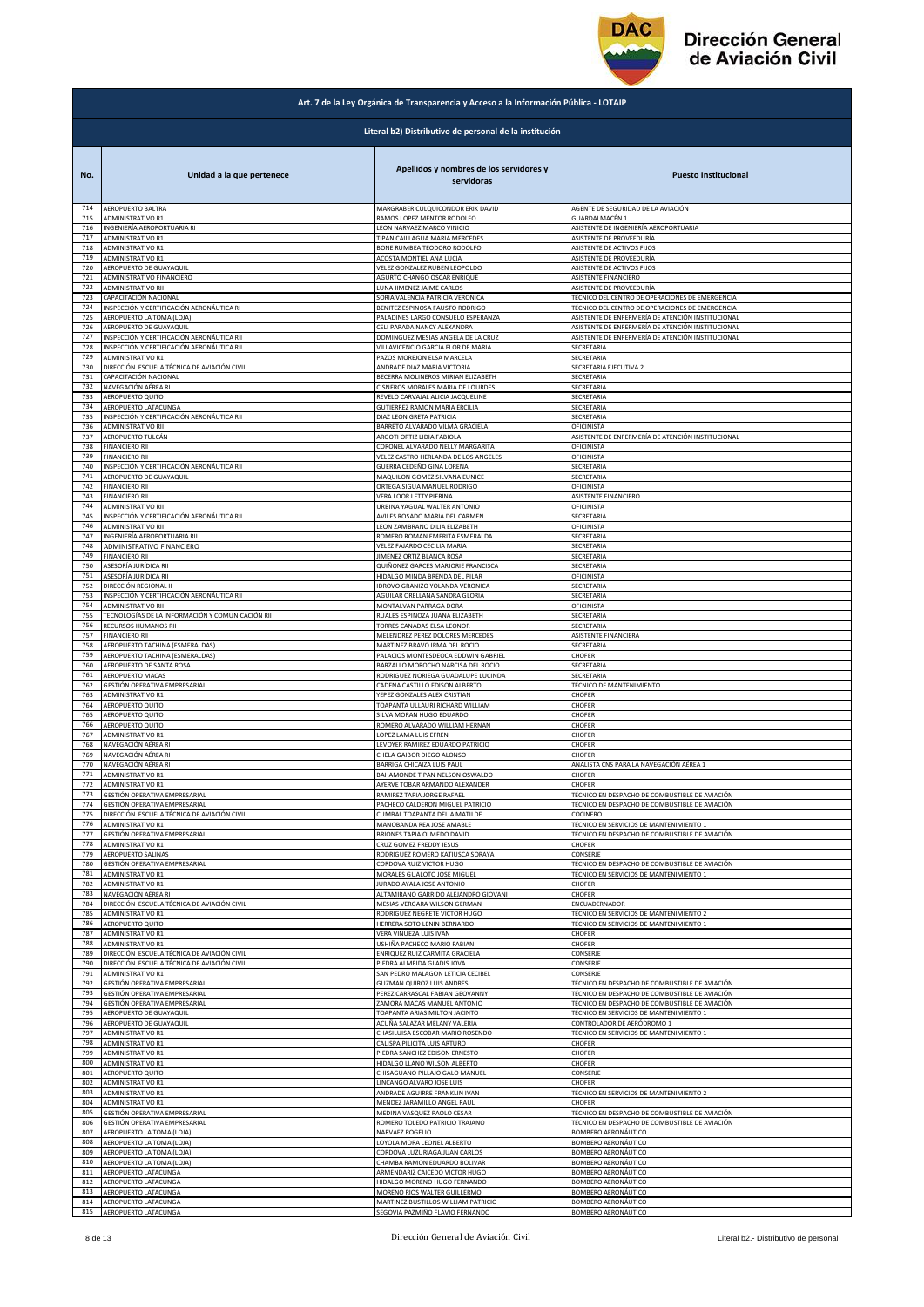

|                                                        | Art. 7 de la Ley Orgánica de Transparencia y Acceso a la Información Pública - LOTAIP |                                                                  |                                                                                                  |  |
|--------------------------------------------------------|---------------------------------------------------------------------------------------|------------------------------------------------------------------|--------------------------------------------------------------------------------------------------|--|
| Literal b2) Distributivo de personal de la institución |                                                                                       |                                                                  |                                                                                                  |  |
| No.                                                    | Unidad a la que pertenece                                                             | Apellidos y nombres de los servidores y<br>servidoras            | <b>Puesto Institucional</b>                                                                      |  |
| 816                                                    | AEROPUERTO LATACUNGA                                                                  | QUINALUISA SHULCA IVAN ESTUARDO                                  | BOMBERO AERONÁUTICO                                                                              |  |
| 817                                                    | AEROPUERTO LATACUNGA                                                                  | ALBAN TOVAR EDMUNDO MARCELO                                      | BOMBERO AERONÁUTICO                                                                              |  |
| 818                                                    | AEROPUERTO LATACUNGA                                                                  | GUACHO SALAZAR JHON KLEBER                                       | BOMBERO AERONÁUTICO                                                                              |  |
| 819                                                    | AEROPUERTO LATACUNGA                                                                  | LEON ARROYO ROGHER IGNACIO                                       | BOMBERO AERONÁUTICO                                                                              |  |
| 820                                                    | AEROPUERTO LATACUNGA                                                                  | GUANO TOAPANTA CARLOS PATRICIO                                   | TÉCNICO EN DESPACHO DE COMBUSTIBLE DE AVIACIÓN                                                   |  |
| 821                                                    | AEROPUERTO LATACUNGA                                                                  | CUNALATA ASQUI LUIS ARMANDO                                      | GUARDIÁN                                                                                         |  |
| 822                                                    | AEROPUERTO LATACUNGA                                                                  | TOAPANTA PILA ALVARO RODRIGO                                     | ANALISTA CNS PARA LA NAVEGACIÓN AÉREA 1                                                          |  |
| 823                                                    | GESTIÓN OPERATIVA EMPRESARIAL                                                         | PAREDES TAPIA GUIDO GIOVANI                                      | TÉCNICO EN DESPACHO DE COMBUSTIBLE DE AVIACIÓN                                                   |  |
| 824                                                    | GESTIÓN OPERATIVA EMPRESARIAL                                                         | MOREIRA GARCIA MARIO VEYROT                                      | TÉCNICO EN DESPACHO DE COMBUSTIBLE DE AVIACIÓN                                                   |  |
| 825                                                    | GESTIÓN OPERATIVA EMPRESARIAL                                                         | NAVEDA NARANJO FRANKLIN WLADIMIR                                 | TÉCNICO EN DESPACHO DE COMBUSTIBLE DE AVIACIÓN                                                   |  |
| 826                                                    | AEROPUERTO MANTA                                                                      | PAZMIÑO CONRADO MARCO VINICIO                                    | BOMBERO AERONÁUTICO                                                                              |  |
| 827                                                    | AEROPUERTO MANTA                                                                      | MOLINA CAICEDO FRANCISCO JAVIER                                  | CONTROLADOR DE AERÓDROMO 1                                                                       |  |
| 828                                                    | AEROPUERTO MACAS                                                                      | FALCONY HIDALGO ROLANDO EUGENIO                                  | BOMBERO AERONÁUTICO                                                                              |  |
| 829<br>830                                             | AEROPUERTO LATACUNGA                                                                  | DEFAZ CAJAS MARCO ANTONIO                                        | BOMBERO AERONÁUTICO                                                                              |  |
| 831                                                    | AEROPUERTO LATACUNGA                                                                  | CAMPAÑA CAICEDO VICTOR HUGO                                      | BOMBERO AERONÁUTICO                                                                              |  |
|                                                        | AEROPUERTO LATACUNGA                                                                  | CAIZA VEINTIMILLA JOSE LUIS                                      | BOMBERO AERONÁUTICO                                                                              |  |
| 832                                                    | AEROPUERTO LATACUNGA                                                                  | LUGMANIA CALDERON MARCO ALCIDES                                  | BOMBERO AERONÁUTICO                                                                              |  |
| 833                                                    | AEROPUERTO LATACUNGA                                                                  | ANCHATIPAN NAVAS LUIS ARTURO                                     | TÉCNICO EN SERVICIOS DE MANTENIMIENTO 2                                                          |  |
| 834                                                    | AEROPUERTO LATACUNGA                                                                  | <b>GUTIERREZ BONILLA HUGO PATRICIO</b>                           | BOMBERO AERONÁUTICO                                                                              |  |
| 835                                                    | AEROPUERTO SHELL                                                                      | RUIZ SOSA MARIO VINICIO                                          | BOMBERO AERONÁUTICO                                                                              |  |
| 836                                                    | AEROPUERTO TULCÁN                                                                     | VILLARREAL YANDUN JOSE LUIS                                      | <b>BOMBERO AERONÁUTICO</b>                                                                       |  |
| 837                                                    | AEROPUERTO TULCÁN                                                                     |                                                                  | BOMBERO AERONÁUTICO                                                                              |  |
| 838                                                    | AEROPUERTO TULCÁN                                                                     | MORILLO BOLAÑOS AMILCAR EUGENIO<br>LIMA MEJIA SEGUNDO JOSE PEDRO | BOMBERO AERONÁUTICO                                                                              |  |
| 839                                                    | AEROPUERTO TULCÁN                                                                     | DEL HIERRO ORTEGA GALO GERMAN                                    | BOMBERO AERONÁUTICO                                                                              |  |
| 840                                                    | AEROPUERTO TULCÁN                                                                     | MARTINEZ GUZMAN MANUEL MESIAS                                    | CHOFER                                                                                           |  |
| 841                                                    | AEROPUERTO TULCÁN                                                                     | CHUGA VILLARREAL WILSON ALFREDO                                  | CHOFER                                                                                           |  |
| 842                                                    | AEROPUERTO TULCÁN                                                                     | JATIVA GARCIA XAVIER FERNANDO                                    | BOMBERO AERONÁUTICO                                                                              |  |
| 843                                                    | AEROPUERTO CUENCA                                                                     | GORDILLO GUINGLA ESTUARDO GERMAN                                 | CHOFER                                                                                           |  |
| 844                                                    | AEROPUERTO LA TOMA (LOJA)                                                             | SALTOS MOYANO BENJAMIN AURELIO                                   | CHOFER                                                                                           |  |
| 845                                                    | AEROPUERTO CUENCA                                                                     | CHIMBO GRANDA SERGIO ANTONIO                                     | CHOFER                                                                                           |  |
| 846                                                    | <b>AEROPUERTO MANTA</b>                                                               | VIVANCO CALVA JORGE ALFREDO                                      | <b>BOMBERO AERONÁUTICO</b>                                                                       |  |
| 847                                                    | AEROPUERTO LA TOMA (LOJA)                                                             | UCHUARI CAJILIMA MARIO BALTAZAR                                  | BOMBERO AERONÁUTICO                                                                              |  |
| 848                                                    | AEROPUERTO MANTA                                                                      | SANDOVAL LOPEZ OSCAR ALFREDO                                     | BOMBERO AERONÁUTICO                                                                              |  |
| 849                                                    | AEROPUERTO QUITO                                                                      | <b>ZA VIERA LEOPOLDO FERNANDO</b>                                | BOMBERO AERONÁUTICO                                                                              |  |
| 850                                                    | <b>AEROPUERTO MANTA</b>                                                               | CASTILLO RUEDA JUAN CARLOS                                       | BOMBERO AERONÁUTICO                                                                              |  |
| 851                                                    | AEROPUERTO MANTA                                                                      | AGUILERA CARRILLO CARLOS MARCELO                                 | BOMBERO AERONÁUTICO                                                                              |  |
| 852                                                    | AEROPUERTO MANTA                                                                      | GUZMAN FREIRE STALIN BLADIMIR                                    | INSPECTOR DESPACHADOR DE VUELO 2                                                                 |  |
| 853                                                    | GESTIÓN OPERATIVA EMPRESARIAL                                                         | VELIZ CASTRO JAIME JAVIER                                        | TÉCNICO EN DESPACHO DE COMBUSTIBLE DE AVIACIÓN                                                   |  |
| 854                                                    | AEROPUERTO MANTA                                                                      | SALCEDO LEON JOB GUILLERMO                                       | CHOFER                                                                                           |  |
| 855                                                    | GESTIÓN OPERATIVA EMPRESARIAL                                                         | QUIÑONEZ CORTEZ JUAN CARLOS                                      | TÉCNICO EN DESPACHO DE COMBUSTIBLE DE AVIACIÓN                                                   |  |
| 856                                                    | AEROPUERTO MANTA                                                                      | CHAVEZ NEVAREZ DINO RODOLFO AUGUSTO                              | BOMBERO AERONÁUTICO                                                                              |  |
| 857                                                    | AEROPUERTO SAN VICENTE                                                                | MOREIRA ANDRADE RAMON AMANDO                                     | CHOFER                                                                                           |  |
| 858                                                    | GESTIÓN OPERATIVA EMPRESARIAL                                                         | HERNANDEZ ZAMBRANO MARIO HONORIO                                 | TÉCNICO EN DESPACHO DE COMBUSTIBLE DE AVIACIÓN                                                   |  |
| 859                                                    | AEROPUERTO MANTA                                                                      | INTRIAGO TORRES JUAN EFREN                                       | BOMBERO AERONÁUTICO                                                                              |  |
| 860                                                    | AEROPUERTO MANTA                                                                      | CHAVEZ VASQUEZ MANUEL ABELARDO                                   | BOMBERO AERONÁUTICO                                                                              |  |
| 861                                                    | AEROPUERTO SAN VICENTE                                                                | QUIROZ BARRETO JOSE ANTONIO                                      | BOMBERO AERONÁUTICO                                                                              |  |
| 862                                                    | AEROPUERTO MANTA                                                                      | SALAZAR TELLO ANGEL JESUS                                        | TÉCNICO EN SERVICIOS DE MANTENIMIENTO 1                                                          |  |
| 863                                                    | GESTIÓN OPERATIVA EMPRESARIAL                                                         | LOPEZ MOREIRA JOSE SANTIAGO                                      | TÉCNICO EN DESPACHO DE COMBUSTIBLE DE AVIACIÓN                                                   |  |
| 864                                                    | GESTIÓN OPERATIVA EMPRESARIAL                                                         | MUÑOZ TORRES DOVE JESUS                                          | MECÁNICO DE AVIACIÓN                                                                             |  |
| 865                                                    | <b>ADMINISTRATIVO RII</b>                                                             | NIETO HENRIQUEZ HECTOR AGUSTIN                                   | CHOFER                                                                                           |  |
| 866                                                    | NAVEGACIÓN AÉREA RII                                                                  | LOZA QUIZPE JACINTO ARMANDO                                      | CHOFER                                                                                           |  |
| 867                                                    | ADMINISTRATIVO RII                                                                    | CARPIO SANCHEZ LUIS OMAR                                         | CHOFER                                                                                           |  |
| 868                                                    | GESTIÓN OPERATIVA EMPRESARIAL                                                         | QUEZADA SANCHEZ JORGE ENRIQUE                                    | TÉCNICO EN DESPACHO DE COMBUSTIBLE DE AVIACIÓN                                                   |  |
| 869                                                    | GESTIÓN OPERATIVA EMPRESARIAL                                                         | LOZA JIMENEZ HECTOR OSWALDO                                      | TÉCNICO EN DESPACHO DE COMBUSTIBLE DE AVIACIÓN                                                   |  |
| 870<br>871                                             | GESTIÓN OPERATIVA EMPRESARIAL                                                         | ZHUNE ORTEGA JUAN ALBERTO                                        | TÉCNICO EN DESPACHO DE COMBUSTIBLE DE AVIACIÓN<br>TÉCNICO EN DESPACHO DE COMBUSTIBLE DE AVIACIÓN |  |
| 872                                                    | GESTIÓN OPERATIVA EMPRESARIAL<br>GESTIÓN OPERATIVA EMPRESARIAL                        | SALAZAR PILLIGUA ALEX RONALD<br>PALMA YAGUAL JOSE PATRICIO       | TÉCNICO EN DESPACHO DE COMBUSTIBLE DE AVIACIÓN                                                   |  |
| 873                                                    | GESTIÓN OPERATIVA EMPRESARIAL                                                         | ORTEGA VERA EZEQUIEL SIMON                                       | TÉCNICO EN DESPACHO DE COMBUSTIBLE DE AVIACIÓN                                                   |  |
| 874                                                    | <b>GESTIÓN OPERATIVA EMPRESARIA</b>                                                   | MONTEROS CASTILLO JORGE ISAA                                     | TÉCNICO EN DESPACHO DE COMBLISTIBLE DE AVIACIÓN                                                  |  |
| 875                                                    | GESTIÓN OPERATIVA EMPRESARIAL                                                         | MARTINEZ VERA RAFAEL ANTONIO                                     | TÉCNICO EN DESPACHO DE COMBUSTIBLE DE AVIACIÓN                                                   |  |
| 876                                                    | GESTIÓN OPERATIVA EMPRESARIAL                                                         | CARABALI SANCHEZ ANGEL CELI                                      | TÉCNICO EN DESPACHO DE COMBUSTIBLE DE AVIACIÓN                                                   |  |
| 877                                                    | GESTIÓN OPERATIVA EMPRESARIAL                                                         | KAROLYS PIEDRAHITA GILBERTO VICENTE                              | TÉCNICO EN DESPACHO DE COMBUSTIBLE DE AVIACIÓN                                                   |  |
| 878                                                    | AEROPUERTO DE GUAYAQUIL                                                               | CAJAS SILVA GONZALO VINICIO                                      | TÉCNICO EN SERVICIOS DE MANTENIMIENTO 1                                                          |  |
| 879                                                    | GESTIÓN OPERATIVA EMPRESARIAL                                                         | ARA GOMEZ VICENTE OBDULIO                                        | TÉCNICO EN SERVICIOS DE MANTENIMIENTO 1                                                          |  |
| 880                                                    | GESTIÓN OPERATIVA EMPRESARIAL                                                         | PLUA CEDEÑO JAIME FERNANDO                                       | TÉCNICO EN DESPACHO DE COMBUSTIBLE DE AVIACIÓN                                                   |  |
| 881                                                    | GESTIÓN OPERATIVA EMPRESARIAL                                                         | RIOS FRANCO GERMAN ORLANDO                                       | TÉCNICO EN DESPACHO DE COMBUSTIBLE DE AVIACIÓN                                                   |  |
| 882                                                    | NAVEGACIÓN AÉREA RII                                                                  | QUIMIS INDACOCHEA FREDDY NARCISO                                 | CHOFER                                                                                           |  |
| 883                                                    | AEROPUERTO DE GUAYAQUIL                                                               | ESPINOZA ROMERO JOSE BOLIVAR                                     | CHOFER                                                                                           |  |
| 884                                                    | AEROPUERTO DE GUAYAQUIL                                                               | CAICEDO DE LA CRUZ RIGOBERTO JAVIER                              | TÉCNICO EN SERVICIOS DE MANTENIMIENTO 2                                                          |  |
| 885                                                    | AEROPUERTO DE GUAYAQUIL                                                               | <b>VEGA PIGUAVE ENRIQUE YARI</b>                                 | TÉCNICO EN SERVICIOS DE MANTENIMIENTO 1                                                          |  |
| 886                                                    | INSPECCIÓN Y CERTIFICACIÓN AERONÁUTICA RII                                            | ZUÑIGA ROSAS MANUEL EDUARDO                                      | INTENDENTE INSPECTOR PILOTO DE CONTROL                                                           |  |
| 887                                                    | INSPECCIÓN Y CERTIFICACIÓN AERONÁUTICA RII                                            | BASTIDAS CHAMORRO RICARDO SECUNDINO                              | INTENDENTE INSPECTOR PILOTO DE CONTROL                                                           |  |
| 888                                                    | NAVEGACIÓN AÉREA RII                                                                  | BAÑOS ALVARADO SEGUNDO GILBERTO                                  | CHOFER                                                                                           |  |
| 889                                                    | COMERCIALIZACIÓN ESPACIOS AEROPORTUARIOS E INMUEBLES RII                              | SEGOVIA BONILLA CARLOS ALEJANDRO                                 |                                                                                                  |  |
| 890                                                    | COMERCIALIZACIÓN ESPACIOS AEROPORTUARIOS E INMUEBLES RII                              | JUNCO NOBOA MARIA CRISTINA                                       | ANALISTA DE COMERCIALIZACIÓN 1<br>ASISTENTE DE INGENIERÍA AEROPORTUARIA                          |  |
| 891                                                    | AEROPUERTO DE SANTA ROSA                                                              | CERVANTES ENGRACIA JULIO AUGUSTO                                 | <b>BOMBERO AERONÁUTICO</b>                                                                       |  |
| 892                                                    | RECURSOS HUMANOS RII                                                                  | HIDALGO MINDA LUIS ALBERTO                                       | CONSERJE                                                                                         |  |
| 893                                                    | AEROPUERTO DE GUAYAQUIL                                                               | AVILES SUAREZ JOHN WILLIAN                                       | TÉCNICO EN SERVICIOS DE MANTENIMIENTO 1                                                          |  |
| 894                                                    | NAVEGACIÓN AÉREA RII                                                                  | BUENO VILLACIS FRANCISCO JAVIER                                  | CHOFER                                                                                           |  |
| 895                                                    | ADMINISTRATIVO RII                                                                    | CABANILLA GOMEZ LUIS ENRIQUE                                     | CHOFER                                                                                           |  |
| 896                                                    | GESTIÓN OPERATIVA EMPRESARIAL                                                         | ZAMORA VERA ANGEL AGUSTIN                                        | TÉCNICO EN DESPACHO DE COMBUSTIBLE DE AVIACIÓN                                                   |  |
| 897<br>898                                             | AEROPUERTO DE GUAYAQUIL                                                               | FRANCO VICUÑA CESAR ERNESTO                                      | TÉCNICO EN SERVICIOS DE MANTENIMIENTO 1                                                          |  |
| 899                                                    | ADMINISTRATIVO RII                                                                    | ASTUDILLO VILLACIS FREDI ELIECER                                 | CHOFER                                                                                           |  |
|                                                        | <b>FINANCIERO RII</b>                                                                 | RAMIREZ ALCIVAR IVAN GIOVANNI                                    | CONSERJE                                                                                         |  |
| 900                                                    | NAVEGACIÓN AÉREA RI                                                                   | AYALA PUNIN LENIN MARCEL                                         | INSPECTOR DE NAVEGACIÓN AÉREA CNS                                                                |  |
| 901                                                    | GESTIÓN OPERATIVA EMPRESARIAL                                                         | CARPIO TOBAR XAVIER ORLANDO                                      | TÉCNICO EN DESPACHO DE COMBUSTIBLE DE AVIACIÓN                                                   |  |
| 902                                                    | GESTIÓN OPERATIVA EMPRESARIAL                                                         | DONOSO BONE WIMPER EDUARDO                                       | TÉCNICO EN DESPACHO DE COMBUSTIBLE DE AVIACIÓN                                                   |  |
| 903                                                    | GESTIÓN OPERATIVA EMPRESARIAL                                                         | LAMA RIVERA JIMMY AUGUSTO                                        | TÉCNICO EN SERVICIOS DE MANTENIMIENTO 1                                                          |  |
| 904                                                    | GESTIÓN OPERATIVA EMPRESARIAL                                                         | SCOTT VALERO PUGLIO CRISPIN                                      | TÉCNICO EN DESPACHO DE COMBUSTIBLE DE AVIACIÓN                                                   |  |
| 905                                                    | GESTIÓN OPERATIVA EMPRESARIAL                                                         | BOHORQUEZ OLLAGUE LUIS FELIPE                                    | TÉCNICO EN DESPACHO DE COMBUSTIBLE DE AVIACIÓN                                                   |  |
| 906                                                    | AEROPUERTO DE GUAYAQUIL                                                               | BARRENO PARRA RAMON EDELBERTO                                    | GUARDIÁN                                                                                         |  |
| 907                                                    | ADMINISTRATIVO RII                                                                    | PACHECO MOSQUERA COLON ELIAS                                     | TÉCNICO EN SERVICIOS DE MANTENIMIENTO 1                                                          |  |
| 908                                                    | AEROPUERTO DE GUAYAQUIL                                                               | VILLACIS MORA RODRIGO WILFRIDO                                   | CHOFER                                                                                           |  |
| 909                                                    | AEROPUERTO DE SANTA ROSA                                                              | VIVANCO ESPINOZA ALEXANDER EFREN                                 | BOMBERO AERONÁUTICO                                                                              |  |
| 910                                                    | SEGURIDAD Y PREVENCIÓN AERONÁUTICA RII                                                | MONTEROS ESPINOZA PORFIRIO ISAAC                                 | BOMBERO AERONÁUTICO                                                                              |  |
| 911                                                    | GESTIÓN OPERATIVA EMPRESARIAL                                                         | VELEZ FAJARDO JOHN ANGEL                                         | TÉCNICO EN DESPACHO DE COMBUSTIBLE DE AVIACIÓN                                                   |  |
| 912                                                    | GESTIÓN OPERATIVA EMPRESARIAL                                                         | SANTILLAN LARA EDUARDO VICENTE                                   | TÉCNICO EN DESPACHO DE COMBUSTIBLE DE AVIACIÓN                                                   |  |
| 913                                                    | AEROPUERTO DE GUAYAQUIL                                                               | MEDINA YAGUAL WILSON GIOVANNI                                    | TÉCNICO EN SERVICIOS DE MANTENIMIENTO 2                                                          |  |
| 914                                                    | AEROPUERTO DE GUAYAQUIL                                                               | RAMOS BARBA ROGELIO RAMIRO                                       | TÉCNICO EN SERVICIOS DE MANTENIMIENTO 2                                                          |  |
| 915                                                    | AEROPUERTO DE GUAYAQUIL                                                               | SALAZAR ANDACHI HEYDI ARIEL                                      | ASISTENTE DE TRANSPORTE AÉREO                                                                    |  |
| 916                                                    | AEROPUERTO DE GUAYAQUIL                                                               | FRANCO FERRUZOLA GABRIEL FERNANDO                                | CONTROLADOR DE AERÓDROMO 1                                                                       |  |
| 917                                                    | DIRECCIÓN REGIONAL II                                                                 | COELLO CABRERA LUIS JOHN                                         | CONSERJE                                                                                         |  |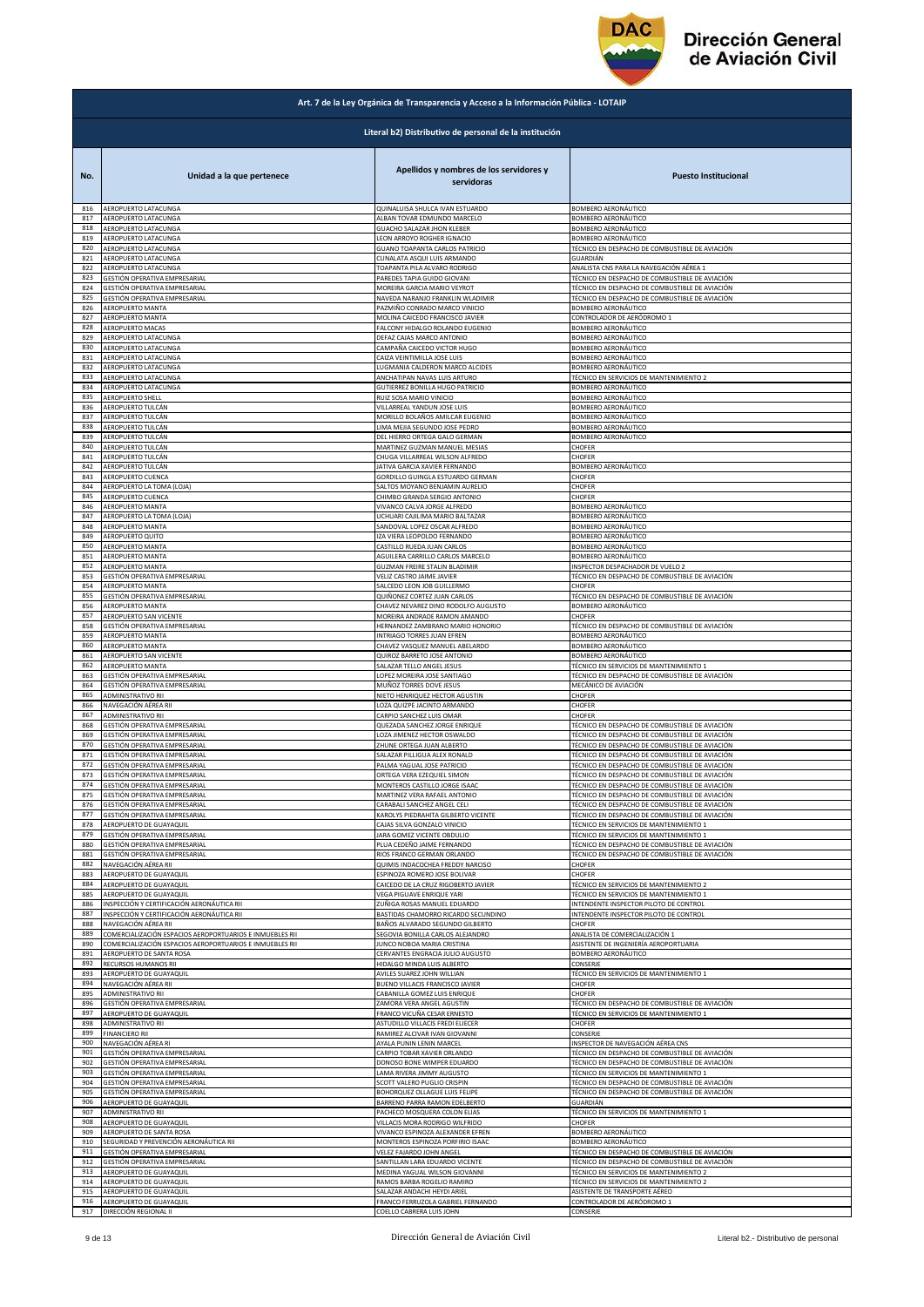

|              | Art. 7 de la Ley Orgánica de Transparencia y Acceso a la Información Pública - LOTAIP |                                                                 |                                                                         |  |
|--------------|---------------------------------------------------------------------------------------|-----------------------------------------------------------------|-------------------------------------------------------------------------|--|
|              | Literal b2) Distributivo de personal de la institución                                |                                                                 |                                                                         |  |
| No.          | Unidad a la que pertenece                                                             | Apellidos y nombres de los servidores y<br>servidoras           | <b>Puesto Institucional</b>                                             |  |
| 918          | ADMINISTRATIVO RII                                                                    | CARABALI SANCHEZ MANUEL JESUS                                   | CHOFER                                                                  |  |
| 919          | RECURSOS HUMANOS RIII                                                                 | REYES RODAS MONICA BALBINA                                      | ASISTENTE DE RECURSOS HUMANOS                                           |  |
| 920<br>921   | RECURSOS HUMANOS RIII                                                                 | RIOFRIO OLALLA ANITA CRISTINA                                   | ANALISTA DE RECURSOS HUMANOS 1                                          |  |
| 922          | GESTIÓN OPERATIVA EMPRESARIAL                                                         | ARAGUNDI VACACELA VICENTE EFREN                                 | TÉCNICO EN DESPACHO DE COMBUSTIBLE DE AVIACIÓN                          |  |
|              | GESTIÓN OPERATIVA EMPRESARIAL                                                         | MUÑOZ ORTEGA ALSY GEOVANNY                                      | TÉCNICO EN DESPACHO DE COMBUSTIBLE DE AVIACIÓN                          |  |
| 923          | GESTIÓN OPERATIVA EMPRESARIAL                                                         | GUERRERO SAMANIEGO ROBINSON GIOVANNY                            | TÉCNICO EN DESPACHO DE COMBUSTIBLE DE AVIACIÓN                          |  |
| 924          | SEGURIDAD Y PREVENCIÓN AERONÁUTICA RI                                                 | CARRERA CORO CRISTIAN JAVIER                                    | TÉCNICO EN SERVICIO EN MANTENIMIENTO 1                                  |  |
| 925          | AEROPUERTO DE GUAYAQUII                                                               | VINCES SANTOS STALIN IVAN                                       | CHOFER                                                                  |  |
| 926          | AEROPUERTO LA TOMA (LOJA)                                                             | CASTILLO CARRION DARWIN ALBERTO                                 | BOMBERO AERONÁUTICO                                                     |  |
| 927          | AEROPUERTO DE GUAYAQUIL                                                               | ALMEIDA CASTRO JOFFRE ANTONIO                                   | BOMBERO AERONÁUTICO                                                     |  |
| 928<br>929   | AEROPUERTO TACHINA (ESMERALDAS)                                                       | BAUTISTA VELASCO CRISTHIAN YOVANY                               | GUARDIÁN                                                                |  |
| 930          | AEROPUERTO TACHINA (ESMERALDAS)                                                       | LASSO RODRIGUEZ JUAN JOSE                                       | BOMBERO AERONÁUTICO                                                     |  |
|              | AEROPUERTO TACHINA (ESMERALDAS)                                                       | <b>GARZON POZO ERICK RITCHARI</b>                               | BOMBERO AERONÁUTICO                                                     |  |
| 931          | AEROPUERTO TACHINA (ESMERALDAS)                                                       | PARRA MORALES ALEX SANTIAGO                                     | BOMBERO AERONÁUTICO                                                     |  |
| 932          | AEROPUERTO TACHINA (ESMERALDAS)                                                       | SIMBA DE LA CRUZ JHONN JAIRO                                    | <b>BOMBERO AERONÁUTICO</b>                                              |  |
| 933          | GESTIÓN OPERATIVA EMPRESARIAL                                                         | <b>BUSTAMANTE YOR PAQUITO</b>                                   | TÉCNICO EN DESPACHO DE COMBUSTIBLE DE AVIACIÓN                          |  |
| 934          | AEROPUERTO TACHINA (ESMERALDAS)                                                       | QUIÑONEZ ANGULO NILSON CELIN                                    | BOMBERO AERONÁUTICO                                                     |  |
| 935          | AEROPUERTO TACHINA (ESMERALDAS)                                                       | PRADO GARCIA DAVID BALDEMAR                                     | CHOFER                                                                  |  |
| 936          | AEROPUERTO TACHINA (ESMERALDAS)                                                       | CANCIO CHEME EXON CLARD                                         | GUARDIÁN                                                                |  |
| 937          | AEROPUERTO MACAS                                                                      | MATAMOROS ESPINOZA JOSE ALEXANDER                               | GUARDIÁN                                                                |  |
| 938          | AEROPUERTO COCA                                                                       | PALADINES ALAVA JOHN ALFREDO                                    | AGENTE DE SEGURIDAD DE LA AVIACIÓN                                      |  |
| 939          | AEROPUERTO COCA                                                                       | CHAMBA ALBERCA JAIRO JOSE                                       | CONTROLADOR DE AERÓDROMO 1                                              |  |
| 940          | NAVEGACIÓN AÉREA RII                                                                  | PINTADO MORALES JUAN CARLOS                                     | <b>BOMBERO AERONÁUTICO</b>                                              |  |
| 941          | AEROPUERTO DE SANTA ROSA                                                              | JIMENEZ BENITEZ SEGUNDO ALEJANDRO                               | BOMBERO AERONÁUTICO                                                     |  |
| 942          | AEROPUERTO DE SANTA ROSA                                                              | LEON LOZANO ANDERSON MAX                                        | BOMBERO AERONÁUTICO                                                     |  |
| 943          | AEROPUERTO DE SANTA ROSA                                                              | AJILA CHAPIN HUMBERTO STALIN                                    | BOMBERO AERONÁUTICO                                                     |  |
| 944          | AEROPUERTO DE SANTA ROSA                                                              | VASQUEZ LAINES WILSON JAVIER                                    | BOMBERO AERONÁUTICO                                                     |  |
| 945          | SEGURIDAD Y PREVENCIÓN AERONÁUTICA RII                                                | HOLGUIN SOTO EDDIE GREGORIO                                     | BOMBERO AERONÁUTICO                                                     |  |
| 946          | SEGURIDAD Y PREVENCIÓN AERONÁUTICA RI                                                 | ALOMOTO ANALUISA FREDY FABIAN                                   | SUPERVISOR DE SEGURIDAD DE LA AVIACIÓN                                  |  |
| 947          | AEROPUERTO DE SANTA ROSA                                                              | RODAS ORELLANA ENRIQUE JONAS ALEJANDRO                          | BOMBERO AERONÁUTICO                                                     |  |
| 948          | AEROPUERTO DE SANTA ROSA                                                              | ARBOLEDA BRIONES LEOPOLDO ERNESTO                               | <b>BOMBERO AERONÁUTICO</b>                                              |  |
| 949          | AEROPUERTO DE SANTA ROSA                                                              | URDIN SURIAGA ELDER ERMEL                                       | BOMBERO AERONÁUTICO                                                     |  |
| 950          | AEROPUERTO DE GUAYAQUIL                                                               | HIDALGO MINDA WASHINGTON EMILIO                                 | <b>BOMBERO AERONÁUTICO</b>                                              |  |
| 951          | AEROPUERTO COCA                                                                       | TROYA GARZON NELSON VIRGILIO                                    | BOMBERO AERONÁUTICO                                                     |  |
| 952          | AEROPUERTO SHELL                                                                      | ROMERO CONSTANTE OSCAR RODRIGO                                  | BOMBERO AERONÁUTICO                                                     |  |
| 953          | AEROPUERTO COCA                                                                       | CONDO NOA CARLIN LIBERATO                                       | GUARDIÁN                                                                |  |
| 954          | AEROPUERTO COCA                                                                       | DUMAN LLIGUICHUZHCA JOSE CARLOS JULIO                           | BOMBERO AERONÁUTICO                                                     |  |
| 955          | AEROPUERTO COCA                                                                       | TOSCANO SANCHEZ JORGE ALEJANDRO                                 | BOMBERO AERONÁUTICO                                                     |  |
| 956          | AEROPUERTO COCA                                                                       | REYES VARGAS JOSE LUIS                                          | <b>BOMBERO AERONÁUTICO</b>                                              |  |
| 957          | AEROPUERTO COCA                                                                       | DALGO UQUILLAS FAUSTO RUFINO                                    | BOMBERO AERONÁUTICO                                                     |  |
| 958          | AEROPUERTO COCA                                                                       | QUISHPE CHASIQUIZA SEGUNDO RODRIGO                              | BOMBERO AERONÁUTICO                                                     |  |
| 959          | AEROPUERTO COCA                                                                       | CASTRO GUERRERO SEGUNDO RENE                                    | BOMBERO AERONÁUTICO                                                     |  |
| 960          | AEROPUERTO COCA                                                                       | LINCANGO ALVARO NELSON RODRIGO                                  | BOMBERO AERONÁUTICO                                                     |  |
| 961          | AEROPUERTO COCA                                                                       | ALEMAN CRIOLLO ALFREDO EFRAIN                                   | BOMBERO AERONÁUTICO                                                     |  |
| 962          | AEROPUERTO COCA                                                                       | JIMENEZ PARDO JULIO CESAR                                       | BOMBERO AERONÁUTICO                                                     |  |
| 963          | AEROPUERTO COCA                                                                       | CHASI MERA ANGEL EDUARDO                                        | AGENTE DE SEGURIDAD DE LA AVIACIÓN                                      |  |
| 964          | AEROPUERTO NUEVA LOJA                                                                 | GUERRERO JIMENEZ RAMIRO GUSTAVO                                 | BOMBERO AERONÁUTICO                                                     |  |
| 965          | AEROPUERTO NUEVA LOJA                                                                 | BONE CARVAJAL HERMINIO VLADIMIR                                 | BOMBERO AERONÁUTICO                                                     |  |
| 966          | AEROPUERTO NUEVA LOJA                                                                 | CALDERON CHIMBO MARCO FLORENTINO                                | BOMBERO AERONÁUTICO                                                     |  |
| 967          | AEROPUERTO NUEVA LOJA                                                                 | <b>GUAMAN PAGUAY ERALDO HOMERO</b>                              | BOMBERO AERONÁUTICO                                                     |  |
| 968          | AEROPUERTO NUEVA LOJA                                                                 | NUÑEZ SILVA DANILO AGAPITO                                      | BOMBERO AERONÁUTICO                                                     |  |
| 969          | AEROPUERTO NUEVA LOJA                                                                 | ALVARADO ALVARADO NORMAN OSWALDO                                | BOMBERO AERONÁUTICO                                                     |  |
| 970          | AEROPUERTO NUEVA LOJA                                                                 | LOAYZA OCHOA JORGE VISMAR                                       | BOMBERO AERONÁUTICO                                                     |  |
| 971          | AEROPUERTO NUEVA LOJA                                                                 | OÑATE LAZO CARLOS ALFREDO                                       | ANALISTA CNS PARA LA NAVEGACIÓN AÉREA 1                                 |  |
| 972          | <b>AEROPUERTO SHELL</b>                                                               | GAVIDIA ROBALINO MARCO VICENTE                                  | BOMBERO AERONÁUTICO                                                     |  |
| 973          | AEROPUERTO SHELL                                                                      | LASSO HUGO MANUEL                                               | BOMBERO AERONÁUTICO                                                     |  |
| 974          | AEROPUERTO SHELL                                                                      | ORTIZ SUAREZ HECTOR GONZALO                                     | <b>GUARDIÁN</b>                                                         |  |
| 975          | AEROPUERTO TENA                                                                       | GUAMAN MENDOZA POLIVIO MESIAS                                   | BOMBERO AERONÁUTICO                                                     |  |
| 976          | <b>AEROPUERTO SHELL</b>                                                               | ARIAS VELASCO WILLIAN EDUARDO                                   | <b>BOMBERO AERONÁUTICO</b>                                              |  |
| 977          | <b>AEROPUERTO SHELL</b>                                                               | CHANCUSIG CHANCUSIG MARIO FERNANDO                              | ANALISTA CNS PARA LA NAVEGACIÓN AÉREA 1                                 |  |
| 978          | AEROPUERTO LATACUNGA                                                                  | ALVAREZ MOLINA CARLOS GILBERTO                                  | BOMBERO AERONÁUTICO                                                     |  |
| 979          | <b>AEROPUERTO TENA</b>                                                                | MIRANDA CASTRO GALO FAVIAN                                      | BOMBERO AERONÁUTICO                                                     |  |
| 980          | AEROPUERTO TENA                                                                       | GREFA RIVADENEYRA HECTOR MARCELO                                | GUARDIÁN                                                                |  |
| 981          | <b>AEROPUERTO MACAS</b>                                                               | GRANDA ALARCON RODRIGO VINICIO                                  | BOMBERO AERONÁUTICO                                                     |  |
| 982          | AEROPUERTO MACAS                                                                      | PALACIOS JARAMILLO GONZALO WILLAN                               | BOMBERO AERONÁUTICO                                                     |  |
| 983          | AEROPUERTO MACAS                                                                      | MOLINA ESPINOZA JORGE WILFRIDO                                  | BOMBERO AERONÁUTICO                                                     |  |
| 984          | AEROPUERTO TENA                                                                       | GAVILANES ALTAMIRANO EDISON XAVIER                              | BOMBERO AERONÁUTICO                                                     |  |
| 985          | AEROPUERTO MACAS                                                                      | ASCANO FREIRE CARLOS RAUL                                       | BOMBERO AERONÁUTICO                                                     |  |
| 986          | AEROPUERTO MACAS                                                                      | COZAR AGUAYO GUILLERMO RAFAEL                                   | BOMBERO AERONÁUTICO                                                     |  |
| 987          | AEROPUERTO SAN CRISTÓBAL                                                              | ALVARADO CELI ANGEL BENIGNO                                     | BOMBERO AERONÁUTICO                                                     |  |
| 988          | AEROPUERTO SAN CRISTÓBAL                                                              | ORTEGA SANDOVAL JHONNY PAUL                                     | BOMBERO AERONÁUTICO                                                     |  |
| 989          | AEROPUERTO SAN CRISTÓBAL                                                              | PALATE SAILEMA SEGUNDO MANUEL                                   | <b>BOMBERO AERONÁUTICO</b>                                              |  |
| 990          | AEROPUERTO SAN CRISTÓBAL                                                              | CHAUCA PALLO CARLOS MAURICIO                                    | BOMBERO AERONÁUTICO                                                     |  |
| 991          | AEROPUERTO DE ISABELA                                                                 | CONTRERAS DELGADO PEDRO JAVIER                                  | BOMBERO AERONÁUTICO                                                     |  |
| 992          | AEROPUERTO DE ISABELA                                                                 | CEVALLOS LUNA ALFONSO ROBERTO                                   | BOMBERO AERONÁUTICO                                                     |  |
| 993          | AEROPUERTO BALTRA                                                                     | ROMERO IBARRA IVAN AQUILES                                      | BOMBERO AERONÁUTICO                                                     |  |
| 994          | ADMINISTRATIVO RIII                                                                   | LOMBEIDA VERGARA EDGAR HERNAN                                   | CHOFER                                                                  |  |
| 995          | AEROPUERTO DE SANTA ROSA                                                              | STERLING HERNANDEZ ERWIN ULIANOV                                | BOMBERO AERONÁUTICO                                                     |  |
| 996<br>997   | ADMINISTRATIVO R1                                                                     | CUMBAL CUICHAN BLANCA IRENE                                     | COCINERO<br>ANALISTA DE PLANIFICACIÓN Y CALIDAD 2                       |  |
| 998          | CALIDAD Y MEJORA CONTINUA<br>AEROPUERTO SAN CRISTÓBAL                                 | MALDONADO PAZMIÑO MARCIA SEMIRAMIS<br>YANGARE TORRES ABEL DARIO | AGENTE DE SEGURIDAD DE LA AVIACIÓN                                      |  |
| 999          | AEROPUERTO SALINAS                                                                    | MAYORGA BERMEO DAISY LORENA                                     | AGENTE DE SEGURIDAD DE LA AVIACIÓN                                      |  |
| 1000         | AEROPUERTO SAN CRISTÓBAL                                                              | BUENAÑO ZAVALA HENRRY ANDRES                                    | BOMBERO AERONÁUTICO                                                     |  |
| 1001         | AEROPUERTO NUEVA LOJA                                                                 | TOSCANO BORJA MARCELO ANDRES                                    | CONTROLADOR DE AERÓDROMO 1                                              |  |
| 1002         | AEROPUERTO COCA                                                                       | MUÑOZ CERDA CARLOS ROBERTO                                      | CONTROLADOR DE AERÓDROMO 1                                              |  |
| 1003         | AEROPUERTO COCA                                                                       | ROJAS ARAUZ ELVIS VINICIO                                       | CHOFER                                                                  |  |
| 1004         | AEROPUERTO MACAS                                                                      | ANDINO GAVIDIA KARLA SABRINA                                    | CONTROLADOR DE AERÓDROMO 1                                              |  |
| 1005         | AEROPUERTO MACAS                                                                      | CANTOS BORJA DIEGO ALBERTO                                      | CONTROLADOR DE AERÓDROMO 1                                              |  |
| 1006         | AEROPUERTO TENA                                                                       | HARO FLORES SLENDY VANESSA                                      | ANALISTA CNS PARA LA NAVEGACIÓN AÉREA 1                                 |  |
| 1007         | AEROPUERTO TENA                                                                       | TOAPANTA SANTOS SHOGO XAVIER                                    | ANALISTA CNS PARA LA NAVEGACIÓN AÉREA 1                                 |  |
| 1008         | AEROPUERTO TENA                                                                       | CALUCHO LOPEZ RONALD ALEXANDER                                  | CHOFFR                                                                  |  |
| 1009         | TECNOLOGÍAS DE LA INFORMACIÓN Y COMUNICACIÓN RIII                                     | CARRILLO ROBALINO EULALIA XIMENA                                | ANALISTA DE TECNOLOGÍAS DE LA INFORMACIÓN 1                             |  |
| 1010         | AEROPUERTO TACHINA (ESMERALDAS)                                                       | ZUÑIGA TAMAYO MARLON MAURICIO                                   | ANALISTA CNS PARA LA NAVEGACIÓN AÉREA 1                                 |  |
| 1011<br>1012 | COORDINACIÓN ADMINISTRATIVA<br>AEROPUERTO QUITO                                       | VALENCIA QUIROZ JENNY ADRIANA                                   | OFICINISTA                                                              |  |
| 1013         | INSPECCIÓN Y CERTIFICACIÓN AERONÁUTICA RI                                             | BONILLA CUADRADO ALEX JAVIER<br>SANCHEZ VALLEJO NELLY FERNANDA  | ANALISTA CNS PARA LA NAVEGACIÓN AÉREA 1<br>INSPECTOR AUXILIAR DE CABINA |  |
| 1014         | AEROPUERTO QUITO                                                                      | ZAPATA NARANJO SANDRA VERONICA                                  | ASISTENTE DE TRANSPORTE AÉREO                                           |  |
| 1015         | AEROPUERTO QUITO                                                                      | JIMENEZ RIVAS EVELYN DAYANA                                     | ASISTENTE DE TRANSPORTE AÉREO                                           |  |
| 1016         | AEROPUERTO QUITO                                                                      | DARQUEA REVELO MARCOS ALEXANDER                                 | CONTROLADOR DE AERÓDROMO 1                                              |  |
| 1017         | AEROPUERTO QUITO                                                                      | IPIALES BUNCI DARWIN ROLANDO                                    | ANALISTA CNS PARA LA NAVEGACIÓN AÉREA 1                                 |  |
| 1018         | ADMINISTRATIVO R1                                                                     | TACO TAIPE JORGE ENRIQUE                                        | GUARDIÁN                                                                |  |
| 1019         | GESTIÓN OPERATIVA EMPRESARIAL                                                         | CEPEDA CELA WASHINGTON FERNANDO                                 | TÉCNICO EN DESPACHO DE COMBUSTIBLE DE AVIACIÓN                          |  |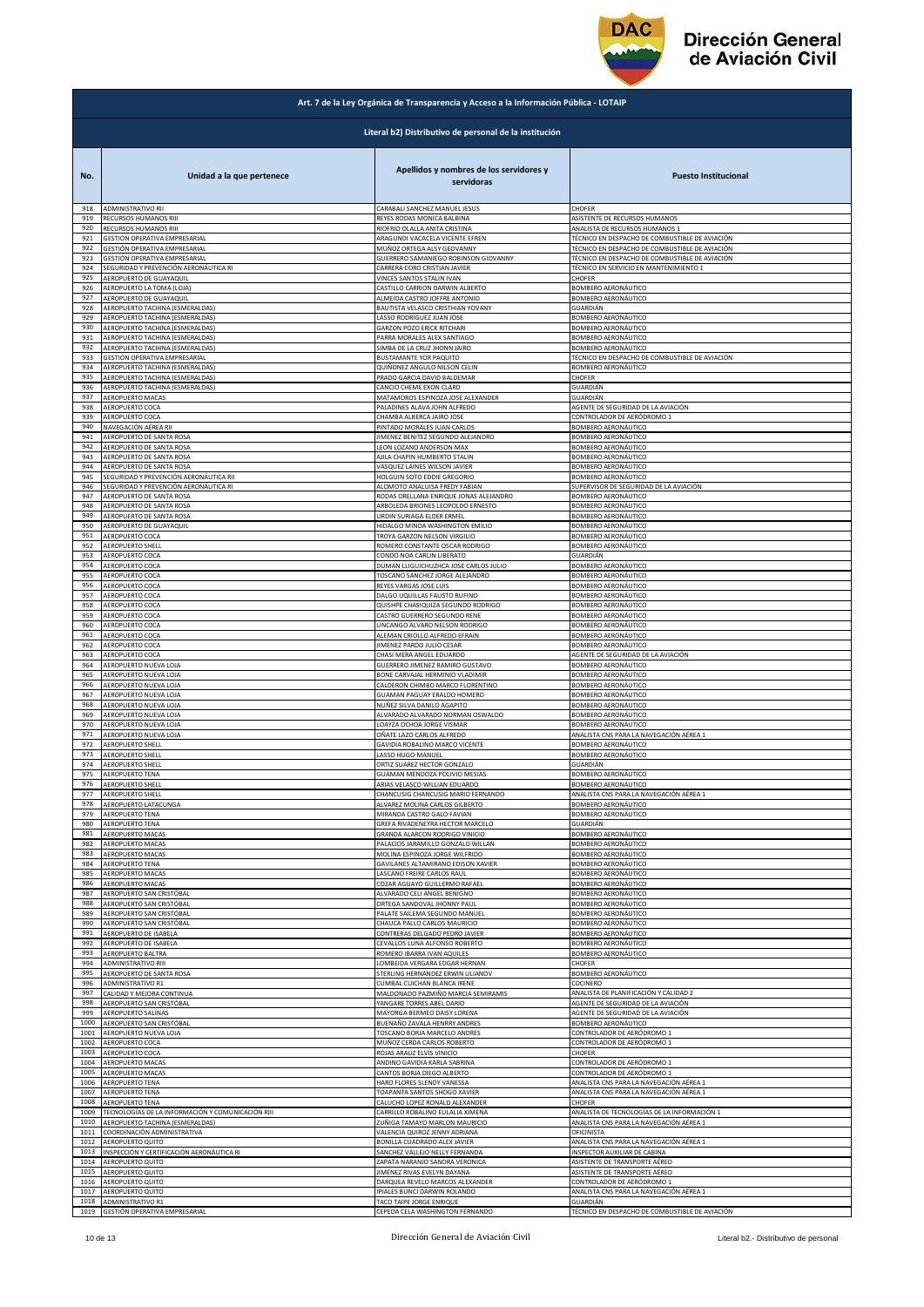

|              | Art. 7 de la Ley Orgánica de Transparencia y Acceso a la Información Pública - LOTAIP |                                                               |                                                                                                         |  |
|--------------|---------------------------------------------------------------------------------------|---------------------------------------------------------------|---------------------------------------------------------------------------------------------------------|--|
|              | Literal b2) Distributivo de personal de la institución                                |                                                               |                                                                                                         |  |
| No.          | Unidad a la que pertenece                                                             | Apellidos y nombres de los servidores y<br>servidoras         | <b>Puesto Institucional</b>                                                                             |  |
| 1020         | GESTIÓN OPERATIVA EMPRESARIAL                                                         | MERO MERA PATRICIO ROBERTO                                    | TÉCNICO EN DESPACHO DE COMBUSTIBLE DE AVIACIÓN                                                          |  |
| 1021         | GESTIÓN OPERATIVA EMPRESARIAL                                                         | ALVAREZ SOLORZANO JAIME JAVIER                                | TÉCNICO EN DESPACHO DE COMBUSTIBLE DE AVIACIÓN                                                          |  |
| 1022         | GESTIÓN OPERATIVA EMPRESARIAL                                                         | GARCIA SANCHEZ CARLOS DANIEL                                  | SUPERVISOR DE OPERACIONES DE COMBUSTIBLE DE AVIACIÓN                                                    |  |
| 1023         | ADMINISTRATIVO FINANCIERO                                                             | ALVARADO ROSADO KATHERINE ELIZABETH                           | OFICINISTA                                                                                              |  |
| 1024         | AEROPUERTO DE GUAYAQUIL                                                               | SEGURA ESPINOZA JANINA JUANA                                  | ANALISTA CNS PARA LA NAVEGACIÓN AÉREA 1                                                                 |  |
| 1025         | AEROPUERTO DE GUAYAQUIL                                                               | WBRASLERS ENDARA AARON DAMIAN                                 | ANALISTA CNS PARA LA NAVEGACIÓN AÉREA 1                                                                 |  |
| 1026         | AEROPUERTO DE GUAYAQUIL                                                               | RUGEL ANCHUNDIA MARIA MAGDALENA                               | ANALISTA CNS PARA LA NAVEGACIÓN AÉREA 1                                                                 |  |
| 1027         | AEROPUERTO DE GUAYAQUIL                                                               |                                                               | SUPERVISOR DE SEGURIDAD DE LA AVIACIÓN                                                                  |  |
| 1028         | AEROPUERTO DE GUAYAQUIL                                                               | BARAHONA VEGA PLACIDO JESUS<br>TURRALDE GARCIA PAULINA ANDREA | INSPECTOR DE AERÓDROMO                                                                                  |  |
| 1029         | AEROPUERTO SALINAS                                                                    | SALAZAR BEJEGUEN LUIS ENRIQUE                                 | TÉCNICO EN SERVICIOS AERONÁUTICOS                                                                       |  |
| 1030         | AEROPUERTO SALINAS                                                                    | TIPANTIZA PATIÑO ARMANDO ALIPIO                               | TÉCNICO EN SERVICIOS AERONÁUTICOS                                                                       |  |
| 1031         | ADMINISTRATIVO FINANCIERO                                                             | VILLON CASTRO PATRICIO ALFREDO                                | ASISTENTE FINANCIERO                                                                                    |  |
| 1032         | <b>FINANCIERO RII</b>                                                                 | VILLAVICENCIO PALMA JULIA DEL CARMEN                          | ANALISTA FINANCIERO 1                                                                                   |  |
| 1033         | AEROPUERTO SAN CRISTÓBAL                                                              | SANTANA SANCHEZ LUIS ARMANDO                                  | AGENTE DE SEGURIDAD DE LA AVIACIÓN                                                                      |  |
| 1034         | GESTIÓN OPERATIVA EMPRESARIAL                                                         | MONSERRATE PATIÑO DENIS OLIVER                                | TÉCNICO EN SERVICIO EN MANTENIMIENTO 1                                                                  |  |
| 1035         | NAVEGACIÓN AÉREA RI                                                                   | BUENAÑO OROZCO SANDRA CECILIA                                 | ANALISTA EN COMUNICACIONES AFS 1                                                                        |  |
| 1036         | GESTIÓN OPERATIVA EMPRESARIAL                                                         | MUÑOZ ROMERO EGBERTO IGNACIO                                  | FÉCNICO EN DESPACHO DE COMBUSTIBLE DE AVIACIÓN                                                          |  |
| 1037         | GESTIÓN OPERATIVA EMPRESARIAL                                                         | MONTERO GAVILANEZ LUIS FELIPE                                 | TÉCNICO EN DESPACHO DE COMBUSTIBLE DE AVIACIÓN                                                          |  |
| 1038         | GESTIÓN OPERATIVA EMPRESARIAL                                                         | PIGUAVE ALVARADO RONDIS EUSEBIO                               | TÉCNICO EN DESPACHO DE COMBUSTIBLE DE AVIACIÓN                                                          |  |
| 1039         | <b>GESTIÓN OPERATIVA EMPRESARIAL</b>                                                  | TENE MOROCHO MARCO VINICIO                                    | TÉCNICO EN DESPACHO DE COMBUSTIBLE DE AVIACIÓN                                                          |  |
| 1040         | GESTIÓN OPERATIVA EMPRESARIAL                                                         | SALINAS CADENA JORGE BENEDICTO                                | FÉCNICO EN DESPACHO DE COMBUSTIBLE DE AVIACIÓN                                                          |  |
| 1041         | GESTIÓN OPERATIVA EMPRESARIAL                                                         | CASTILLO RODRIGUEZ MIGUEL ANGEL                               | TÉCNICO EN DESPACHO DE COMBUSTIBLE DE AVIACIÓN                                                          |  |
| 1042         | SESTIÓN OPERATIVA EMPRESARIAL                                                         | CORDOVA BERMEO LINDON PATRICIO                                | FÉCNICO EN DESPACHO DE COMBUSTIBLE DE AVIACIÓN                                                          |  |
| 1043         | GESTIÓN OPERATIVA EMPRESARIAL                                                         | ZAMBRANO PEÑA GEOVANNY FABRICIO                               | TÉCNICO EN DESPACHO DE COMBUSTIBLE DE AVIACIÓN                                                          |  |
| 1044         | GESTIÓN OPERATIVA EMPRESARIAL                                                         | ALVARADO JURADO ANGEL ERNESTO                                 | TÉCNICO EN DESPACHO DE COMBUSTIBLE DE AVIACIÓN                                                          |  |
| 1045         | AEROPUERTO CUENCA                                                                     | GUILLEN IGLESIAS BYRON GUSTAVO                                | SUPERVISOR DE SEGURIDAD DE LA AVIACIÓN                                                                  |  |
| 1046         | AEROPUERTO CUENCA                                                                     | BONILLA YUCAILLA DIEGO FERNANDO                               | CONTROLADOR DE AERÓDROMO 1                                                                              |  |
| 1047         | AEROPUERTO CUENCA                                                                     | ROMERO INGA MARIA FERNANDA                                    | ASISTENTE DE TRANSPORTE AÉREO                                                                           |  |
| 1048         | AEROPUERTO CUENCA                                                                     | BERNAL PULLA VERONICA ALEXANDRA                               | OFICINISTA                                                                                              |  |
| 1049         | GESTIÓN OPERATIVA EMPRESARIAL                                                         | ZARUMA HEREDIA SEGUNDO                                        | TÉCNICO EN DESPACHO DE COMBUSTIBLE DE AVIACIÓN                                                          |  |
| 1050         | AEROPUERTO LATACUNGA                                                                  | VILLALVA BARRIGA JAIME MIGUEL                                 | AGENTE DE SEGURIDAD DE LA AVIACIÓN                                                                      |  |
| 1051         | RECURSOS HUMANOS RI                                                                   | CHICAIZA CHAUCA FELIX DE JESUS                                | CHOFER                                                                                                  |  |
| 1052         | AEROPUERTO LATACUNGA                                                                  | CHANCUSIG CASA SEGUNDO DANIEL                                 | CHOFER                                                                                                  |  |
| 1053         | AEROPUERTO LATACUNGA                                                                  | GUAYTA IZA EDISON FABIAN                                      | CHOFER                                                                                                  |  |
| 1054         | AEROPUERTO LATACUNGA                                                                  | ALMEIDA PASTRANO DIEGO FRANCISCO                              | CHOFER                                                                                                  |  |
| 1055         | AEROPUERTO LATACUNGA                                                                  | ORTIZ MENA DARWIN ISRAEL                                      | AGENTE DE SEGURIDAD DE LA AVIACIÓN                                                                      |  |
| 1056         | AEROPUERTO SHELL                                                                      | HIDALGO MARQUEZ JOSE RAFAEL                                   | CHOFER                                                                                                  |  |
| 1057         | AEROPUERTO LA TOMA (LOJA)                                                             | PALADINES BRAVO CESAR AUGUSTO                                 | ANALISTA CNS PARA LA NAVEGACIÓN AÉREA 1                                                                 |  |
| 1058         | AEROPUERTO LA TOMA (LOJA)                                                             | CORDOVA CORDOVA JOSE LUIS                                     | AGENTE DE SEGURIDAD DE LA AVIACIÓN                                                                      |  |
| 1059         | GESTIÓN OPERATIVA EMPRESARIAL                                                         | MOSQUERA ROMERO JOEL GUILLERMO                                | TÉCNICO EN DESPACHO DE COMBUSTIBLE DE AVIACIÓN                                                          |  |
| 1060         | NAVEGACIÓN AÉREA RI                                                                   | ESTRELLA MENA JENNIFER PAULINA                                | CONTROLADOR DE AERÓDROMO 1                                                                              |  |
| 1061         | AEROPUERTO MANTA                                                                      | ECHEVERRIA LUCERO CARLOS FERNANDO                             | CONTROLADOR DE AERÓDROMO 1                                                                              |  |
| 1062         | AEROPUERTO MANTA                                                                      | NOLE CURIMILMA MANUEL ENRIQUE                                 | CONTROLADOR DE AERÓDROMO 1                                                                              |  |
| 1063         | <b>AEROPUERTO MANTA</b>                                                               | ESCALANTE CODENA MIREYA ELIZABETH                             | CONTROLADOR DE AERÓDROMO 1                                                                              |  |
| 1064         | AEROPUERTO MANTA                                                                      | MERA CAMACHO MARIA JOSE                                       | AGENTE DE SEGURIDAD DE LA AVIACIÓN                                                                      |  |
| 1065         | AEROPUERTO MANTA                                                                      | ANDRADE LEON DAVID FERNANDO                                   | CONTROLADOR DE AERÓDROMO 1                                                                              |  |
| 1066         | NAVEGACIÓN AÉREA RI                                                                   | CARDENAS AULESTIA LEONARDO ANDRES                             | CONTROLADOR DE AERÓDROMO 1                                                                              |  |
| 1067         | AEROPUERTO TACHINA (ESMERALDAS)                                                       | MACIAS MARIN LUIS EMILIO                                      | BOMBERO AERONÁUTICO                                                                                     |  |
| 1068         | GESTIÓN OPERATIVA EMPRESARIAL                                                         | VANEGAS VALLE DARIO JAVIER                                    | TÉCNICO EN DESPACHO DE COMBUSTIBLE DE AVIACIÓN                                                          |  |
| 1069         | GESTIÓN OPERATIVA EMPRESARIAL                                                         | GRANDA VALAREZO MARLON HALAIN                                 | TÉCNICO EN DESPACHO DE COMBUSTIBLE DE AVIACIÓN                                                          |  |
| 1070         | AEROPUERTO DE SANTA ROSA                                                              | CARRION LAM ANTONY JOSUE                                      | BOMBERO AERONÁUTICO                                                                                     |  |
| 1071         | AEROPUERTO SALINAS                                                                    | MANCHENO MUÑOZ JONATHAN OMAR                                  | AGENTE DE SEGURIDAD DE LA AVIACIÓN                                                                      |  |
| 1072         | AEROPUERTO DE GUAYAQUIL                                                               | PADILLA MORA GEOVANNI FRANCISCO                               | TÉCNICO CNS PARA LA NAVEGACIÓN AÉREA                                                                    |  |
| 1073         | AEROPUERTO SALINAS                                                                    | ORRALA PITA KAREN TATIANA                                     | AGENTE DE SEGURIDAD DE LA AVIACIÓN                                                                      |  |
| 1074         | AEROPUERTO COCA                                                                       | CABEZAS GUAYASAMIN LUIS DAVID                                 | INSPECTOR DESPACHADOR DE VUELO 1                                                                        |  |
| 1075         | AEROPUERTO LA TOMA (LOJA)                                                             | CORDOVA VILLAVICENCIO IVONE MARGOHT                           | AGENTE DE SEGURIDAD DE LA AVIACIÓN                                                                      |  |
| 1076         | AEROPUERTO DE SANTA ROSA                                                              | CAISAGUANO USHIÑA MARCO ANTONIO                               | INSPECTOR DESPACHADOR DE VUELO 2                                                                        |  |
| 1077         | AEROPUERTO DE SANTA ROSA                                                              | MARCA ALEX ELADIO                                             | CONSERJE                                                                                                |  |
| 1078         | AEROPUERTO COCA                                                                       | DULCE GRANDA EDMUNDO JAVIER                                   | AGENTE DE SEGURIDAD DE LA AVIACIÓN                                                                      |  |
| 1079         | AEROPUERTO MANTA                                                                      | MORA CURIPOMA EDER DANILO                                     | AGENTE DE SEGURIDAD DE LA AVIACIÓN                                                                      |  |
| 1080         | ADMINISTRATIVO RII                                                                    | ORTIZ VILLACIS EDUARDO ALBERTO                                | CONSERJE                                                                                                |  |
| 1081         | AEROPUERTO DE SANTA ROSA                                                              | FEIJOO LOAYZA JAVIER MANRIQUE                                 | <b>BOMBERO AERONÁUTICO</b>                                                                              |  |
| 1082         | AEROPUERTO DE SANTA ROSA                                                              | SUAREZ QUIMI ALEX PAOLO                                       | TÉCNICO CNS PARA LA NAVEGACIÓN AÉREA                                                                    |  |
| 1083         | AEROPUERTO LA TOMA (LOJA)                                                             | CORREA PARDO DARWIN DAVID                                     | CHOFER                                                                                                  |  |
| 1084         | SEGURIDAD Y PREVENCIÓN AERONÁUTICA RIII                                               | PULLAS GUZMAN PAMELA MICHELLE                                 | AGENTE DE SEGURIDAD DE LA AVIACIÓN                                                                      |  |
| 1085         | AEROPUERTO LA TOMA (LOJA)                                                             | VERDESOTO RODRIGUEZ MIJAIL ALEJANDRO                          | BOMBERO AERONÁUTICO                                                                                     |  |
| 1086         | AEROPUERTO LA TOMA (LOJA)                                                             | GRANDA OCAMPOS KLEVER FERNANDO                                | AGENTE DE SEGURIDAD DE LA AVIACIÓN                                                                      |  |
| 1087         | <b>AEROPUERTO MANTA</b>                                                               | SANTILLAN LARA WILLIAM FERNANDO                               | CONTROLADOR DE AERÓDROMO 1                                                                              |  |
| 1088<br>1089 | NAVEGACIÓN AÉREA RI                                                                   | HIDALGO PROAÑO ORLANDO MARCELO                                | ANALISTA DE METEOROLOGÍA AERONÁUTICA 1                                                                  |  |
| 1090         | CAPACITACIÓN NACIONAL                                                                 | RUIZ CHAVEZ VERONICA ALICIA                                   | INSTRUCTOR TÉCNICO DE CAPACITACIÓN AERONÁUTICA                                                          |  |
|              | AEROPUERTO LA TOMA (LOJA)                                                             | CORDOVA LOAIZA CESAR AUGUSTO                                  | BOMBERO AERONÁUTICO                                                                                     |  |
| 1091         | GESTIÓN OPERATIVA EMPRESARIAL                                                         | PALACIOS ZABALA SAUI                                          | TÉCNICO EN DESPACHO DE COMBUSTIBLE DE AVIACIÓN                                                          |  |
| 1092         | GESTIÓN OPERATIVA EMPRESARIAL                                                         | CAMPOVERDE TRIVIÑO OMAR STUGARD                               | TÉCNICO EN DESPACHO DE COMBUSTIBLE DE AVIACIÓN                                                          |  |
| 1093         | NAVEGACIÓN AÉREA RI                                                                   | QUINGA MEZA ANGELA ELIZABETH                                  | ANALISTA CNS PARA LA NAVEGACIÓN AÉREA 1                                                                 |  |
| 1094         | GESTIÓN OPERATIVA EMPRESARIAL                                                         | QUIÑONEZ BRIONES JOSE MIGUEL                                  | TÉCNICO EN DESPACHO DE COMBUSTIBLE DE AVIACIÓN                                                          |  |
| 1095         | GESTIÓN OPERATIVA EMPRESARIAL                                                         | AREVALO GUARTATANGA JUAN EZEQUIEL                             | TÉCNICO EN DESPACHO DE COMBUSTIBLE DE AVIACIÓN<br><b>FÉCNICO EN DESPACHO DE COMBUSTIBLE DE AVIACIÓN</b> |  |
| 1096         | GESTIÓN OPERATIVA EMPRESARIAL                                                         | MENDOZA CASA LUIS WASHINGTON                                  | TÉCNICO EN DESPACHO DE COMBUSTIBLE DE AVIACIÓN                                                          |  |
| 1097         | GESTIÓN OPERATIVA EMPRESARIAL                                                         | CHICAIZA GUAYTA WALTER LUIS                                   |                                                                                                         |  |
| 1098         | AEROPUERTO MANTA                                                                      | CEVALLOS PONCE JOSE EPIMENIDES                                | AGENTE DE SEGURIDAD DE LA AVIACIÓN                                                                      |  |
| 1099         | <b>AEROPUERTO MANTA</b>                                                               | <b>NTRIAGO CASANOVA RODY JOSE</b>                             | AGENTE DE SEGURIDAD DE LA AVIACIÓN                                                                      |  |
| 1100         | GESTIÓN OPERATIVA EMPRESARIAL                                                         | BAJAÑA OLVERA JULIO RUBEN                                     | TÉCNICO EN DESPACHO DE COMBUSTIBLE DE AVIACIÓN                                                          |  |
| 1101         | AEROPUERTO DE GUAYAQUIL                                                               | AGUIRRE FREIRE OSCAR RAUL                                     | CONTROLADOR DE AERÓDROMO 1                                                                              |  |
| 1102         | AEROPUERTO DE GUAYAQUIL                                                               | PINO SOLEDISPA MARLON JAVIER                                  | ANALISTA DE METEOROLOGÍA AERONÁUTICA 1                                                                  |  |
| 1103         | AEROPUERTO DE SANTA ROSA                                                              | ZAMBRANO SILVA JUAN FABRICIO                                  | CONTROLADOR DE AERÓDROMO 1                                                                              |  |
| 1104         | AEROPUERTO BALTRA                                                                     | DIAZ TORRES ROSA BEATRIZ                                      | AGENTE DE SEGURIDAD DE LA AVIACIÓN                                                                      |  |
| 1105         | GESTIÓN OPERATIVA EMPRESARIAL                                                         | ENCALADA SANCHEZ RICHARD PABLO                                | TÉCNICO EN DESPACHO DE COMBUSTIBLE DE AVIACIÓN                                                          |  |
| 1106         | GESTIÓN OPERATIVA EMPRESARIAL                                                         | TOAPANTA ALMACHI VICTOR OCTAVIO                               | TÉCNICO EN DESPACHO DE COMBUSTIBLE DE AVIACIÓN                                                          |  |
| 1107         | ADMINISTRATIVO RII                                                                    | DELGADO MUÑOZ RUBEN DARIO                                     | CHOFER                                                                                                  |  |
| 1108         | GESTIÓN OPERATIVA EMPRESARIAL                                                         | MEJIA PARRA FRANKLIN JAVIER                                   | TÉCNICO EN DESPACHO DE COMBUSTIBLE DE AVIACIÓN                                                          |  |
| 1109         | GESTIÓN OPERATIVA EMPRESARIAL                                                         | MEZA VERA JESUS JACINTO                                       | TÉCNICO EN SERVICIO EN MANTENIMIENTO 1                                                                  |  |
| 1110         | GESTIÓN OPERATIVA EMPRESARIAL                                                         | RONQUILLO VARGAS DANNY COLON                                  | TÉCNICO EN DESPACHO DE COMBUSTIBLE DE AVIACIÓN                                                          |  |
| 1111         | AEROPUERTO LATACUNGA                                                                  | QUIJANO ERAZO CARLOS ROBERTO                                  | AGENTE DE SEGURIDAD DE LA AVIACIÓN                                                                      |  |
| 1112         | AEROPUERTO DE SANTA ROSA                                                              | ROSALES ALAÑA RONALD PATRICIO                                 | CONTROLADOR DE APROXIMACIÓN NO RADAR                                                                    |  |
| 1113         | ADMINISTRATIVO R1                                                                     | CATUCUAMBA NICOLALDE FAUSTO WILIAN                            | GUARDIÁN                                                                                                |  |
| 1114         | <b>FINANCIERO RI</b>                                                                  | VIVAS SIMBAÑA JULIO CESAR                                     | ASISTENTE FINANCIERO                                                                                    |  |
| 1115         | <b>FINANCIERO RI</b>                                                                  | PROAÑO VALDOSPINOS MARIA FERNANDA                             | ANALISTA FINANCIERO 1                                                                                   |  |
| 1116         | <b>FINANCIERO RI</b>                                                                  | QUILUMBA SAMUEZA DANIEL ESTEBAN                               | ANALISTA FINANCIERO 2                                                                                   |  |
| 1117         | <b>FINANCIERO RI</b>                                                                  | ESTRELLA SILVA LUZ MARINA                                     | SECRETARIA                                                                                              |  |
| 1118         | AEROPUERTO DE GUAYAQUIL                                                               | ORTIZ TAPIA ISMAEL FERNANDO                                   | CONTROLADOR DE AERÓDROMO 1                                                                              |  |
| 1119         | NAVEGACIÓN AÉREA RI                                                                   | QUEVEDO ESPINOZA NELSON MARCELO                               | ANALISTA DE INFORMACIÓN AERONÁUTICA 1                                                                   |  |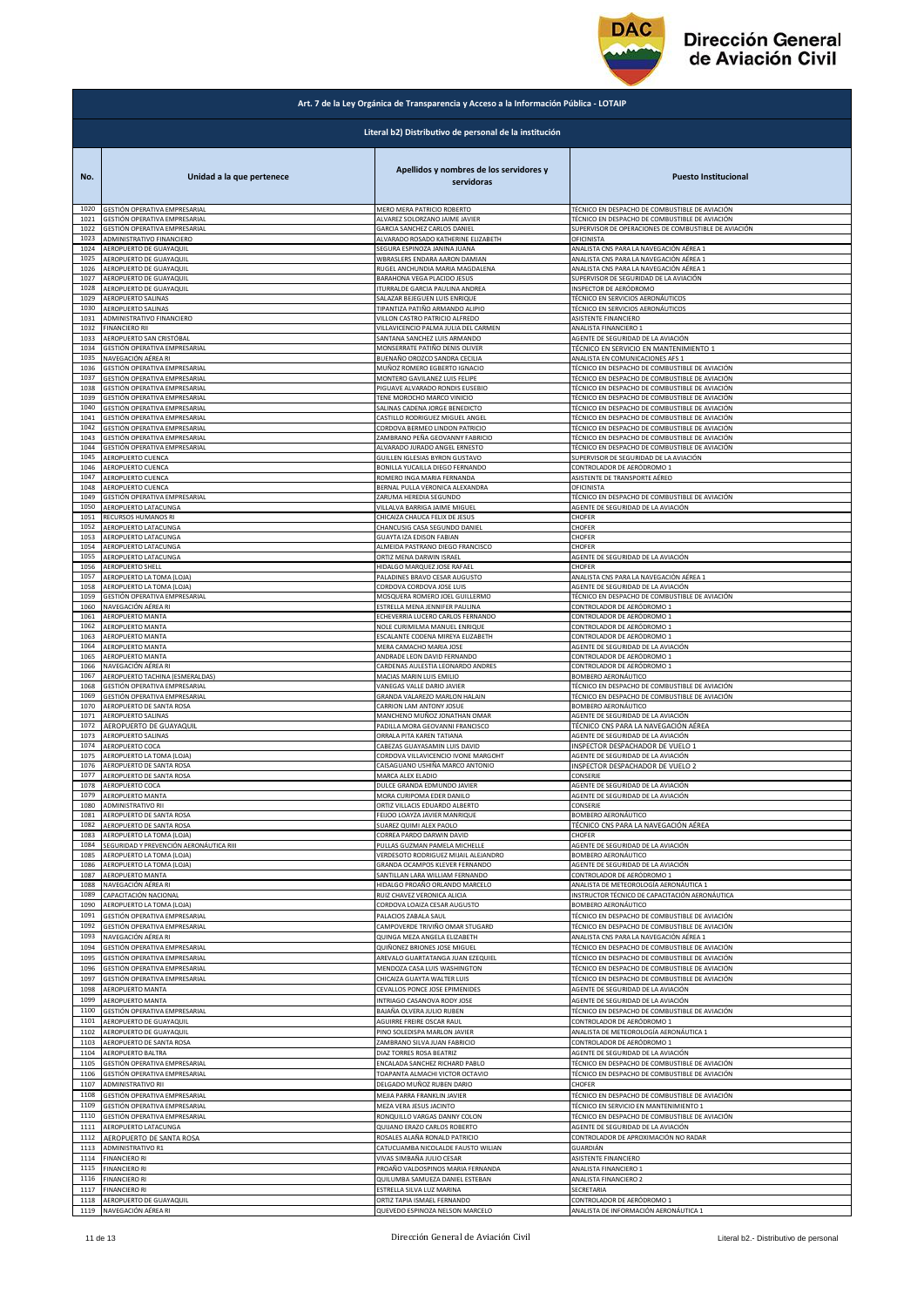

|              | Art. 7 de la Ley Orgánica de Transparencia y Acceso a la Información Pública - LOTAIP |                                                       |                                                       |  |  |
|--------------|---------------------------------------------------------------------------------------|-------------------------------------------------------|-------------------------------------------------------|--|--|
|              | Literal b2) Distributivo de personal de la institución                                |                                                       |                                                       |  |  |
| No.          | Unidad a la que pertenece                                                             | Apellidos y nombres de los servidores y<br>servidoras | <b>Puesto Institucional</b>                           |  |  |
| 1120         | AEROPUERTO TACHINA (ESMERALDAS)                                                       | CANTOS VERA CESAR AUGUSTO                             | ANALISTA CNS PARA LA NAVEGACIÓN AÉREA 1               |  |  |
| 1121         | AEROPUERTO TACHINA (ESMERALDAS)                                                       | BRAVO INTRIAGO DARLINTON LENIN                        | BOMBERO AERONÁUTICO                                   |  |  |
| 1122         | AEROPUERTO TACHINA (ESMERALDAS)                                                       | PADILLA QUIÑONEZ LUIS GERARDO                         | BOMBERO AERONÁUTICO                                   |  |  |
| 1123         | AEROPUERTO DE GUAYAQUIL                                                               | SANDOVAL PUGA DAISY MABEI                             | ANALISTA DE METEOROLOGÍA AERONÁUTICA 1                |  |  |
| 1124         | AEROPUERTO DE GUAYAQUIL                                                               | LLIGUISACA HIDALGO JORGE RICARDO                      | ANALISTA DE METEOROLOGÍA AERONÁUTICA 1                |  |  |
| 1125         | ADMINISTRATIVO R1                                                                     | GARZON SANDOVAL EDISON FABIAN                         | CHOFER                                                |  |  |
| 1126         | AEROPUERTO NUEVA LOJA                                                                 | OJEDA CANO HERNAN JORGE                               | AGENTE DE SEGURIDAD DE LA AVIACIÓN                    |  |  |
| 1127         | AEROPUERTO COCA                                                                       | MOYA QUINATOA ARTURO JAVIER                           | AGENTE DE SEGURIDAD DE LA AVIACIÓN                    |  |  |
| 1128         | <b>FINANCIERO RI</b>                                                                  | TAPIA LUNA TANIA LORENA                               | SECRETARIA EJECUTIVA 1                                |  |  |
| 1129         | AEROPUERTO SHELL                                                                      | CAMPOS NAULA MARITZA ELIZABETH                        | ANALISTA CNS PARA LA NAVEGACIÓN AÉREA 1               |  |  |
| 1130         | AEROPUERTO SHELL                                                                      | VALLE SUAREZ ANGEL FERNANDO                           | AGENTE DE SEGURIDAD DE LA AVIACIÓN                    |  |  |
| 1131         | AEROPUERTO COCA                                                                       | CABEZAS MANZANO RAUL VINICIO                          | ANALISTA CNS PARA LA NAVEGACIÓN AÉREA 1               |  |  |
| 1132         | FINANCIERO RII                                                                        | ROJAS PINCAY MARIA MAGDALENA                          | ASISTENTE FINANCIERA                                  |  |  |
| 1133         | INGENIERÍA AEROPORTUARIA RII                                                          | OZANO SANTANA EDGAR XAVIER                            | ANALISTA DE INGENIERÍA AEROPORTUARIA 1                |  |  |
| 1134         | ADMINISTRATIVO RII                                                                    | VILLAGOMEZ ROCA FRANKLIN GERMAN                       | ASISTENTE DE PROVEEDURÍA                              |  |  |
| 1135         | RECURSOS HUMANOS RII                                                                  | NUÑEZ VACA MARLIN VANESA                              | OFICINISTA                                            |  |  |
| 1136         | COORDINACIÓN ADMINISTRATIVA                                                           | TOSCANO POZO PAOLA ALEJANDRA                          | ANALISTA DE RECURSOS HUMANOS 2                        |  |  |
| 1137         | COORDINACIÓN ADMINISTRATIVA                                                           | ULLOA VILLAVICENCIO MERLE LILIANA                     | SECRETARIA                                            |  |  |
| 1138         | AEROPUERTO SAN CRISTÓBAL                                                              | ESPINOZA VERA JHOVANNY FARID                          | INSPECTOR DESPACHADOR DE VUELO 1                      |  |  |
| 1139         | AEROPUERTO QUITO                                                                      | JARAMILLO MAFLA JAIME AUGUSTO                         | INSPECTOR DE TRANSPORTE AÉREO                         |  |  |
| 1140         | AEROPUERTO QUITO                                                                      | CAICEDO MIRANDA VALERIA KATERINE                      | INSPECTOR OPERACIONES DE VUELO                        |  |  |
| 1141         | AEROPUERTO QUITO                                                                      | MELENDEZ SUAREZ MERCEDES CRISTINA                     | SECRETARIA                                            |  |  |
| 1142         | AEROPUERTO QUITO                                                                      | GONZALEZ BRUNO JONATHAN MIGUEL                        | CONTROLADOR DE AERÓDROMO 1                            |  |  |
| 1143         | ADMINISTRATIVO R1                                                                     | MUÑOZ CHISAGUANO WILMAN PATRICIO                      | CONSERJE                                              |  |  |
| 1144         | ADMINISTRATIVO R1                                                                     | BARAHONA LOPEZ STALIN GERMAN                          | ASISTENTE DE PROVEEDURÍA                              |  |  |
| 1145         | ADMINISTRATIVO R1                                                                     | ANDRADE CARRION CARLOS ANDRES                         | CONSERJE                                              |  |  |
| 1146         | NAVEGACIÓN AÉREA RI                                                                   | PAREDES ATIENCIA ROBERTO CARLOS                       | ANALISTA CNS PARA LA NAVEGACIÓN AÉREA 1               |  |  |
| 1147         | AEROPUERTO DE GUAYAQUIL                                                               | SEGURA LAMOTA HJALMAR PAUL                            | CONTROLADOR DE AERÓDROMO 1                            |  |  |
| 1148         | AEROPUERTO DE GUAYAQUIL                                                               | VASQUEZ CEVALLOS EDGAR WILMER                         | INSPECTOR DE AERÓDROMO                                |  |  |
| 1149         | CAPACITACIÓN NACIONAL                                                                 | NOBOA MALDONADO MARIA GABRIELA                        | INSTRUCTOR TÉCNICO DE CAPACITACIÓN AERONÁUTICA        |  |  |
| 1150         | FINANCIERO RII                                                                        | VANONI SANTOS MARIA SOL                               | ANALISTA FINANCIERO 2                                 |  |  |
| 1151         | <b>FINANCIERO RI</b>                                                                  | ALMEIDA RUIZ ANA LUCIA                                | ANALISTA FINANCIERO 2                                 |  |  |
| 1152         | INGENIERÍA AEROPORTUARIA RII                                                          | MARIN MURILLO WASHINGTON LEONARDO                     | ANALISTA DE INGENIERÍA AEROPORTUARIA 1                |  |  |
| 1153         | INGENIERÍA AEROPORTUARIA RIII                                                         | PALACIOS OBANDO MARIA ELIZABETH                       | ANALISTA DE INGENIERÍA AEROPORTUARIA 1                |  |  |
| 1154         | AEROPUERTO LATACUNGA                                                                  | TOBAR ATIAGA MARTIN GUSTAVO DE JESUS                  | INSPECTOR DESPACHADOR DE VUELO 2                      |  |  |
| 1155         | AEROPUERTO LATACUNGA                                                                  | VASQUEZ CASTRO DARIO XAVIER                           | ANALISTA CNS PARA LA NAVEGACIÓN AÉREA 1               |  |  |
| 1156         | AEROPUERTO MANTA                                                                      | VILLACRES PINCAY ANGEL MARCELO                        | ANALISTA DE INFORMACIÓN AERONÁUTICA 1                 |  |  |
| 1157         | AEROPUERTO MANTA                                                                      | LIMA TORRES DEMETRIO WLADIMIR                         | INSPECTOR DESPACHADOR DE VUELO 2                      |  |  |
| 1158         | AEROPUERTO MANTA                                                                      | AVEIGA VERA MARIA GABRIELA                            | ASISTENTE DE TRANSPORTE AÉREO                         |  |  |
| 1159         | AEROPUERTO MANTA                                                                      | LOPEZ MUÑOZ DAVID FABRICIO                            | CONTROLADOR DE AERÓDROMO 1                            |  |  |
| 1160         |                                                                                       | POMA COSTA JUAN PABLO                                 | CONTROLADOR DE AERÓDROMO 1                            |  |  |
| 1161         | AEROPUERTO MANTA<br>AEROPUERTO MANTA                                                  | ROLDAN FARFAN GENNY JASMIN                            | AGENTE DE SEGURIDAD DE LA AVIACIÓN                    |  |  |
| 1162         | AEROPUERTO DE SANTA ROSA                                                              | SARMIENTO CABANILLA RONALD JAVIER                     | ANALISTA DE METEOROLOGÍA AERONÁUTICA 1                |  |  |
| 1163         | AEROPUERTO NUEVA LOJA                                                                 | ANDINO GAVIDIA RICHARD PAUL                           | AGENTE DE SEGURIDAD DE LA AVIACIÓN                    |  |  |
| 1164         | AEROPUERTO LATACUNGA                                                                  | MALDONADO ORTIZ MARCO VINICIO                         | ANALISTA CNS PARA LA NAVEGACIÓN AÉREA 1               |  |  |
| 1165         | RECURSOS HUMANOS RII                                                                  | GARCIA MONTESDEOCA MARIA PILAR                        | PARVULARIO DE CENTRO INFANTI                          |  |  |
| 1166         | RECURSOS HUMANOS RII                                                                  | GUEVARA MENA JORGE FABRICIO                           | ANALISTA DE RECURSOS HUMANOS 1                        |  |  |
| 1167         | AEROPUERTO TENA                                                                       | GUZMAN GUZMAN EDWIN                                   | ANALISTA DE COMERCIALIZACIÓN 1                        |  |  |
| 1168         | ASESORÍA JURÍDICA RIII                                                                | CAICEDO OLIVO FAUSTO ISRAEL                           | ABOGADO 2                                             |  |  |
| 1169         | ASESORÍA JURÍDICA RII                                                                 | QUINDE PAREJA XIMENA CRISTINA                         | ABOGADO 3                                             |  |  |
| 1170         | INSPECCIÓN Y CERTIFICACIÓN AERONÁUTICA RII                                            | ANCHUNDIA GARCIA CARLOS LUIS                          | ASISTENTE DE TRANSPORTE AÉREO                         |  |  |
| 1171         | INSPECCIÓN Y CERTIFICACIÓN AERONÁUTICA RII                                            | GONZALEZ MORALES CHARLES EMIGDIO                      | INTENDENTE INSPECTOR PILOTO DE CONTROL                |  |  |
| 1172         | COORDINACIÓN ADMINISTRATIVA                                                           | SALGADO LOMAS JUANA JEANNETH                          | ASISTENTE FINANCIERO                                  |  |  |
| 1173         | COORDINACIÓN ADMINISTRATIVA                                                           | MANJARRES NUÑEZ FAUSTO ALFONSO                        | ASISTENTE DE TECNOLOGÍAS DE LA INFORMACIÓN            |  |  |
| 1174         | AEROPUERTO TENA                                                                       | RIOS CASTRO ERIKA KATERINE                            | ASISTENTE DE ACTIVOS FIJOS                            |  |  |
| 1175         | COMERCIALIZACIÓN ESPACIOS AEROPORTUARIOS E INMUEBLES RII                              | REINOSO GOMEZ LILIANA NARCISA                         | ANALISTA DE COMERCIALIZACIÓN 3                        |  |  |
| 1176         | RECURSOS HUMANOS RI                                                                   | CALVOPIÑA ANDRADE ANDREA ALEJANDRA                    | ANALISTA DE RECURSOS HUMANOS 2                        |  |  |
| 1177         | RECURSOS HUMANOS RI                                                                   | CARDOSO AVALOS MERY ELIZABETH                         | ANALISTA DE RECURSOS HUMANOS 1                        |  |  |
| 1178         | RECURSOS HUMANOS R                                                                    | RODRIGUEZ AMORES CARLOS EFRNANDO                      | ASISTENTE DE RECURSOS HUMANOS                         |  |  |
| 1179         | <b>ADMINISTRATIVO RII</b>                                                             | ZAMBRANO MERCHAN PAMELA MILENA                        | GUARDALMACÉN 1                                        |  |  |
| 1180         | RECURSOS HUMANOS RII                                                                  | OSORIO CORONEL MONICA ALEXANDRA                       | ANALISTA DE RECURSOS HUMANOS 2                        |  |  |
| 1181         | RECURSOS HUMANOS RII                                                                  | MORALES MARTILLO KATIUSKA ELIZABETH                   | OFICINISTA                                            |  |  |
| 1182         | AEROPUERTO QUITO                                                                      | PEREZ TAPIA VICTOR ANDRES                             | CONTROLADOR DE AERÓDROMO 1                            |  |  |
| 1183         | RECURSOS HUMANOS RI                                                                   | HERRERA ONTANEDA FRANCO ASDRUBAL                      | ASISTENTE DE RECURSOS HUMANOS                         |  |  |
| 1184         | ADMINISTRATIVO R1                                                                     | EGAS ANDRADE STEPHANIE CAROLINA                       | ANALISTA DE SEGUROS AERONÁUTICOS 3                    |  |  |
| 1185         | AEROPUERTO QUITO                                                                      | GALVEZ DELGADO ESTEFANIA ELIZABETH                    | INSPECTOR DESPACHADOR DE VUELO 2                      |  |  |
| 1186         | AEROPUERTO QUITO                                                                      | ACARO LEON EDGAR PATRICIO                             | TÉCNICO EN SERVICIOS EN MANTENIMIENTO 1               |  |  |
|              |                                                                                       | <b>ASESORIAS/NIVEL DE APOYO</b>                       |                                                       |  |  |
| 1187         | COORDINACIÓN GENERAL ADMINISTRATIVA FINANCIERA                                        | ORQUERA VILLENAS EDGAR EDMUNDO                        | COORDINADOR GENERAL ADMINISTRATIVO FINANCIERO         |  |  |
| 1188         | DIRECCIÓN DE CERTIFICACIÓN DOCUMENTACIÓN Y ARCHIVO                                    | MORA GUERRERO NELSON GUSTAVO                          | DIRECTOR DE SECRETARIA GENERAL                        |  |  |
| 1189         | DIRECCIÓN DE RELACIONES INTERNACIONALES OACI                                          | SALAZAR CHIRIBOGA MAIDELEN DEL ROCIO                  | DIRECTOR DE RELACIONES INTERNACIONALES                |  |  |
| 1190         | DIRECCIÓN DE ASESORÍA JURÍDICA                                                        | CALVOPIÑA GARCIA CRISTINA SOFIA                       | DIRECTOR DE ASESORÍA JURÍDICA                         |  |  |
| 1191         | DIRECCIÓN DE ASUNTOS INTERNOS                                                         | VINUEZA ARMIJOS MARLON ROBERTO                        | DIRECTOR DE ASUNTOS INTERNOS                          |  |  |
| 1192         | DIRECCIÓN FINANCIERA                                                                  | LAFEBRE CARDENAS VICTOR MIKE                          | DIRECTOR FINANCIERO                                   |  |  |
| 1193         | DIRECCIÓN ADMINISTRATIVA                                                              | ANDRADE SALGADO ENRIQUE                               | DIRECTOR ADMINISTRATIVO                               |  |  |
| 1194         | DIRECCIÓN DE PLANIFICACIÓN Y CALIDAD                                                  | SANCHEZ SANCHEZ BETY MARIBEL                          | DIRECTOR DE PLANIFICACIÓN Y CALIDAD                   |  |  |
| 1195         | DIRECCIÓN DE RECURSOS HUMANOS                                                         | AGUILAR ESPINOSA MARIA GABRIELA                       | DIRECTOR DE RECURSOS HUMANOS                          |  |  |
| 1196         | DIRECCIÓN DE COMUNICACIÓN SOCIAL                                                      | CHAVEZ BENAVIDES JULIA EDITH                          | DIRECTOR DE COMUNICACIÓN SOCIAL                       |  |  |
| 1197         | DIRECCIÓN DE TECNOLOGÍAS DE LA INFORMACIÓN Y COMUNICACIÓN                             | CASTRO QUINDE CARLOS OSWALDO                          | DIRECTOR DE TECNOLOGÍAS DE INFORMACIÓN Y COMUNICACIÓN |  |  |
| 1198         | DIRECCIÓN DE ASESORÍA JURÍDICA                                                        | HUILCA COBOS RITA MILA                                | ABOGADO 2                                             |  |  |
| 1199         | DIRECCIÓN DE ASESORÍA JURÍDICA                                                        | VALLE TORO RUTH ELIZABETH                             | ABOGADO 2                                             |  |  |
| 1200         | DIRECCIÓN DE ASESORÍA JURÍDICA                                                        | QUIMBITA PELAEZ MAYRA ALEJANDRA                       | ABOGADO 2                                             |  |  |
| 1201<br>1202 | DIRECCIÓN DE ASESORÍA JURÍDICA                                                        | AGUILA BARRAGAN TELMO ITALO                           | ABOGADO 2                                             |  |  |
| 1203         | DIRECCIÓN DE ASESORÍA JURÍDICA                                                        | CARRION HARO LAURA MARGARITA                          | SECRETARIA                                            |  |  |
|              | DIRECCIÓN DE ASESORÍA JURÍDICA                                                        | DÑATE CUNALATA DORIS ARIANA                           | ABOGADO 3                                             |  |  |
| 1204         | DIRECCIÓN DE ASESORÍA JURÍDICA                                                        | ARREA VERGARA MELINA NATHALIA                         | ABOGADO 2                                             |  |  |
| 1205         | DIRECCIÓN DE ASESORÍA JURÍDICA                                                        | LANDAZURI MORALES GUILLERMO XAVIER                    | ABOGADO 2                                             |  |  |
| 1206         | DIRECCIÓN DE ASESORÍA JURÍDICA                                                        | NIETO PALACIOS JIMENA LUCIA                           | SECRETARIA                                            |  |  |
| 1207         | DIRECCIÓN DE ASESORÍA JURÍDICA                                                        | HIDALGO BARQUET PRISCILLA FRANCHESKA                  | ABOGADO 3                                             |  |  |
| 1208         | REGISTRO AERONÁUTICO                                                                  | VELOZ JIMENEZ JAIME OSWALDO                           | REGISTRADOR AERONÁUTICO                               |  |  |
| 1209         | REGISTRO AERONÁUTICO                                                                  | VALENCIA GONZALEZ CECILIA JANNETH                     | ABOGADO 2                                             |  |  |
| 1210         | DIRECCIÓN DE COMUNICACIÓN SOCIAL                                                      | ROMERO PINOS MERCY MARIA                              | PERIODISTA                                            |  |  |
| 1211         | DIRECCIÓN DE COMUNICACIÓN SOCIAL                                                      | JURADO VEGA JAVIER ALEJANDRO                          | ASISTENTE DE PERIODISMO                               |  |  |
| 1212         | DIRECCIÓN DE COMUNICACIÓN SOCIAL                                                      | TOAPANTA TAPIA LIDIA MARGOT                           | SECRETARIA                                            |  |  |
| 1213         | DIRECCIÓN DE COMUNICACIÓN SOCIAL                                                      | PABON GORDON ALEJANDRO FITZGERALD                     | PERIODISTA 2                                          |  |  |
| 1214         | DIRECCIÓN DE COMUNICACIÓN SOCIAL                                                      | PALACIOS GUEVARA JOHANNA MALENA                       | PERIODISTA 2                                          |  |  |
| 1215         | GESTIÓN DE TRÁNSITO AÉREO                                                             | QUIJANO GUERRERO GINA JUDITH                          | SECRETARIA EJECUTIVA 2                                |  |  |
| 1216         | PRESUPUESTO                                                                           | SANDOVAL HILER JORGE HERNAN                           | ANALISTA DE PRESUPUESTO 3                             |  |  |
| 1217         | DIRECCIÓN FINANCIERA                                                                  | ANDRADE MENA XAVIER WALTER                            | <b>TESORERO GENERAL</b>                               |  |  |
| 1218         | SEGURIDAD, BIENESTAR Y SALUD OCUPACIONAL                                              | VALLEJO CABADIANA YOLANDA DEL ROCIO                   | TRABAJADORA SOCIAL                                    |  |  |
|              | 1219 DIRECCIÓN DE TECNOLOGÍAS DE LA INFORMACIÓN Y COMUNICACIÓN                        | BASANTES MEJIA ALDO FABIO                             | ANALISTA DE TECNOLOGÍAS DE LA INFORMACIÓN 3           |  |  |